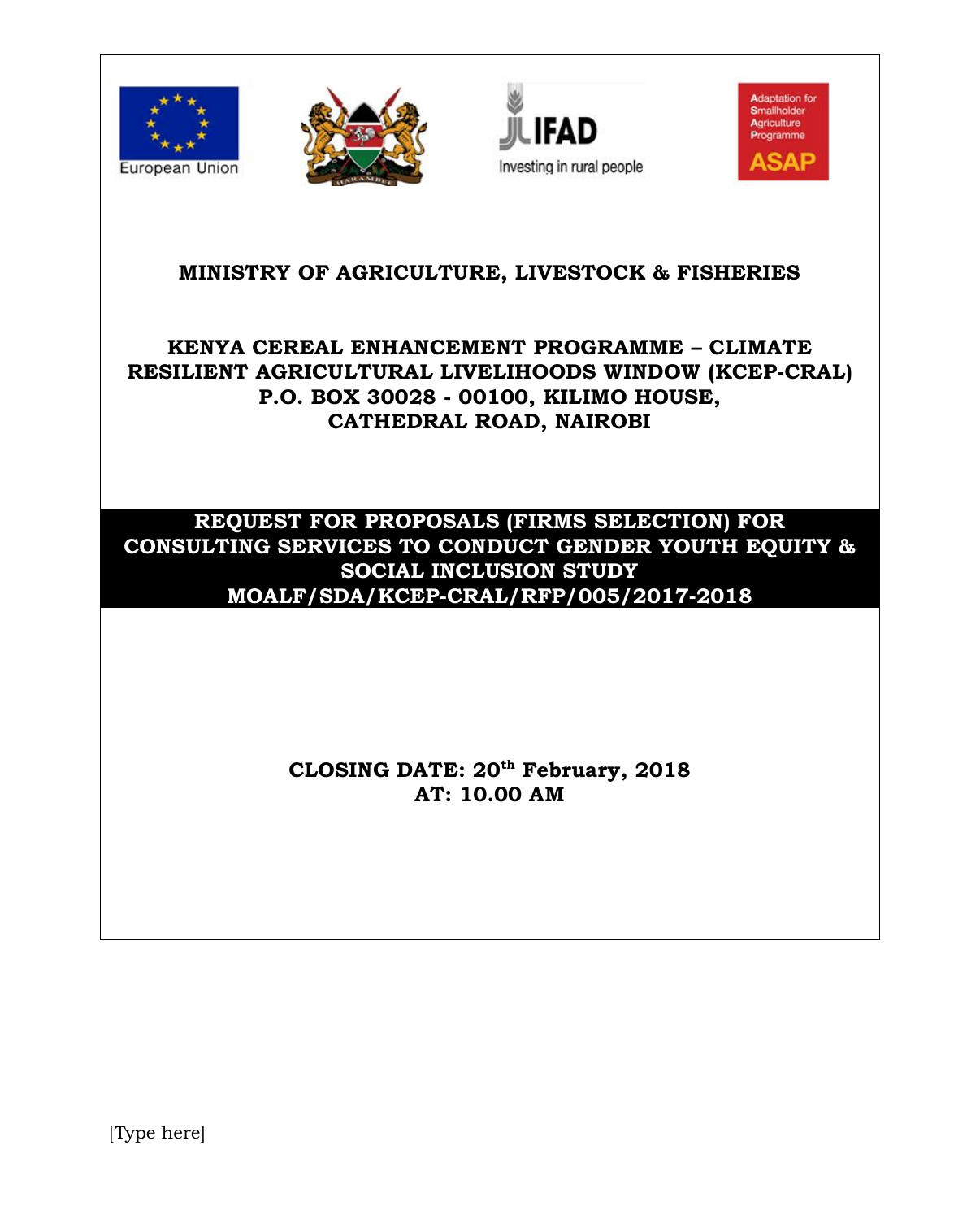# **TABLE OF CONTENTS**

| <b>SECTION I: LETTER OF INVITATION</b>              | Page<br>З |
|-----------------------------------------------------|-----------|
| <b>SECTION II: INFORMATION TO CONSULTANTS (ITC)</b> | 5.        |
| CRITERIA FOR EVALUATING THE PROPOSALS               | 17        |
| <b>SECTION III: TECHNICAL PROPOSAL</b>              | 20        |
| <b>SECTION IV: FINANCIAL PROPOSALS</b>              | 27        |
| <b>SECTION V: TERMS OF REFERENCE</b>                | 32        |
| <b>SECTION VI: STANDARD FORMS OF CONTRACT</b>       | 44        |
| <b>ANNEXES</b>                                      | 45        |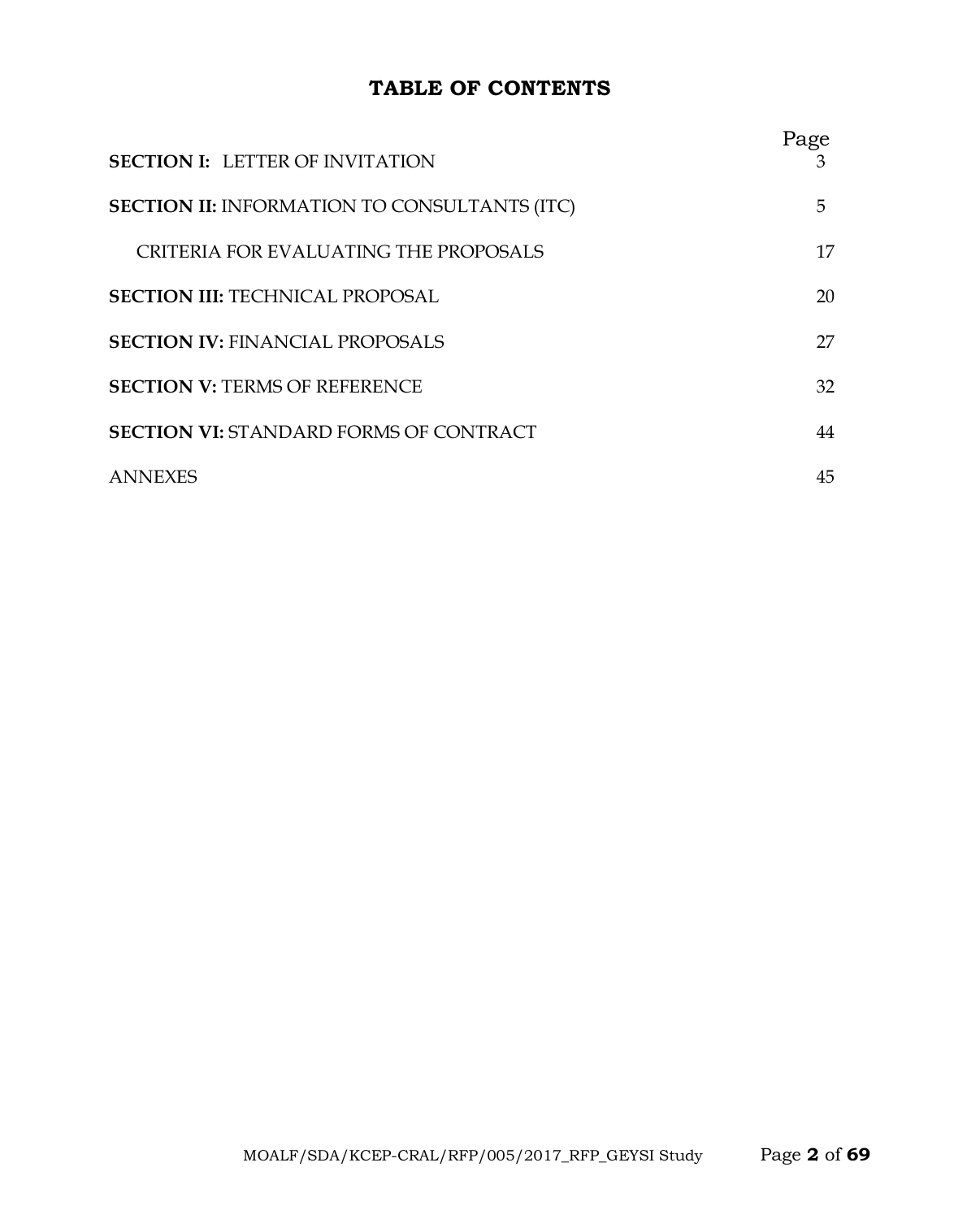# **SECTION I: LETTER OF INVITATION**

Dear Consultant,

**Kenya Cereal Enhancement Programme-Climate Resilient Agricultural Livelihoods Window (KCEP-CRAL) invites proposals from eligible and competent consultancy firm or consortium of firms specializing in Gender Youth Equity and Social Inclusion to submit proposals for the study as per the ToR provided.**

Consulting firms may submit their proposals in association with others firms in a consortium arrangement. They are advised to be keen on the information provided under the Appendix to Information to consultants (A.I.T.C.) and the Special conditions of the Contract (S.C.C.).

A firm will be selected under **Quality and Cost-Based Selection** and the procedures described in this RFP.

The **original** and **two copies** of the tender must be delivered to:

**The Principal Secretary, State Department of Agriculture, P.O. Box 30028-00100, Kilimo House, cathedral road, Nairobi Tel: 0770174188**

on or **before 20th February 2018 at 11.00am (EAT**) clearly marked "**REQUEST FOR PROPOSALS FOR CONSULTING SERVICES TO CONDUCT GENDER EQUITY AND SOCIAL INCLUSION STUDY FOR KCEP-CRAL: MOALF/SDA/KCEP-CRAL/PROC/RFP/004/2017** and the envelopes **MUST** be sealed.

Technical proposal will be opened on **20th February 2018 at 10.15am***.* in the presence of the candidates' representatives who choose to attend at the boardroom on 7th floor, Kilimo House

Yours sincerely, **For: KCEP-CRAL PROGRAMME**

# **SENIOR PROGRAMME COORDINATOR**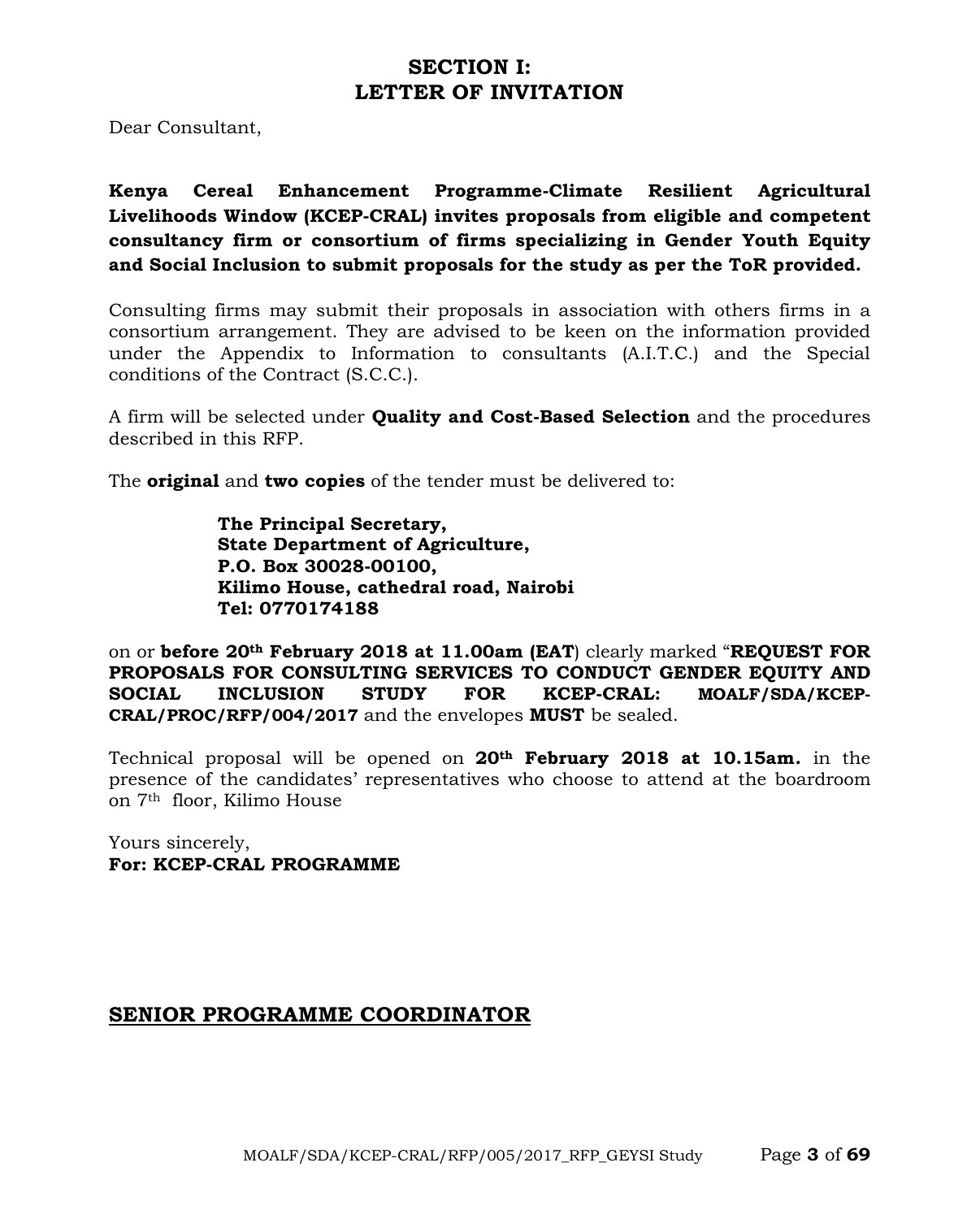- **1.1** Interested bidders may obtain further information from and inspect the tender document in English at the office of KCEP-CRAL procurement office, KALRO-NARL, Waiyaki way, before the tender closing date from 8.30 am to 4.30 pm on Mondays to Fridays, except on public holidays.
- **1.2** The document may also be downloaded FREE OF CHARGE from the Ministry's website: [www.kilimo.go.ke](http://www.kilimo.go.ke/) under "tender" links [www.kcepcral.go.ke](http://www.kcepcral.go.ke/) or obtain a hard copy of the tender document from KCEP-CRAL procurement office at KALRO-NARL, upon payment to KCEP-CRAL, a non-refundable fee of KES. 1,000 (through a banker's cheque only) or direct deposit to *Equity Bank: (code: 68); Account NO: 1510263657085; Mayfair branch (code 151); SWIFT CODE: EQBLKENA.*
- **1.3** Bidders who download the document from the above website(s) are required to submit their particulars (name & address of the firm, contact person & their mobile number) to the KCEP CRAL official procurement email address: (tenders.kcepcralprogramme@gmail.com), using their official email addresses. All bidders are also advised to *regularly* visit the above Ministry's website, to obtain any additional information/addendum on the tender that may be issued before the closing date.
- **1.4** Complete technical and financial proposals and their copies (one) are to be put in two different envelopes clearly marked "technical proposal" and "financial proposal", and both sealed into one outer envelope, clearly marked with the tender reference number and title and be deposited in the MOALF's tender box situated on the ground floor, at the reception, Kilimo house or be addressed and mailed to:

*The Principal Secretary, State Department of Agriculture, Ministry of Agriculture, Livestock & Fisheries, PO Box 30028-00100, Kilimo house, Cathedral road, Nairobi.*

so as to be received on or before **20th February 2018 at 10.00am**

- **1.5** Prices quoted should be net inclusive of all taxes and delivery must be in Kenya Shillings and shall remain valid for **180 days from the closing date of the tender.**
- **1.7** Tenders will be opened immediately thereafter in the presence of the bidders or their representatives who choose to attend, at the Ministry's board room.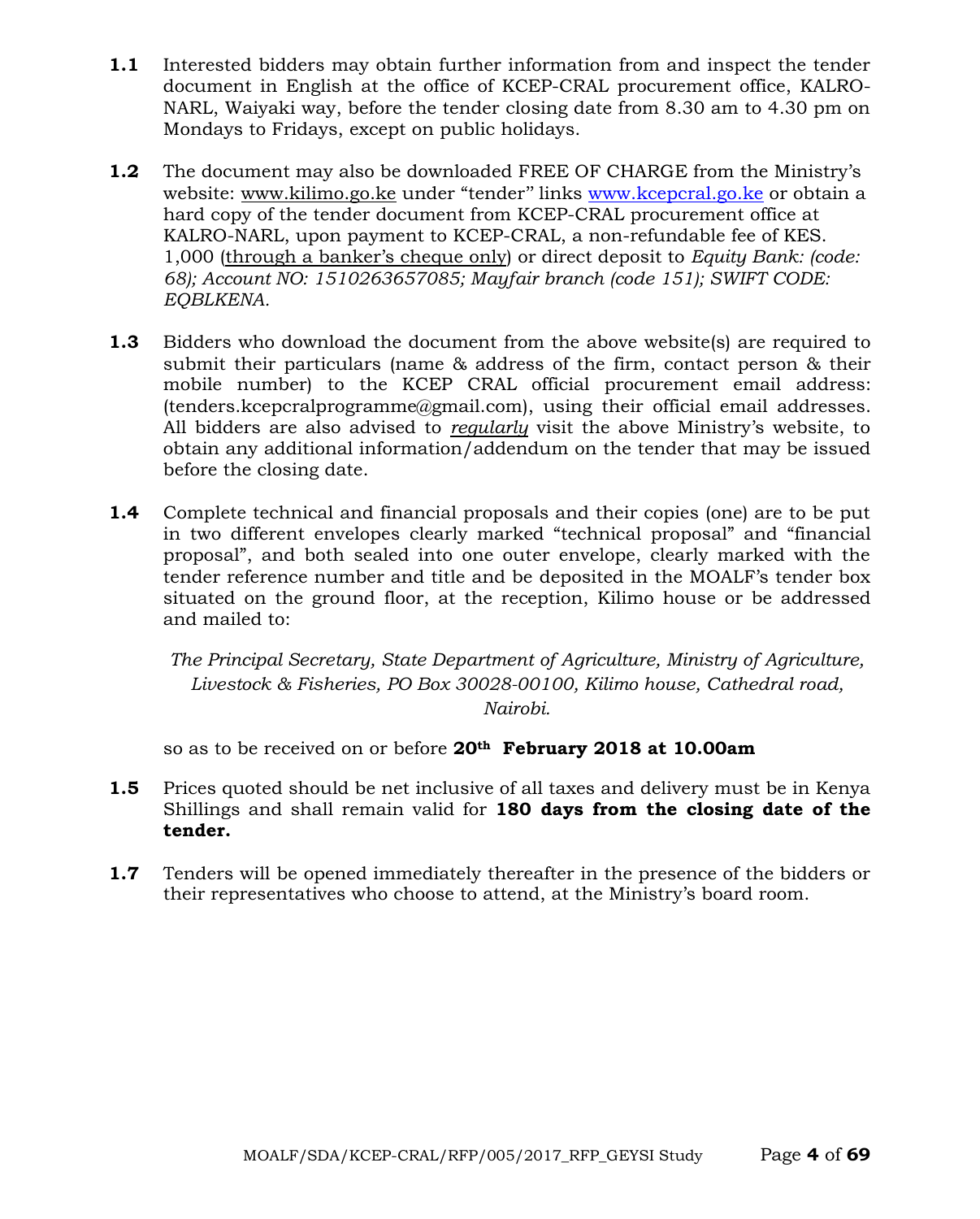#### **SECTION II: - INFORMATION TO CONSULTANTS (ITC)**

#### **2.1 Introduction**

- 2.1.1 The Client named in the Appendix to "ITC" will select a firm among those invited to submit a proposal, in accordance with the method of selection detailed in the appendix. The method of selection shall be as indicated by the procuring entity in the Appendix.
- 2.1.2 The consultants are invited to submit a separate Technical Proposal and a Financial Proposal, or a Technical Proposal only, as specified in the Appendix "ITC" for consulting services required for the assignment named in the said Appendix. A Technical Proposal only may be submitted in assignments where the Client intends to apply standard conditions of engagement and scales of fees for professional services which are regulated as is the case with Building and Civil Engineering Consulting services. In such a case the highest ranked firm of the technical proposal shall be invited to negotiate a contract on the basis of scale fees. The proposal will be the basis for Contract negotiations and ultimately for a signed Contract with the selected firm.
- 2.1.3 The consultants must familiarize themselves with local conditions and take them into account in preparing their proposals. To obtain firsthand information on the assignment and on the local conditions, consultants are encouraged to liaise with the Client regarding any information that they may require before submitting a proposal and to attend a pre-proposal conference where applicable. Consultants should contact the officials named in the Appendix "ITC" to arrange for any visit or to obtain additional information on the preproposal conference. Consultants should ensure that these officials are advised of the visit in adequate time to allow them to make appropriate arrangements.
- 2.1.4 The Procuring entity will provide the inputs specified in the Appendix "ITC", assist the firm in obtaining licenses and permits needed to carry out the services and make available relevant project data and reports.
- 2.1.5 Please note that (i) the costs of preparing the proposal and of negotiating the Contract, including any visit to the Client are not reimbursable as a direct cost of the assignment; and (ii) the Client is not bound to accept any of the proposals submitted.
- 2.1.6 The procuring entity's employees, committee members, board members and their relative (spouse and children) are not eligible to participate.
- 2.1.7 The price to be charged for the tender document shall be Kshs. 1,000/
- 2.1.8 The procuring entity shall allow the tenderer to review the tender document free of charge before purchase.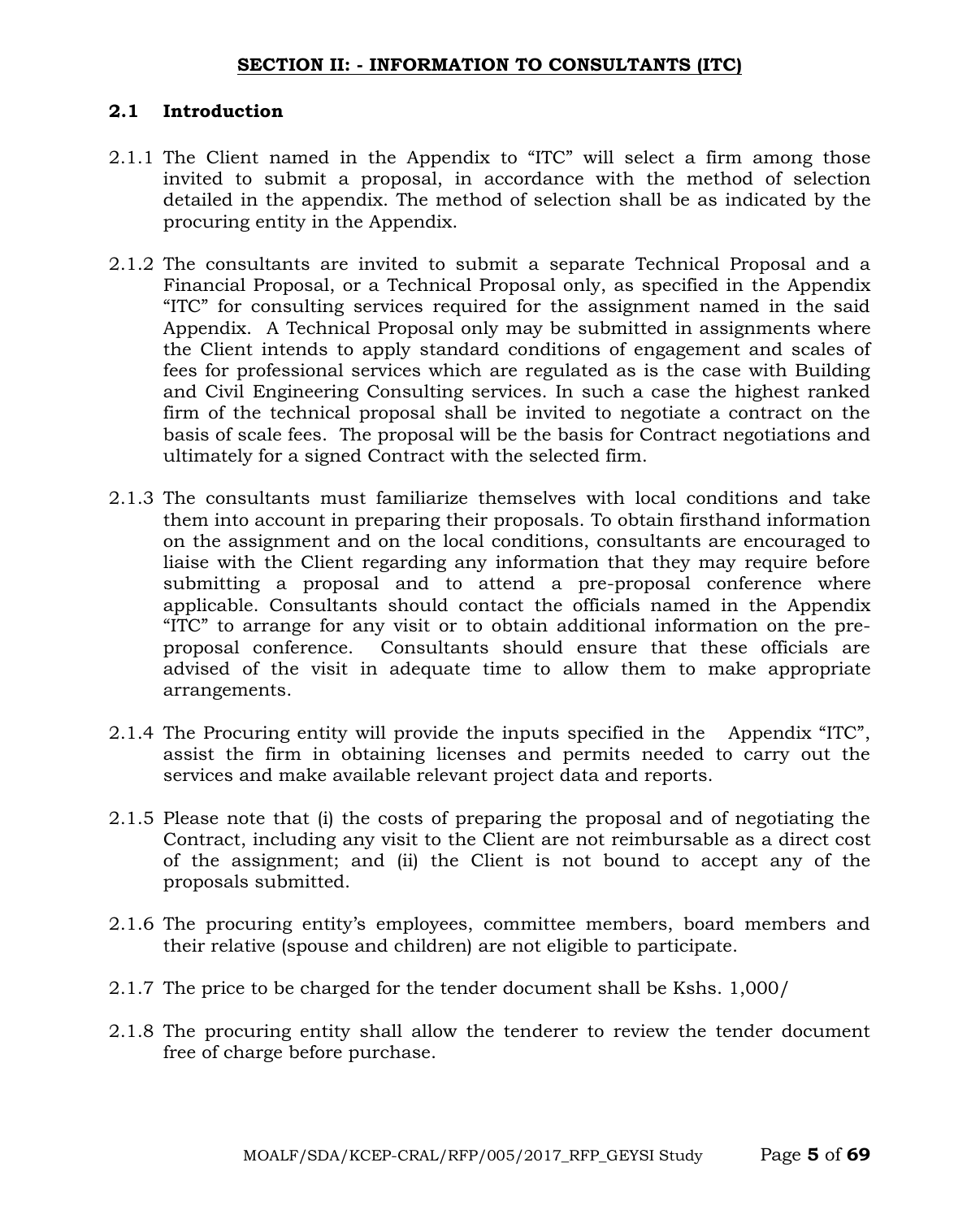#### **2.2 Clarification and Amendment of RFP Documents**

- 2.2.1 Consultants may request a clarification of any of the RFP documents only up to seven [7] days before the proposal submission date. Any request for clarification must be sent in writing by paper mail, cable, telex, facsimile or electronic mail to the Client's address indicated in the Appendix "ITC". The Client will respond by cable, telex, facsimile or electronic mail to such requests and will send written copies of the response (including an explanation of the query but without identifying the source of inquiry) to all invited consultants who intend to submit proposals.
- 2.2.2 At any time before the submission of proposals, the Client may for any reason, whether at his own initiative or in response to a clarification requested by an invited firm, amend the RFP. Any amendment shall be issued in writing through addenda. Addenda shall be sent by mail, cable, telex or facsimile to all invited consultants and will be binding on them. The Client may at his discretion extend the deadline for the submission of proposals.

#### **2.3 Preparation of Technical Proposal**

- **2.3.1** The Consultants proposal shall be written in English language.
- **2.3.2** In preparing the Technical Proposal, consultants are expected to examine the documents constituting this RFP in detail. Material deficiencies in providing the information requested may result in rejection of a proposal.
- **2.3.3** While preparing the Technical Proposal, consultants must give particular attention to the following:
	- (i) If a firm considers that it does not have all the expertise for the assignment, it may obtain a full range of expertise by associating with individual consultant(s) and/or other firms or entities in a joint venture or sub-consultancy as appropriate. Consultants shall not associate with the other consultants invited for this assignment. Any firms associating in contravention of this requirement shall automatically be disqualified.
	- (ii) For assignments on a staff-time basis, the estimated number of professional staff-time is given in the Appendix. The proposal shall however be based on the number of professional staff-time estimated by the firm.
	- (iii) It is desirable that the majority of the key professional staff proposed be permanent employees of the firm or has an extended and stable working relationship with it.
	- (iv) Proposed professional staff must as a minimum, have the experience indicated in Appendix, preferably working under conditions similar to those prevailing in Kenya.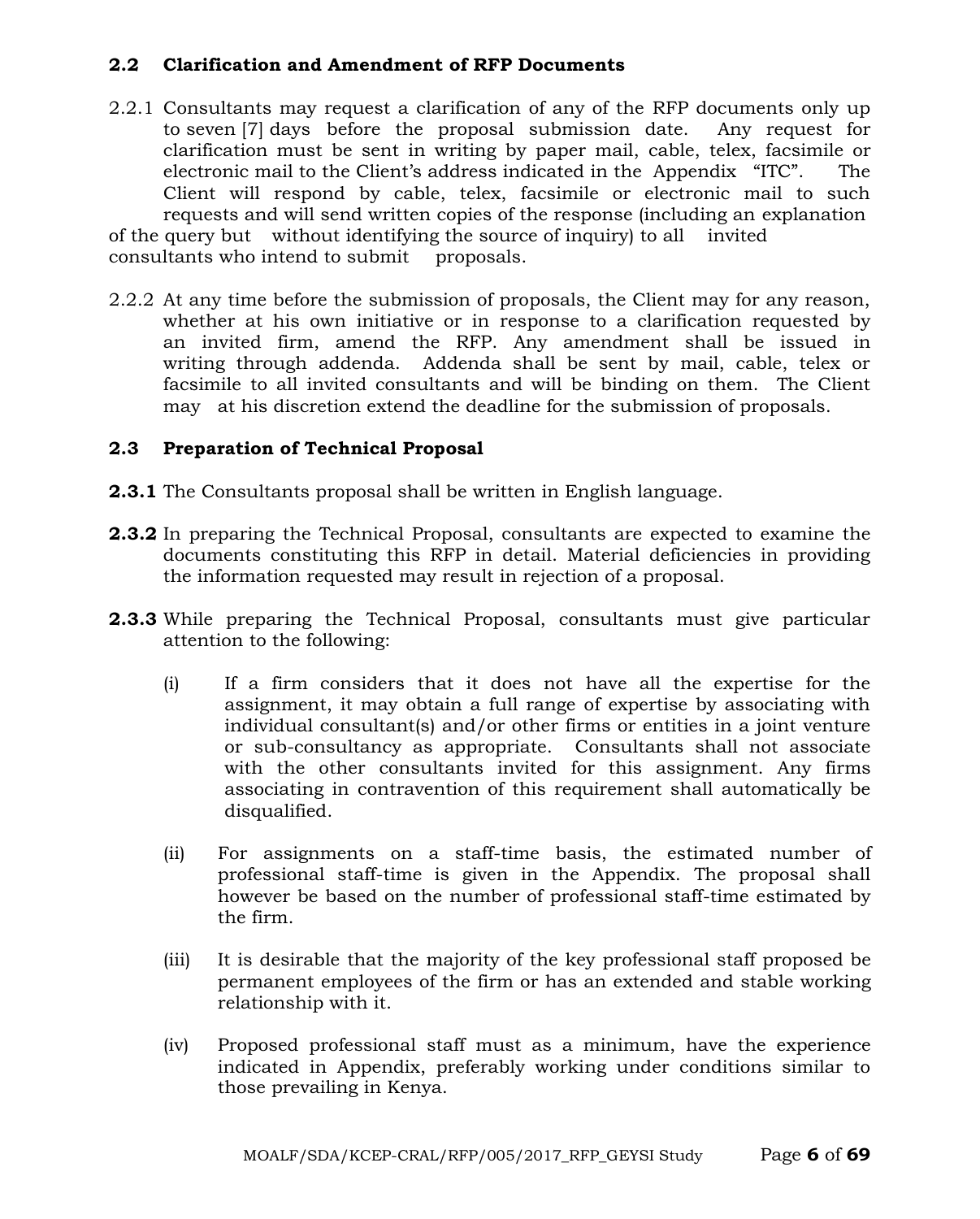- (v) Alternative professional staff shall not be proposed and only one Curriculum Vitae (CV) may be submitted for each position.
- **2.3.4** The Technical Proposal shall provide the following information using the attached Standard Forms;
	- (i) A brief description of the firm's organization and an outline of recent experience on assignments of a similar nature. For each assignment, the outline should indicate *inter alia,* the profiles of the staff proposed, duration of the assignment, contract amount and firm's involvement.
	- (ii) Any comments or suggestions on the Terms of Reference (ToR), a list of services and facilities to be provided by the Client.
	- (iii) A description of the methodology and work plan for performing the assignment.
	- (iv) The list of the proposed staff team by specialty, the tasks that would be assigned to each staff team member and their timing.
	- (v) CVs recently signed by the proposed professional staff and the authorized representative submitting the proposal. Key information should include number of years working for the firm/entity and degree of responsibility held in various assignments during the last ten (10) years.
	- (vi) Estimates of the total staff input (professional and support staff stafftime) needed to carry out the assignment supported by bar chart diagrams showing the time proposed for each professional staff team member.
	- (vii) A detailed description of the proposed methodology, staffing and monitoring of training, if Appendix "A" specifies training as a major component of the assignment.
	- (viii) Any additional information requested in Appendix "A".
- **2.3.5** The Technical Proposal shall not include any financial information.

#### **2.4 Preparation of Financial Proposal**

2.4.1 In preparing the Financial Proposal, consultants are expected to take into account the requirements and conditions outlined in the RFP documents. The Financial Proposal should follow Standard Forms (Section D). It lists all costs associated with the assignment including; (a) remuneration for staff (in the field and at headquarters), and; (b) reimbursable expenses such as subsistence (per diem, housing), transportation (international and local, for mobilization and demobilization), services and equipment (vehicles, office equipment, furniture, and supplies), office rent, insurance, printing of documents, surveys, and training, if it is a major component of the assignment. If appropriate, these costs should be broken down by activity.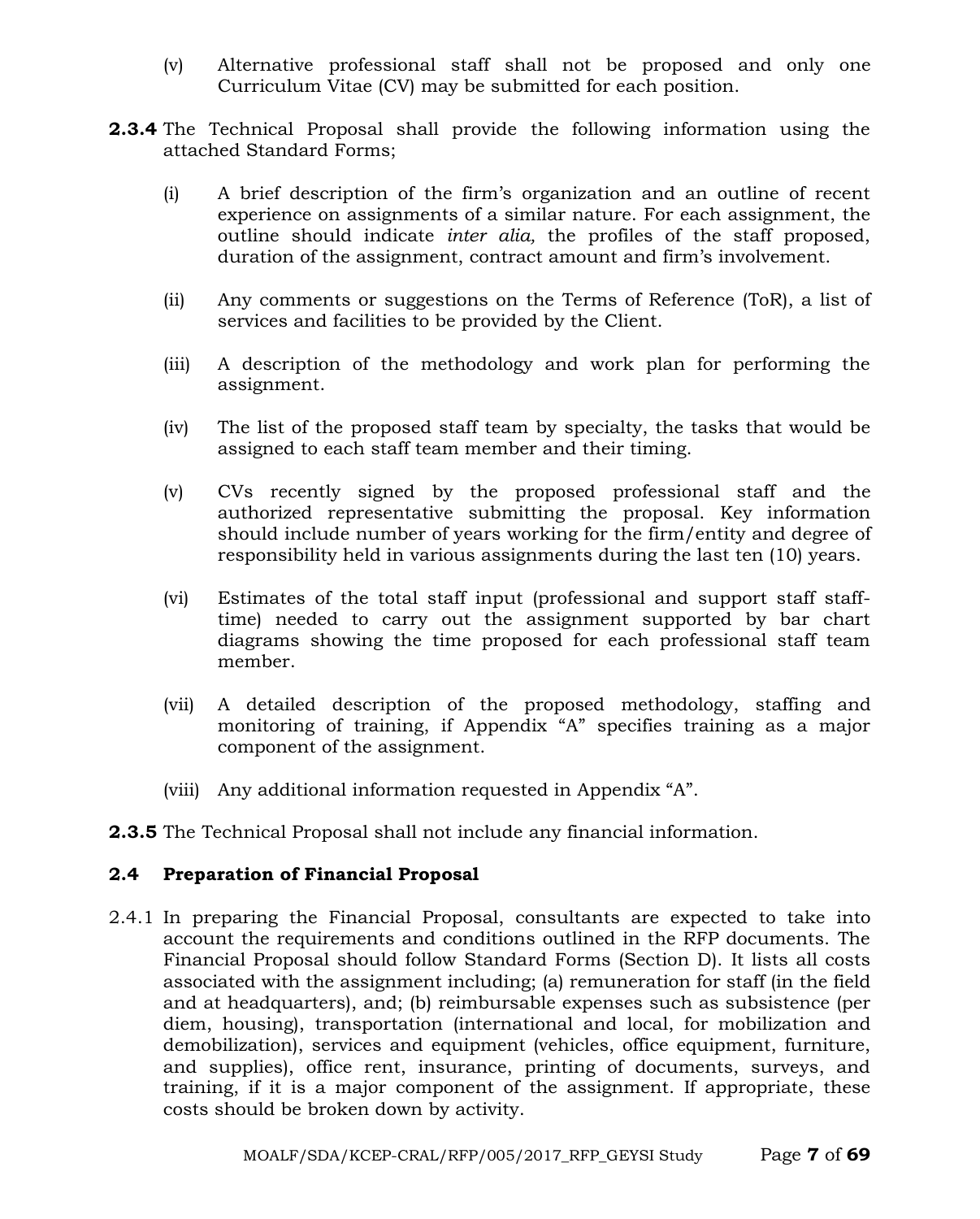- 2.4.2 The Financial Proposal should clearly identify as a separate amount, the local taxes, duties, fees, levies and other charges imposed under the law on the consultants, the sub-consultants and their personnel, unless Appendix "A" specifies otherwise.
- 2.4.3 Consultants shall express the price of their services in Kenya Shillings (Ksh).
- 2.4.4 Commissions and gratuities, if any, paid or to be paid by consultants and related to the assignment will be listed in the Financial Proposal submission Form.
- 2.4.5 The Proposal must remain valid for 120 days from the closing date of the tender. During this period, the consultant is expected to keep available, at his own cost, the professional staff proposed for the assignment. The Client will make his best effort to complete negotiations within this period. If the Client wishes to extend the validity period of the proposals, the consultants shall agree to the extension.

# **2.5 Submission, Receipt, and Opening of Proposals**

- 2.5.1 The original proposal (Technical Proposal and, if required, Financial Proposal; see section 2.4) shall be prepared in indelible ink. It shall contain no interlineation or overwriting, except as necessary to correct errors made by the firm itself. Any such corrections must be initialed by the persons or person authorized to sign the proposals.
- 2.5.2 For each proposal, the consultants shall prepare the number of copies indicated in Appendix "A". Each Technical Proposal and Financial Proposal shall be marked **"ORIGINAL"** or **"COPY"** as appropriate. If there are any discrepancies between the original and the copies of the proposal, the original shall govern.
- 2.5.3 The original and all copies of the Technical Proposal shall be placed in a sealed envelope clearly marked "TECHNICAL PROPOSAL," and the original and all copies of the Financial Proposal in a sealed envelope clearly marked "FINANCIAL PROPOSAL" and warning: "DO NOT OPEN WITH THE TECHNICAL PROPOSAL". Both envelopes shall be placed into an outer envelope and sealed. This outer envelope shall bear the submission address and other information indicated in the Appendix "ITC" and be clearly marked, "DO NOT OPEN, EXCEPT IN PRESENCE OF THE TENDER OPENING COMMITTEE."
- 2.5.4 The completed Technical and Financial Proposals must be delivered at the submission address on or before the time and date stated in the Appendix "ITC". Any proposal received after the closing date and time for submission of proposals shall be returned to the respective consultant unopened.
- MOALF/SDA/KCEP-CRAL/RFP/005/2017\_RFP\_GEYSI Study Page **8** of **69** 2.5.5 After the deadline for submission of proposals, the Technical Proposal shall be opened immediately by the opening committee. The Financial Proposal shall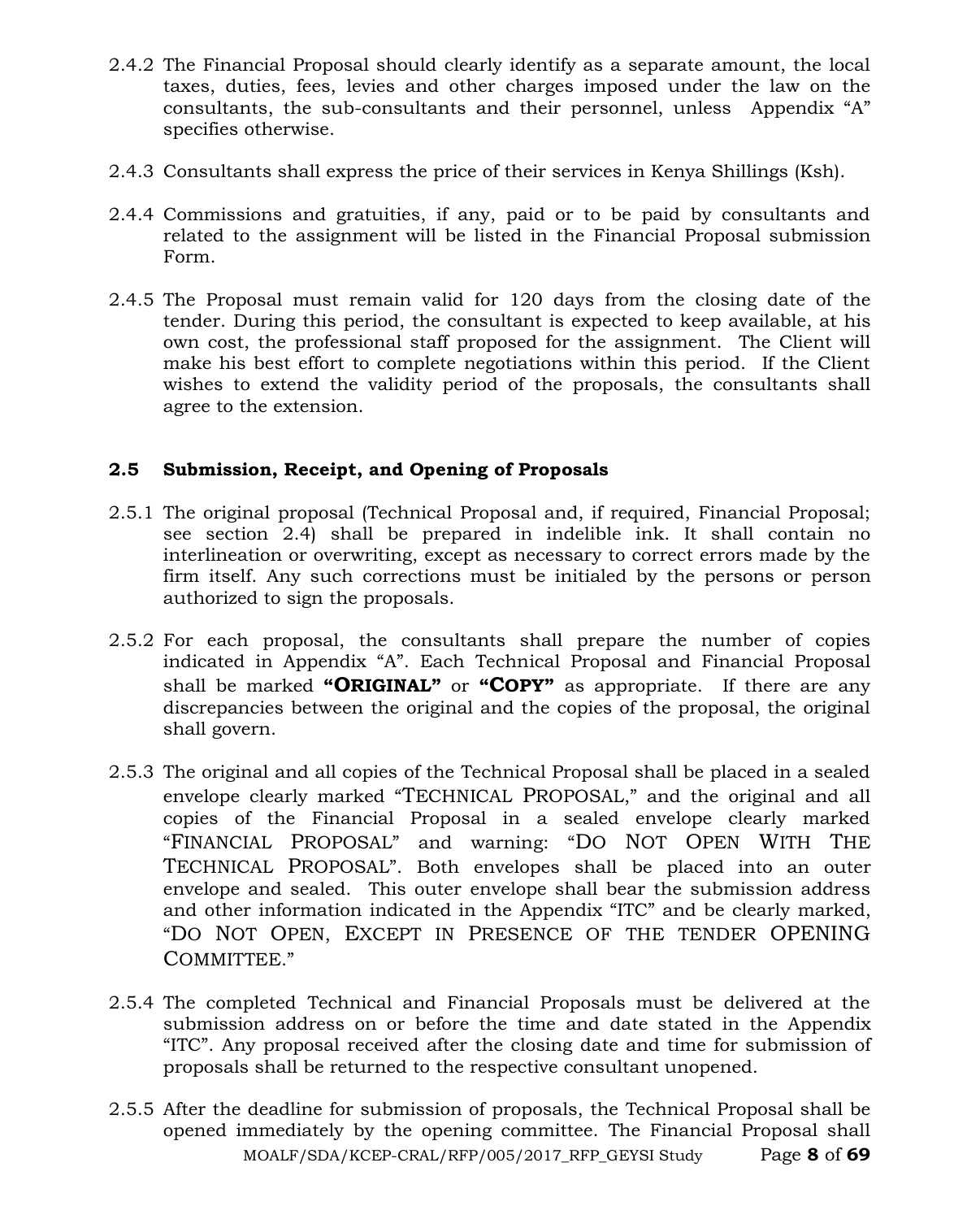remain sealed and deposited at a secured place and under a responsible office of the client department up to the time for public opening of financial proposals.

#### **2.6 Proposal Evaluation General**

- 2.6.1 From the time the bids are opened to the time the Contract is awarded, if any consultant wishes to contact the Client on any matter related to his proposal, he should do so in writing at the address indicated in the Appendix "ITC". Any effort by the firm to influence the Client in the proposal evaluation, proposal comparison or Contract award decisions may result in the rejection of the consultant's proposal.
- 2.6.2 Evaluators of Technical Proposals shall have no access to the Financial Proposals until the technical evaluation is concluded.
- 2.6.3 Any effort by a tenderer to influence Kenya Cereal Enhancement Programme-Climate Resilient Agricultural Livelihoods Window (KCEP-CRAL) in its decisions on tender evaluation, tender comparison, or contract award shall result in the rejection of the Tenderer's tender.

#### **2.7 Evaluation of Technical Proposal**

2.7.1 The evaluation committee appointed by the Client shall evaluate the proposals on the basis of their responsiveness to the Terms of Reference, applying the evaluation criteria as follows;

|                   |                                                                    | POINTS   |
|-------------------|--------------------------------------------------------------------|----------|
| $\left( i\right)$ | Specific experience of the consultant<br>related to the assignment | $(5-10)$ |
| (i)               | Adequacy of the proposed work plan and                             |          |
|                   | methodology in responding to the terms                             |          |
|                   | of reference                                                       | (20-40)  |
| (iii)             | Qualifications and competence of                                   |          |
|                   | the key staff for the assignment                                   | (30-40)  |
| (iv)              | Suitability to the transfer of Technology                          |          |
|                   | Programme (Training)                                               | (0-10)   |
|                   | <b>Total Points</b>                                                |          |
|                   |                                                                    |          |

**Points**

Each responsive proposal will be given a technical score (St). A proposal shall be rejected at this stage if it does not respond to important aspects of the Terms of Reference or if it fails to achieve the minimum technical score indicated in the Appendix "ITC".

#### **2.8 Public Opening and Evaluation of Financial Proposal**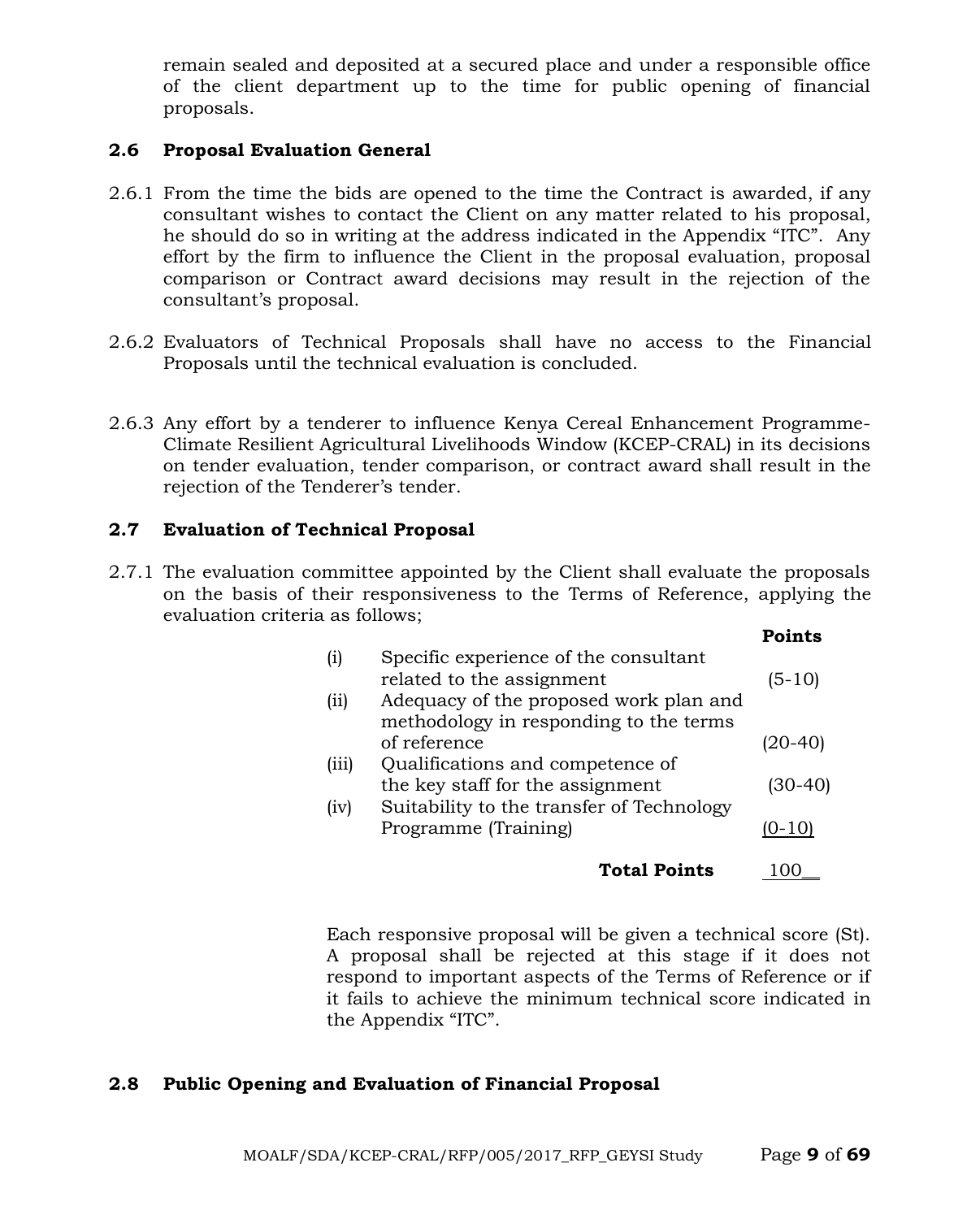- 2.8.1 After Technical Proposal evaluation, the Client shall notify those consultants whose proposals did not meet the minimum qualifying mark or were considered non-responsive to the RFP and Terms of Reference, indicating that their Financial Proposals will be returned unopened after completing the selection process. The Client shall simultaneously notify the consultants who have secured the minimum qualifying mark, indicating the date and time set for opening the Financial Proposals and stating that the opening ceremony is open to those consultants who choose to attend. The opening date shall not be sooner than seven (7) days after the notification date. The notification may be sent by registered letter, cable, telex, facsimile or electronic mail.
- 2.8.2 The Financial Proposals shall be opened publicly in the presence of the consultants' representatives who choose to attend. The name of the consultant, the technical scores and the proposed prices shall be read aloud and recorded when the Financial Proposals are opened. The Client shall prepare minutes of the public opening.
- 2.8.3 The evaluation committee will determine whether the financial proposals are complete (i.e. whether the consultant has costed all the items of the corresponding Technical Proposal and correct any computational errors. The cost of any un priced items shall be assumed to be included in other costs in the proposal. In all cases, the total price of the Financial Proposal as submitted shall prevail.
- 2.8.4 While comparing proposal prices between local and foreign firms participating in a selection process in financial evaluation of Proposals, firms incorporated in Kenya where indigenous Kenyans own 51% or more of the share capital shall be allowed a 10% preferential bias in proposal prices. However, there shall be no such preference in the technical evaluation of the tenders. Proof of local incorporation and citizenship shall be required before the provisions of this sub-clause are applied. Details of such proof shall be attached by the Consultant in the financial proposal.
- 2.8.5 The formulae for determining the Financial Score (Sf) shall, unless an alternative formulae is indicated in the Appendix "ITC", be as follows:-  $S_f = 100 \times \frac{F_m}{F}$  where Sf is the financial score; Fm is the lowest priced financial proposal and F is the price of the proposal under consideration. Proposals will be ranked according to their combined technical *(St)* and financial *(Sf)* scores using the weights  $T=$ the weight given to the Technical Proposal:  $P =$  the weight given to the Financial Proposal;  $T + p = I$  indicated in the Appendix. The combined technical and financial score, S, is calculated as follows: - *S = St* x *T*   $% + Sf x P$ %. The firm achieving the highest combined technical and financial score will be invited for negotiations.
- 2.8.6 The tender evaluation committee shall evaluate the tender within a maximum 30 days from the date of opening the tender.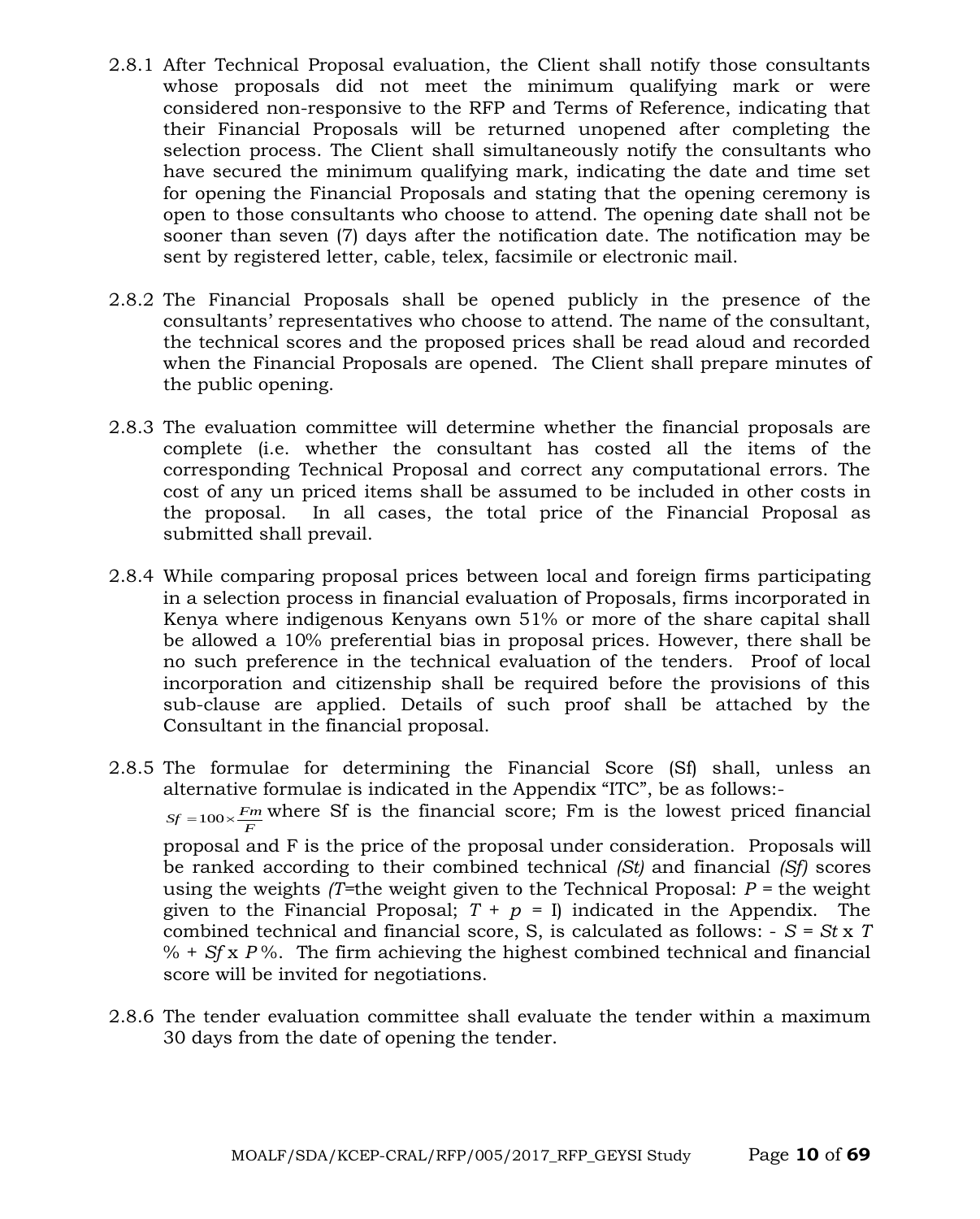- 2.8.7 Contract price variations shall not be allowed for contracts not exceeding one year (12 months).
- 2.8.8 Where contract price variation is allowed, the variation shall not exceed 15% of the original contract price.
- 2.8.9 Price variation requests shall be processed by the procuring entity within 30 days of receiving the request.

#### **2.9 Negotiations**

- 2.9.1 Negotiations will be held at the same address as "address to send information to the Client" indicated in the Appendix "ITC". The aim is to reach agreement on all points and sign a contract.
- 2.9.2 Negotiations will include a discussion of the Technical Proposal, the proposed methodology (work plan), staffing and any suggestions made by the firm to improve the Terms of Reference. The Client and firm will then work out final Terms of Reference, staffing and bar charts indicating activities, staff periods in the field and in the head office, staff-months, logistics and reporting. The agreed work plan and final Terms of Reference will then be incorporated in the "Description of Services" and form part of the Contract. Special attention will be paid to getting the most of what the firm can offer within the available budget and to clearly defining the inputs required from the Client to ensure satisfactory implementation of the assignment.
- 2.9.3 Unless there are exceptional reasons, the financial negotiations will not involve the remuneration rates for staff (no breakdown of fees).
- 2.9.4 Having selected the firm on the basis of, among other things, an evaluation of proposed key professional staff, the Client expects to negotiate a contract on the basis of the experts named in the proposal. Before contract negotiations, the Client will require assurances that the experts will be actually available. The Client will not consider substitutions during contract negotiations unless both parties agree that undue delay in the selection process makes such substitution unavoidable or that such changes are critical to meet the objectives of the assignment. If this is not the case and if it is established that key staff were offered in the proposal without confirming their availability, the firm may be disqualified.
- 2.9.5 The negotiations will conclude with a review of the draft form of the Contract. To complete negotiations, the Client and the selected firm will initial the agreed Contract. If negotiations fail, the Client will invite the firm whose proposal received the second highest score to negotiate a contract.
- 2.9.6 The procuring entity shall appoint a team for the purpose of the negotiations.
- 2.9.7 The bidder offering the highest evaluated combined Score shall be recommended for award, upon successful negotiations.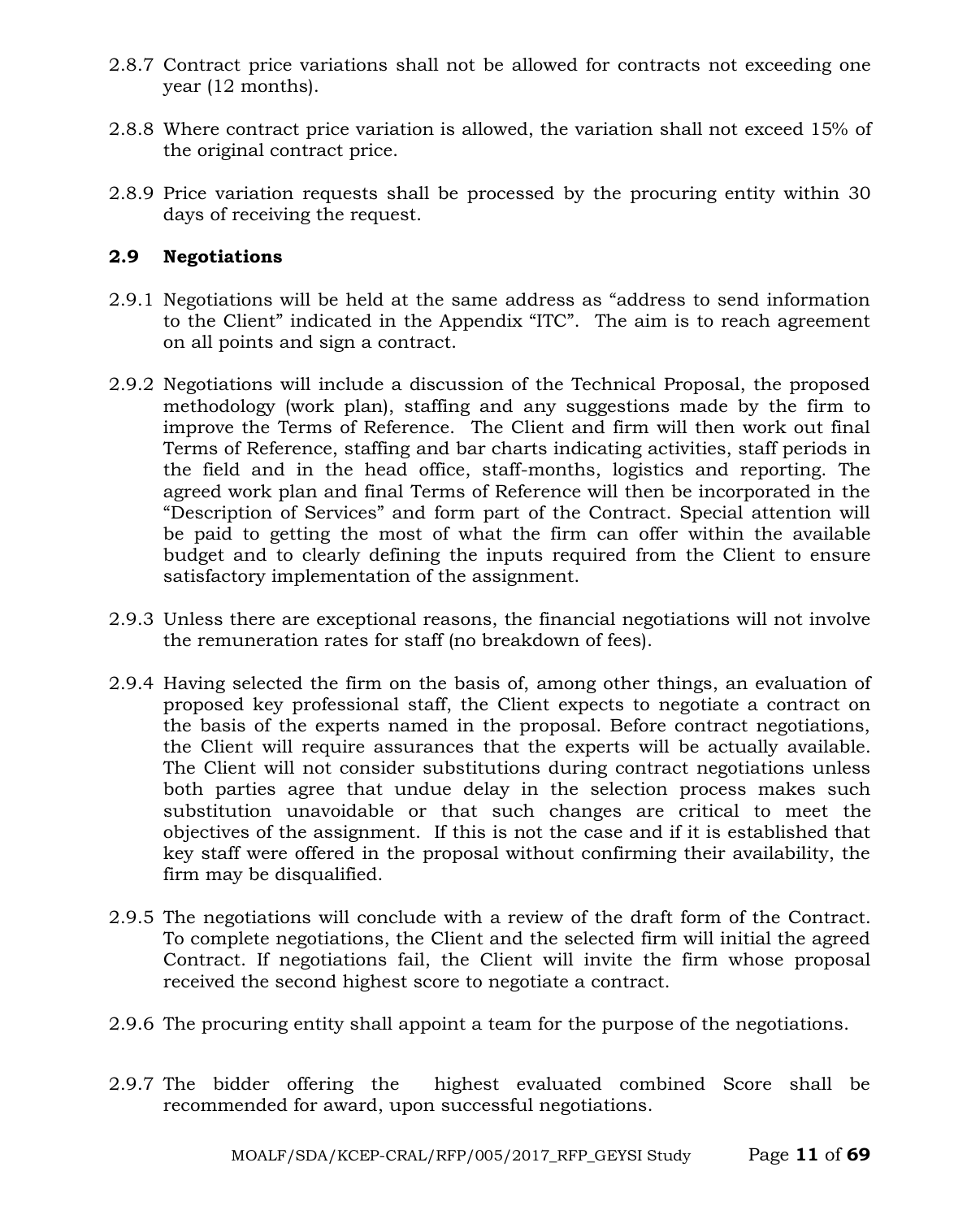- 2.9.8 If negotiations fail to yield positive results, KCEP-CRAL shall negotiate with the second evaluated ranked bidder based on the scores of both the technical and financial evaluation.
- 2.9.9 The accounting officer may negotiate with the person who submitted the successful proposal and may request and permit changes, subject to section 128 of the PPAD ACT 2015.
- 2.9.9.1 If the negotiations with the person who submitted the successful proposal do not result in a contract, the accounting officer may negotiate with the second person who submitted the proposal that would have been successful.
- 2.9.9.2 A procuring entity shall not enter into any negotiations pursuant to section 128 of the Act, until:- (a) the accounting officer has approved the successful proposal in line with section 127 of the Act; and (b) the accounting officer has notified the successful and unsuccessful bidders pursuant to section 126 (4) of the Act.
- 2.9.9.3 Pursuant to Section 130 of the PPAD ACT 2015, The firm who enters into a contract resulting from this procurement by a request for proposals shall not enter into any other subsequent contract for the procurement of goods, services or works related to that original contract

# **2.10 Award of Contract**

- 2.10.1 The Contract will be awarded following negotiations. After negotiations are completed, the Client will promptly notify other consultants on the shortlist that they were unsuccessful and return the Financial Proposals without opening of those consultants who did not pass the technical evaluation.
- 2.10.2 The selected firm is expected to commence the assignment on the date and at the location specified in the contract.
- 2.10.3 The parties to the contract shall have it signed within 30 days from the date of notification of contract award unless there is an administrative review request.
- 2.10.4 The procuring entity may at any time, prior to notification of tender award terminate or cancel procurement proceedings without entering into contract and shall not be liable to any person for the termination subject to conditions prescribed in PPAD ACT 2015 sec 63.
- 2.10.5 The procuring entity shall give prompt notice with 14 (Fourteen) day of the termination to the tenderers and such notice shall contain reasons for termination.
- 2.10.6 To qualify for contract awards, the tenderer shall have the following: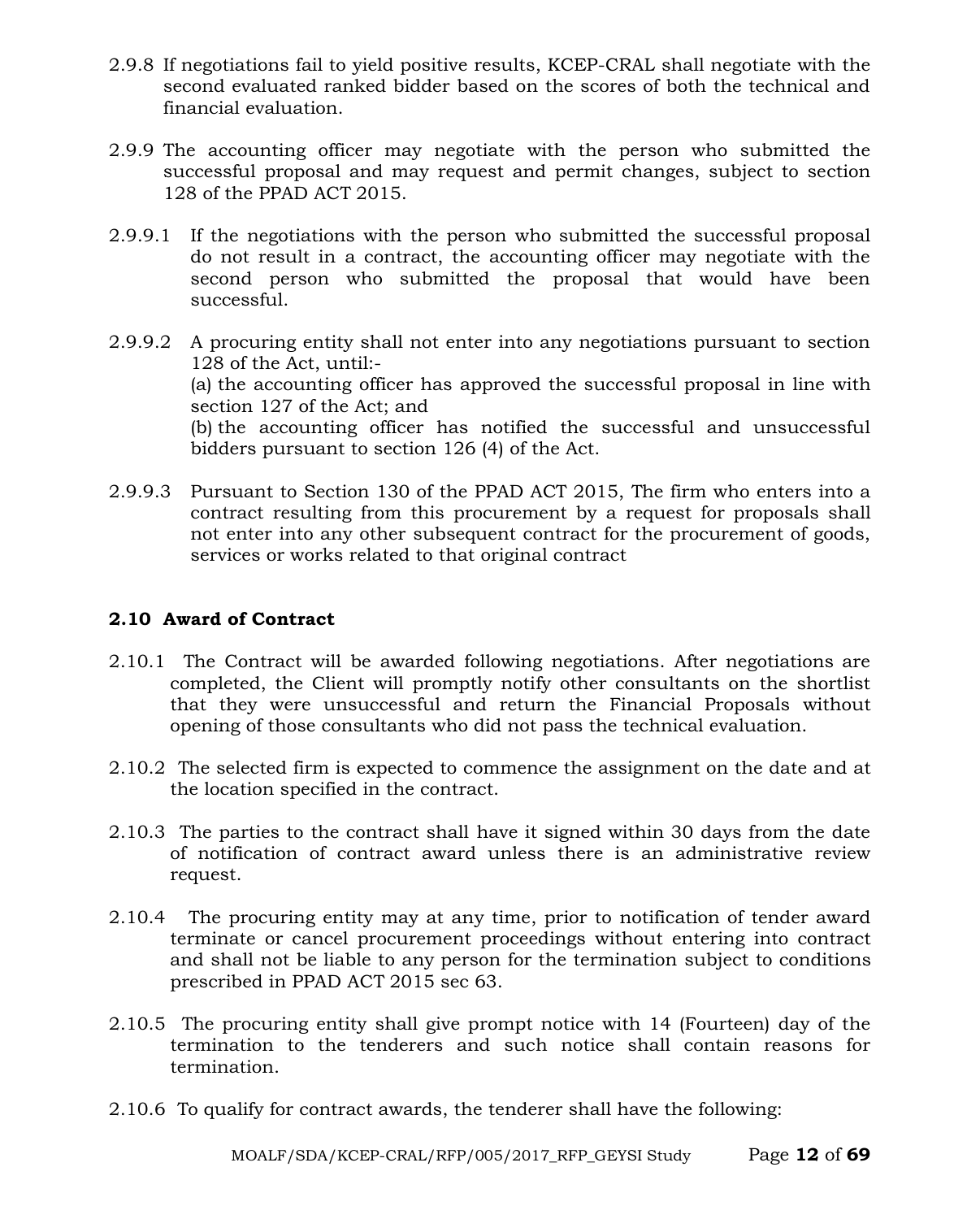- (a) Necessary qualifications, capability experience, services, equipment and facilities to provide what is being procured.
- (b) Legal capacity to enter into a contract for procurement
- (c) Shall not be insolvent, in receivership, bankrupt or in the process of being wound up and is not the subject of legal proceedings relating to the foregoing.
- (d) Shall not be debarred from participating in public procurement.
- (e) Shall have fulfilled tax obligations.
- (f) The firm has not been convicted of corrupt or fraudulent practices.

#### **2.11. Confidentiality**

2.11.1 Information relating to evaluation of proposals and recommendations concerning awards shall not be disclosed to the consultants who submitted the proposals or to other persons not officially concerned with the process, until the winning firm has been notified that it has been awarded the Contract.

#### **2.12 Corrupt or fraudulent practices**

- 2.12.1 The procuring entity requires that the consultants observe the highest standards of ethics during the selection and award of the consultancy contract and also during the performance of the assignment. The tenderer shall sign a declaration that he has not and will not be involved in corrupt or fraudulent practices.
- 2.12.2 The procuring entity will reject a proposal for award if it determines that the consultant recommended for award has engaged in corrupt or fraudulent practices in competing for the contract in question.
- 2.12.3 Further, a consultant who is found to have indulged in corrupt or fraudulent practices risks being debarred from participating in public procurement in Kenya.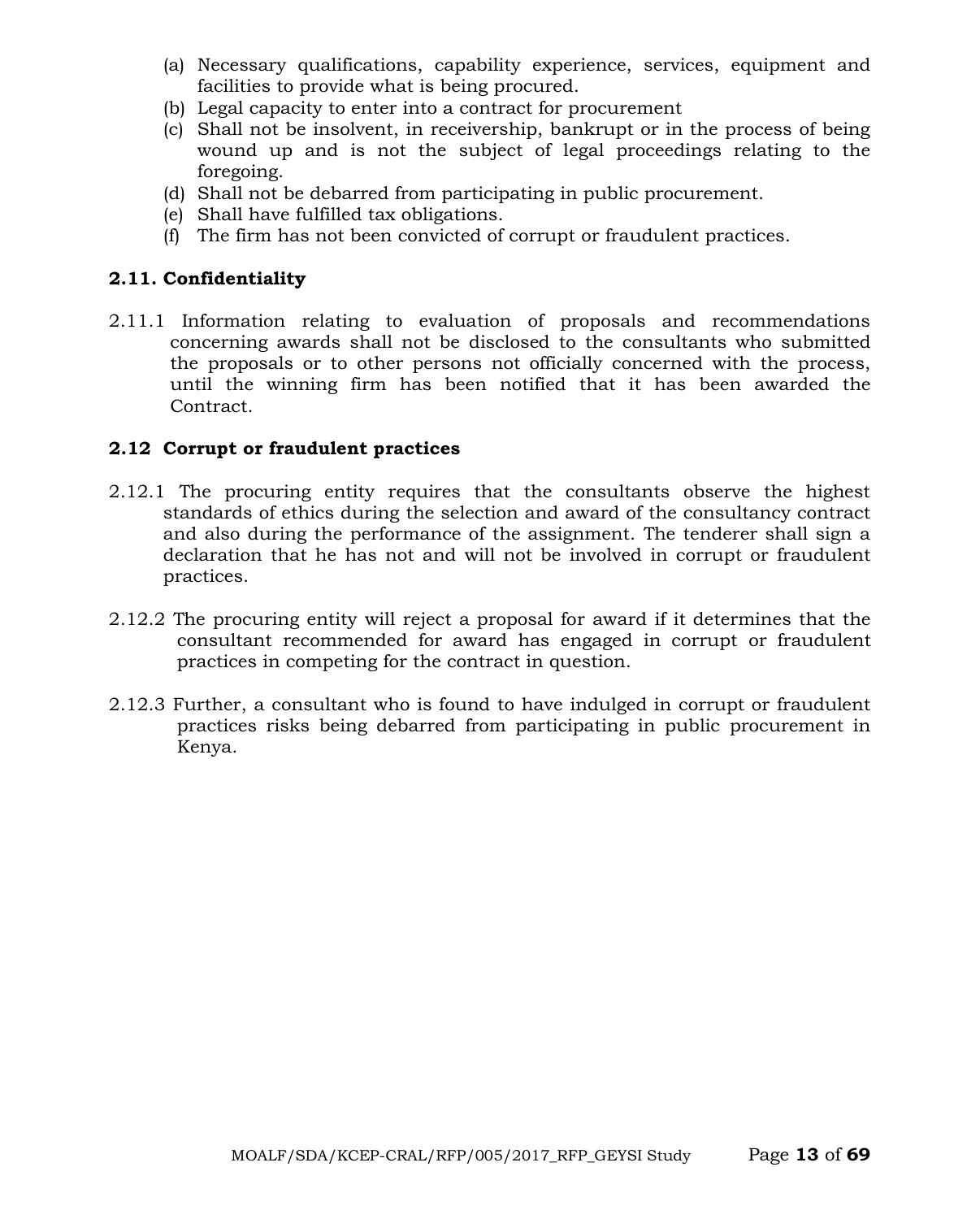# **Appendix to information to consultants**

#### **Clause Reference**

- 2.1 The name of the Client is: **Kenya Cereal Enhancement Programme – Climate Resilient Agricultural Livelihoods Window (KCEP-CRAL)**
- 2.1.1 The method of selection is: **Quality and Cost-Based Selection (QCBS).**
- 2.1.2 Technical and Financial Proposals are requested: **YES**

The name, objectives, and description of the assignment is: **to Undertake a Gender Youth Equity and Social Inclusion Study.**

With the main objectives being to:

- 1. To identify and document the distinctive socio-economic characteristics of the different gender and youth groups (adult male, adult female and female youth and male youth) along the various Value Chains (VCs); (with specific reference to the, sorghum, millet, and pulses value chains)
- 2. To develop a GYESI strategy and implementation plan including actions to improve and develop market linkages
- 3. To identify, document and profile the challenges by various gender groups (men, women and youth) associated with the various stages of the value chains and their suggested solutions
- 2.1.3 A pre-proposal conference will be held: **NO.**
- 2.1.4 The Client will provide the following inputs**:**
	- Access to all publicly available information & documentation required by the Consultant(s).
- 2.3.3 (i) The estimated number of professional staff months required for the assignment is: Three months or 90days
	- (ii) The required experience of proposed FOUR professional staff is:
		- 1. The Lead consultant must have a minimum of 10 years of proven extensive knowledge and experience in; conducting Gender, youth and Social Inclusion studies, Gender and/or youth analysis, developing gender/youth strategies and background in Donors' (e.g. EU, IFAD, World Bank, etc.) Gender and youth analysis tools, approaches and frameworks.
		- 2. The other three consultants should have a minimum of 5 years' experience in Community/Socio-cultural Development/Anthropological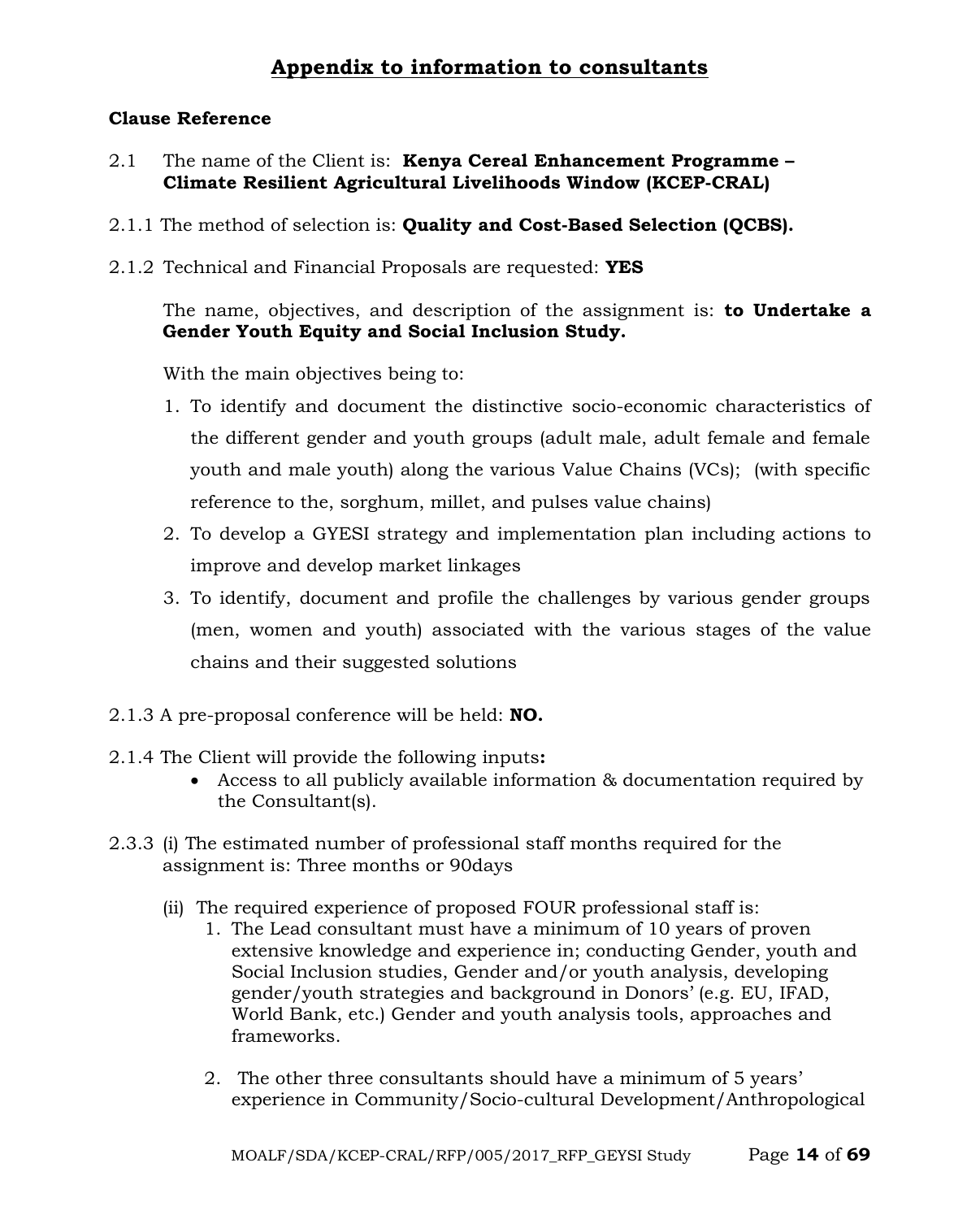studies, Agriculture and or Project Management as specified in Section V (6.1)

- (iii) Training is a specific component of this assignment: YES
- (iv) Additional information in the Technical Proposal includes: **Refer to TOR provided.**
- 2.5.2 Consultants must submit an original and: two copies of both the technical and financial proposals.

#### 2.5.3 **Taxes**

a) "Taxes" means all present and future taxes, levies, duties, charges, assessments, deductions or withholdings whatsoever, including any interest thereon, and any penalties and fines with respect thereto, wherever imposed, levied, collected, or withheld pursuant to any

regulation having the force of law and "Taxation" shall be construed accordingly.

#### **b) Local Taxation**

i). Nothing in the Contract shall relieve the Contractor and/or his Sub-Contractors from their responsibility to pay any taxes, statutory contributions and levies that may be levied on them in Kenya in respect of the Contract. The Contract Price shall include all applicable taxes and shall not be adjusted for any of these taxes.

ii). The Contractor shall be deemed to be familiar with the tax laws in the Employer's Country and satisfied themselves with the requirements for all taxes, statutory contributions and duties to which they may be subjected during the term of the Contract**.**

iii.) In instances where discussions are held between the Employer and the Contractor regarding tax matters, this shall not be deemed to constitute competent advice and hence does not absolve the Contractor of their responsibility in relation to due diligence on the tax issue as per 2.5.3 above.

#### **c) Tax Deduction**

i). If the Employer is required to make a tax deduction by Law, then the deduction shall be made from payments due to the Contractor and paid directly to the Kenya Revenue Authority. The Employer shall upon remitting the tax to Kenya Revenue Authority furnish the Contractor with the relevant tax deduction certificates**.**

ii). Where the Contractor is paid directly by the Financiers and the Employer is not able to deduct tax, then the Contractor will be required to pay the tax deduction to Kenya Revenue Authority in the name of the Employer and furnish the Employer with an original receipt thereof as evidence of such payment. In absence of the said evidence, the Employer will not process any subsequent payments to the Contractor.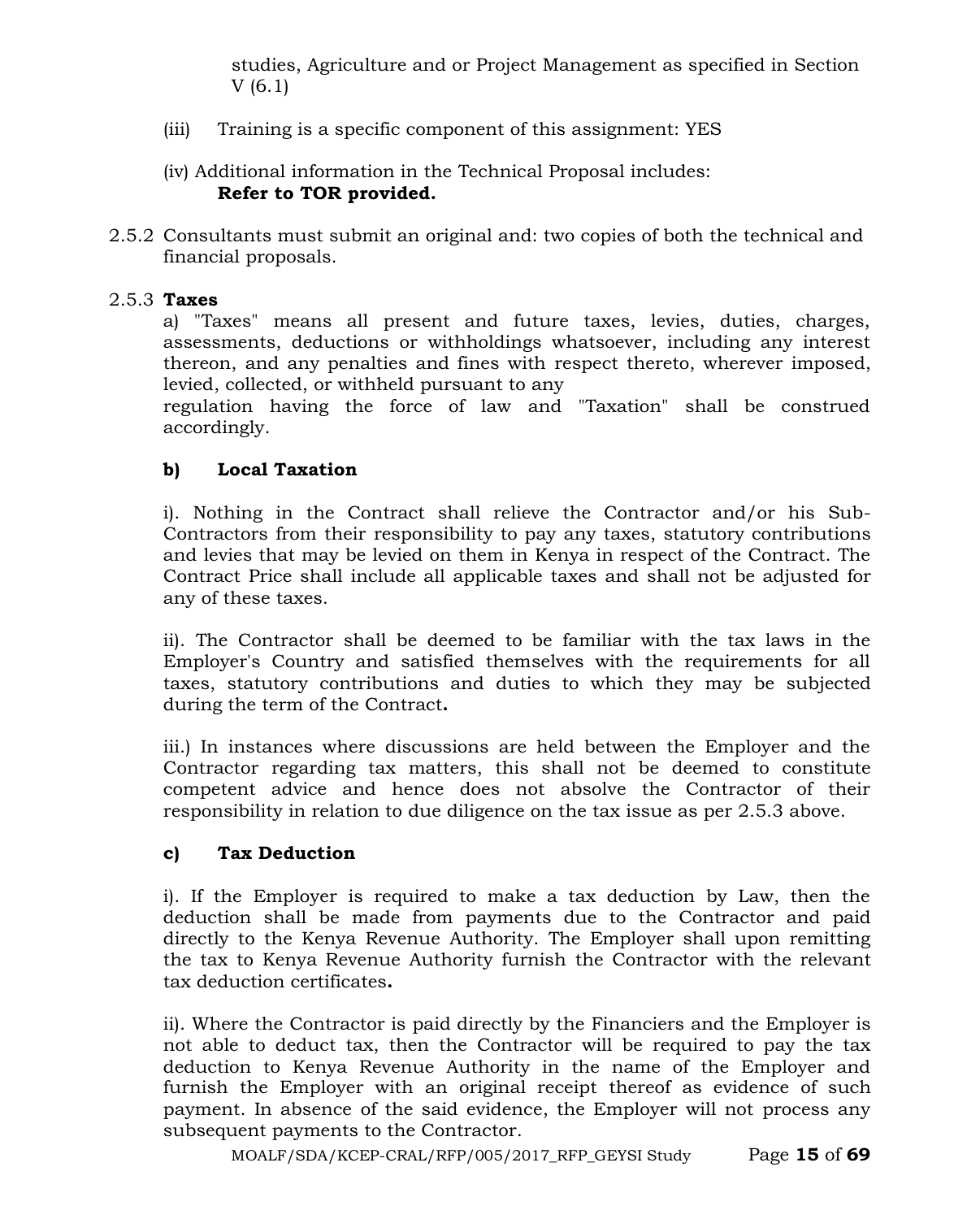#### **d) Tax Indemnity**

- i) The Contractor shall indemnify and hold the Employer harmless from and against any and all liabilities, which the Employer may incur for any reason of failure by the Contractor to comply with any tax laws arising from the execution of the Contract whether during the term of the Contract or after its expiry.
- ii) The Contractor warrants to pay the Employer (within fourteen (14) days of demand by the Employer), an amount equal to the loss, liability or cost which the Employer determines has been (directly or indirectly) suffered by the Employer for or on account of the Contractor's Tax liability arising from the Contract.
- iii) Where the amount in 2.5.3.d (ii) above remains unpaid after the end of the fourteen (14) days moratorium, the Employer shall be entitled to compensation for financing charges
- 2.5.4 Proposals must be submitted no later than **20th February** *2018 at 10.00 a.m***.**
- 2.5.6 The address to send information and or request for clarification to the Client is:

Senior Programme Coordinator KCEP-CRAL Programme KALRO-NARL KABETE Grounds. P.O BOX 30028-00100 Nairobi. Waiyaki Way email:tenders.kcepcralprogramme@gmail.com.

- 2.5.6 The minimum technical score required to pass will be 70%.
- 2.5.7 The whole evaluation will be completed within 30 days from the date of opening of tenders
- 2.5.8 There may be some negotiations with the recommended consultant firm upon completion of evaluation.
- 2.5.9 The assignment is expected to commence upon execution of the contract and holding of the inception meeting at KCEP-CRAL Boardroom.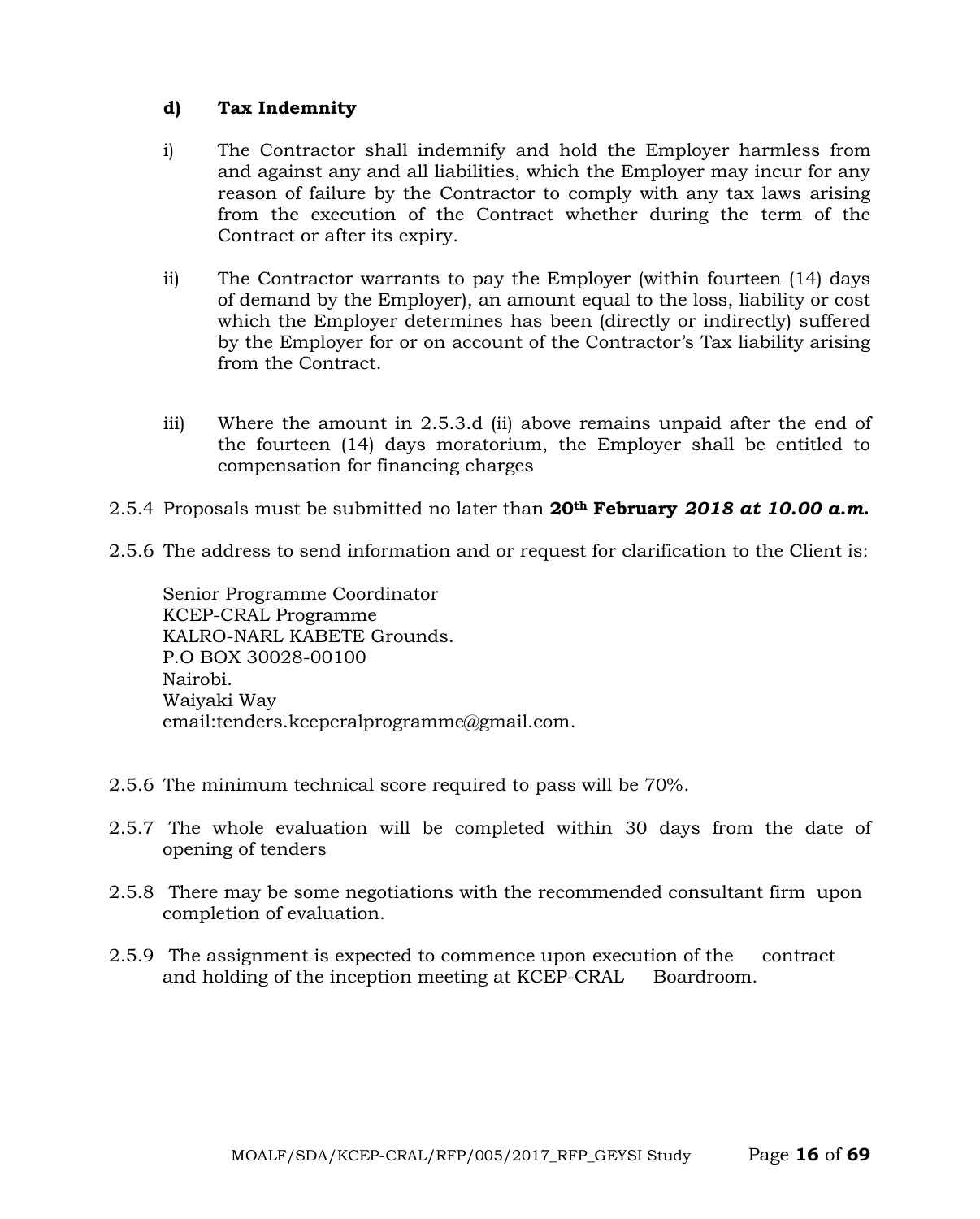#### **2.5.10 CRITERIA FOR EVALUATING THE PROPOSALS**

#### **1.PRELIMINARY EVALUATION/MANDATORY REQUIREMENTS (YES/NO)**

*The evaluation shall be done using the documents submitted. If a consortium / joint venture, The submission documents provided for all the partners shall be evaluated and shall be subjected to preliminary evaluation.*

| #                       | <b>Mandatory Requirement</b>                                                                                                                                                                                                                    | <b>Submitted Yes/ No</b> |  |  |  |
|-------------------------|-------------------------------------------------------------------------------------------------------------------------------------------------------------------------------------------------------------------------------------------------|--------------------------|--|--|--|
| $\mathbf{1}$            | Certificate of registration/incorporation.                                                                                                                                                                                                      |                          |  |  |  |
| $\mathbf{2}$            | Valid tax compliance certificate<br>$(2017 -$<br>2018).                                                                                                                                                                                         |                          |  |  |  |
| 3                       | Audited and certified financial statements<br>for the last three years. Must be Signed by<br>Directors and stamped. For financial year<br>June-July_ (2013-2014 2014-2015 2015-<br>2016)<br>For financial year Jan-Dec (2014, 2015<br>and 2016) |                          |  |  |  |
| 4                       | Company profile using the<br>business<br>questionnaire provided should be duly<br>filled, stamped and signed in all sections                                                                                                                    |                          |  |  |  |
| 5                       | Duly filled and signed technical proposal<br>submission form in the format provided<br>clearly indicating tender<br>validity<br>of<br>180days                                                                                                   |                          |  |  |  |
| 6                       | Duly filled and signed declaration<br><sub>of</sub><br>debarment in the provided format                                                                                                                                                         |                          |  |  |  |
| $\overline{\mathbf{7}}$ | Duly serialized, paginated bid document<br>including a referenced Table of contents<br>for all the attachments in the bid<br>document.                                                                                                          |                          |  |  |  |
| 8                       | Submission of the Required Number of<br>Copies One Original and Two Copies                                                                                                                                                                      |                          |  |  |  |
|                         | Key: Yes, is Responsive: No is Non-Responsive                                                                                                                                                                                                   |                          |  |  |  |

*Note: Bidders Meeting all requirements i.e. YES in all shall be responsive and proceed to the second stage of Evaluation, Technical Evaluation.*

*Those that shall be non-responsive shall not proceed to the next stage of Evaluation.*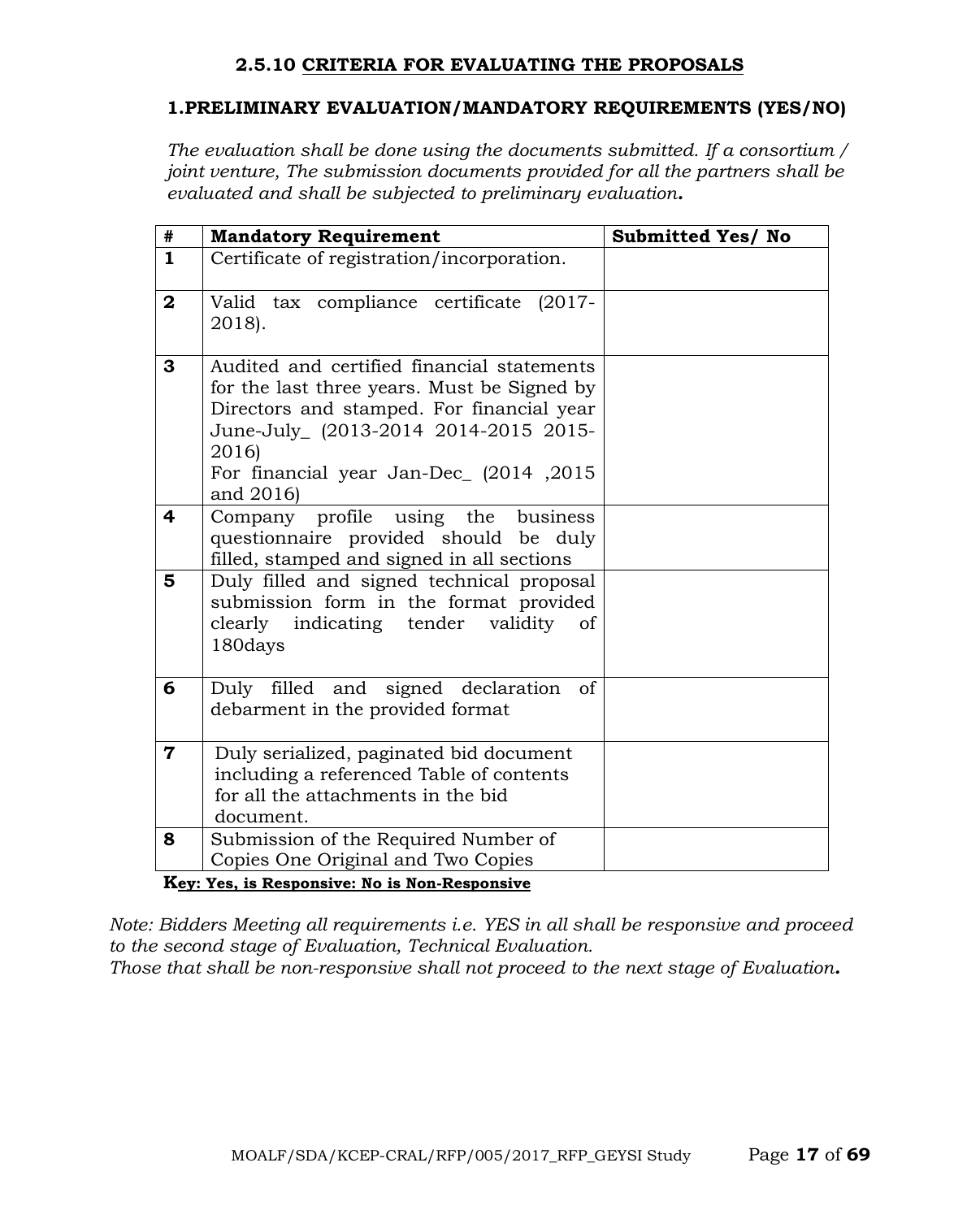# **2. TECHNICAL EVALUATION CRITERIA:**

| NO.   | <b>CRITERIA</b>                                                                                                                                                                                                                                                                                                                                                                                  | <b>MAX</b><br><b>SCORE</b> | <b>EVALUATION</b><br><b>ATTRIBUTES</b>                                                                                                                                                                                    | <b>SCORES</b><br><b>AWARDED</b> |
|-------|--------------------------------------------------------------------------------------------------------------------------------------------------------------------------------------------------------------------------------------------------------------------------------------------------------------------------------------------------------------------------------------------------|----------------------------|---------------------------------------------------------------------------------------------------------------------------------------------------------------------------------------------------------------------------|---------------------------------|
| 2.1   | Experience of the consultancy<br>firm<br>related to the assignment:                                                                                                                                                                                                                                                                                                                              | 25                         |                                                                                                                                                                                                                           |                                 |
| 2.1.1 | Minimum of 10 year experience (for Lead<br>consultant) in undertaking Gender, youth<br>and Social Inclusion Studies, Gender, youth<br>Analysis/Assessment for recognized<br>institutions and specifically in agricultural<br>and rural development related systems.                                                                                                                              | 10                         | $0-5$ years $-3$ points.<br>5-9 years - 5 points<br>Above $10$ years $-10$<br>points                                                                                                                                      |                                 |
| 2.1.2 | Minimum of five (5) years' experience in<br>Gender, youth and Social Inclusion studies,<br>Assessment of community-based targeting<br>in international O Organizations such as UN<br>(e.g. IFAD, FAO, WFP and Donors-e.g. EU,<br>World Bank, etc), involving multiple sub-<br>projects, multiple donors, contractors and<br>agencies and specifically aspects of IFAD/EU<br>Gender, youth focus. | 10                         | $0-4$ years $-5$ points.<br>Above 5 years $-10$<br>points.                                                                                                                                                                |                                 |
| 2.1.3 | The liquidity of the firm: quick ratio $(2.2)$ ,                                                                                                                                                                                                                                                                                                                                                 | $5\phantom{1}$             | $0-2:2-3$ points                                                                                                                                                                                                          |                                 |
|       |                                                                                                                                                                                                                                                                                                                                                                                                  |                            | Above 2:2 5 points                                                                                                                                                                                                        |                                 |
| 2.2   | Approach and methodology                                                                                                                                                                                                                                                                                                                                                                         | 45                         |                                                                                                                                                                                                                           |                                 |
| 2.2.1 | Proposed<br>Approaches,<br>and<br>Processes<br>Instruments to carry out the GEYSI study                                                                                                                                                                                                                                                                                                          | 15                         | Relevant Sound approach<br>Max 5points<br>Demonstrated Process and<br>Instrument – max. 5 points<br>ability to demonstrate how<br>to operationalize and<br>conduct the study-max 5<br>points                              |                                 |
| 2.2.2 | Adequacy of the response to the scope of $\sqrt{20}$<br>work, including the degree of innovation<br>desk review, interviews, profiling of socio-<br>economic characteristics, and<br>targeting<br>strategies                                                                                                                                                                                     |                            | Demonstration of the<br>understanding of the<br>ToR and scope-Max<br>10points<br>Demonstrate Innovative<br>approaches to profiling<br>of socio-economic<br>characteristics, and<br>targeting strategies -<br>Max 10points |                                 |
| 2.2.3 | Proposed detailed Action Plan to guide the<br>targeting of Gender and youth A Detailed<br>Study work plan                                                                                                                                                                                                                                                                                        | 10                         | Max 10 Points                                                                                                                                                                                                             |                                 |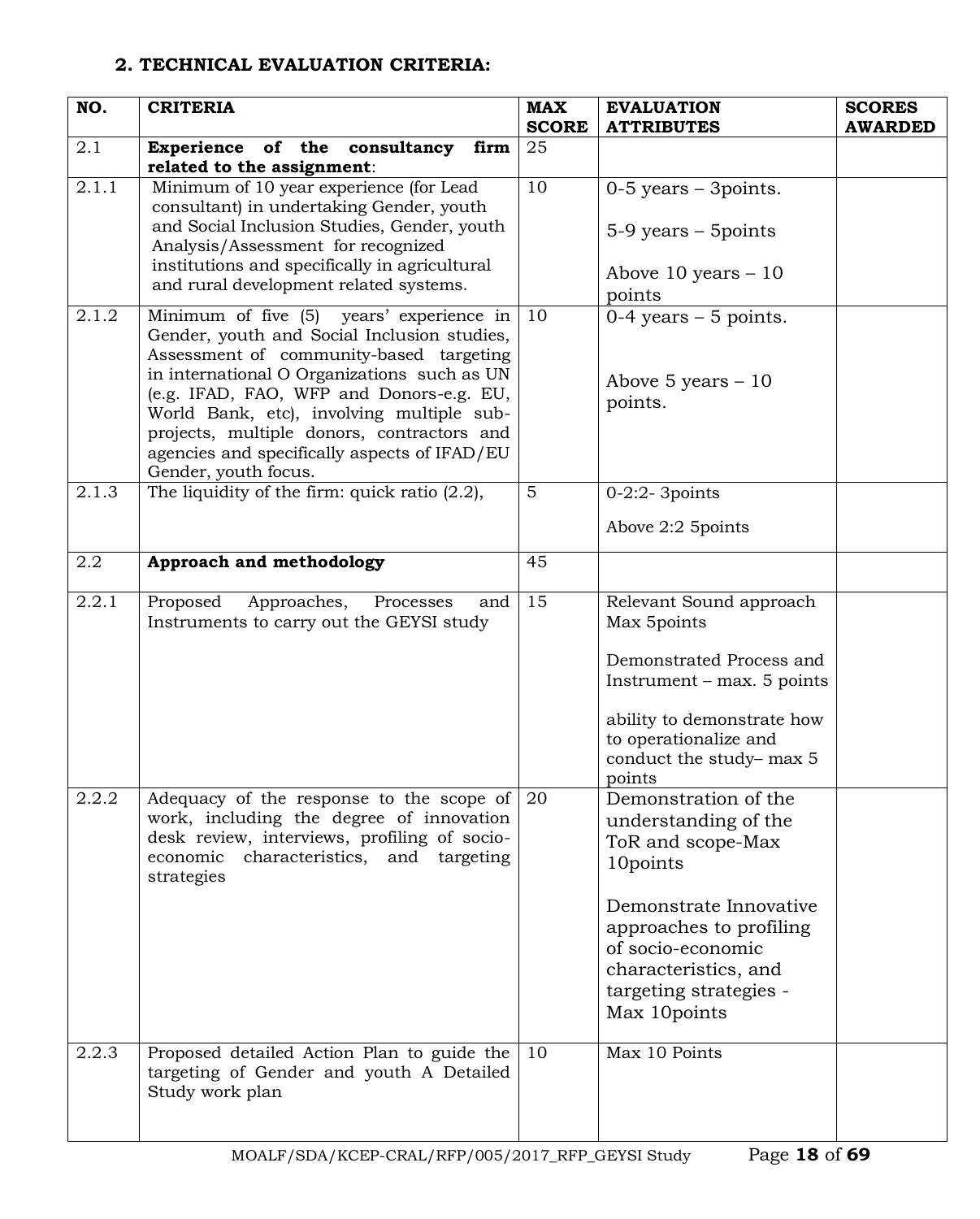| 2.3   | Qualifications & competence of key staff.                                                                                                                                                                                                                                                                                                                                                                                                                                                 | 30  |                                                                                                                                                                                                                                                                                                                                           |  |
|-------|-------------------------------------------------------------------------------------------------------------------------------------------------------------------------------------------------------------------------------------------------------------------------------------------------------------------------------------------------------------------------------------------------------------------------------------------------------------------------------------------|-----|-------------------------------------------------------------------------------------------------------------------------------------------------------------------------------------------------------------------------------------------------------------------------------------------------------------------------------------------|--|
| 2.3.1 | The lead consultant should have a<br>minimum of a Master's degree in<br>Gender/youth Studies, Sociology, Women<br>and youth studies or any other relevant<br>area.<br>Must have a minimum of 10 years of<br>conducting Gender/youth<br>studies/assessments, Gender/youth<br>analysis. Evidence of having conducted<br>similar studies and familiar with<br>Gender/youth analysis<br>approaches/frameworks and having worked<br>in the Public Sector, donor assisted or NGO<br>Programmes. | 10  | Master's degree, 10 years'<br>experience and ten<br>successful studies $-6$<br>points, above 10 years'<br>experience and above ten<br>successful surveys $-10$<br>points.<br>NOTE: Demonstrate<br>Evidence of successful<br>completion of the work will<br>be required. Attach<br>Completion Certificates of<br>previous similar studies. |  |
| 2.3.2 | At least 3 professionally qualified &<br>experienced team of consultants, each with<br>a Minimum of a Master's degree and not<br>less than 8 years experiences in Gender,<br>youth studies, Community/socio-cultural<br>Development/Anthropology or International<br>Studies and having worked in the Public<br>Sector or donor assisted Programme or NGO<br>projects                                                                                                                     | 5   | Master's degree, 10<br>years' experience and at<br>least two consultants $-3$<br>points,<br>above 10 years'<br>experience and more<br>than two consultants $-5$<br>points                                                                                                                                                                 |  |
|       | Demonstrate that each of the three<br>consultants proposed to the assignment<br>have the right mix of<br>skills<br>and<br>competencies<br>for<br>their<br>respective<br>responsibility<br>to<br>complete<br>the<br>assignment within the desired period of<br>Ninety 90 days.                                                                                                                                                                                                             | 15  | Maximum of five points<br>for each consultant.                                                                                                                                                                                                                                                                                            |  |
|       | <b>TOTAL MARKS</b>                                                                                                                                                                                                                                                                                                                                                                                                                                                                        | 100 |                                                                                                                                                                                                                                                                                                                                           |  |

Note: The pass mark for the above technical evaluation is 70%.

Only Bidders who shall attain 70% and above shall proceed for Financial Evaluation.

Total Technical Weight shall be =0.7\*Tech Score

# **(C) Financial Evaluation**

Financial proposals for the bidders who shall attain the pass mark (70%) will be opened at a date (to be communicated), within the 30 days evaluation period and be duly evaluated, as per the details of the financial proposal form provided in the RFP .

The Financial Score shall be 0.3Financial Score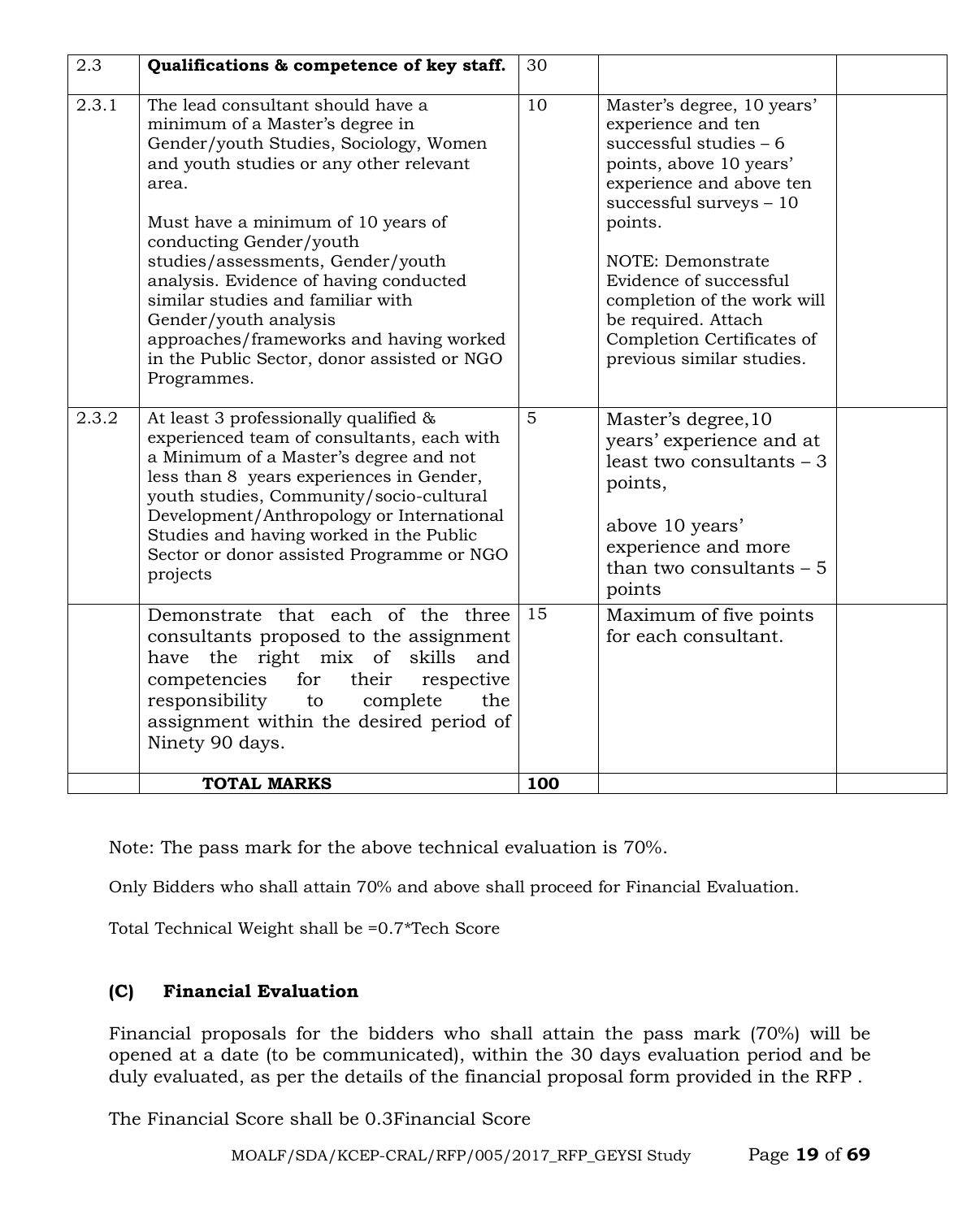The financial evaluation formulae is: Fin Score=Lowest bid Price/ Bid Price\*30

#### **(D) Combined Score**

The total score shall be obtained by weighting the technical Scores and Financial scores and adding them. The total score formulae is: Total Score=a\*TechScore+b\*FinScore

Where a and b are the ratio whose combined Value shall be Total Score=0.7\*TechScore+0.3\*Fin Score

#### **(E) Negotiations**

The bidder offering the highest combined Score evaluated technical score shall be recommended for award, upon successful negotiations.

If negotiations fail to yield positive results, KCEP-CRAL shall negotiate with the second evaluated ranked bidder based on the scores of both the technical and financial evaluation.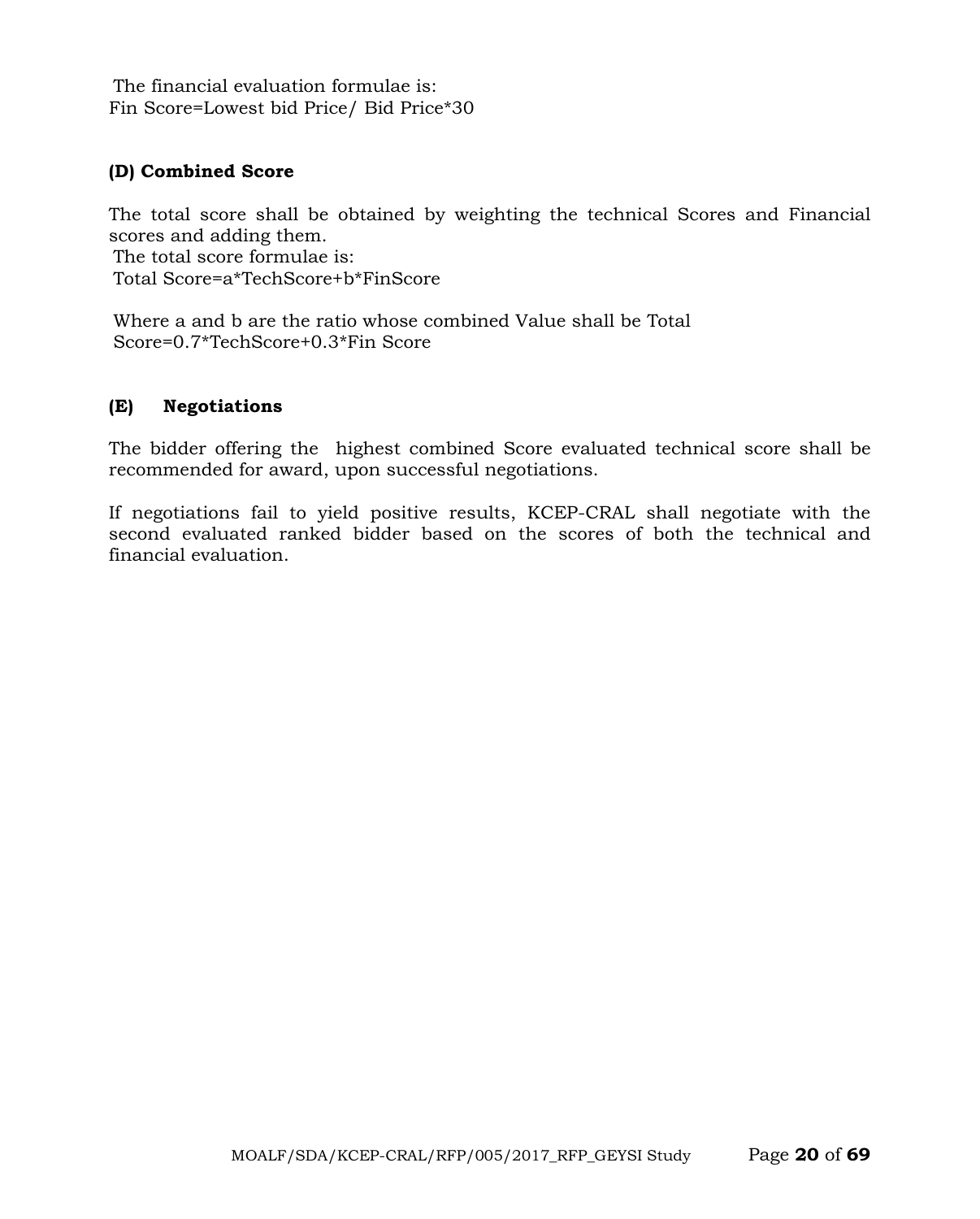#### **SECTION III: TECHNICAL PROPOSAL**

#### **3.1. TECHNICAL PROPOSAL SUBMISSION FORM**

[\_\_\_\_\_\_\_\_\_\_\_\_\_\_\_ *Date*]

To: \_\_\_\_\_\_\_\_\_\_\_\_\_\_\_\_\_\_\_\_\_\_ [*Name and address of Client)*

Ladies/Gentlemen:

We, the undersigned, offer to provide the consulting services for

Title of consulting services in accordance with your<br>Request for Proposal dated [*Date*] and our Proposal. We are *EREPERDEN* EXCHEDRED **EXCHEDRED EXCHEDRED** and our Proposal. We are hereby submitting our Proposal, which includes this Technical Proposal, [and a Financial Proposal sealed under a separate envelope-*where applicable*].

We agree to abide by this Tender for a period of  $[number]$  and days from the date fixed for tender opening of the Instructions to tenderers, and it shall remain binding upon us and may be accepted at any time before the expiration of that period.

We understand you are not bound to accept any Proposal that you receive.

We remain,

Yours sincerely,

| [Authorized Signature]:       |
|-------------------------------|
| [Name and Title of Signatory] |
| [Name of Firm]                |
| <i>[Address:]</i>             |

MOALF/SDA/KCEP-CRAL/RFP/005/2017\_RFP\_GEYSI Study Page **21** of **69**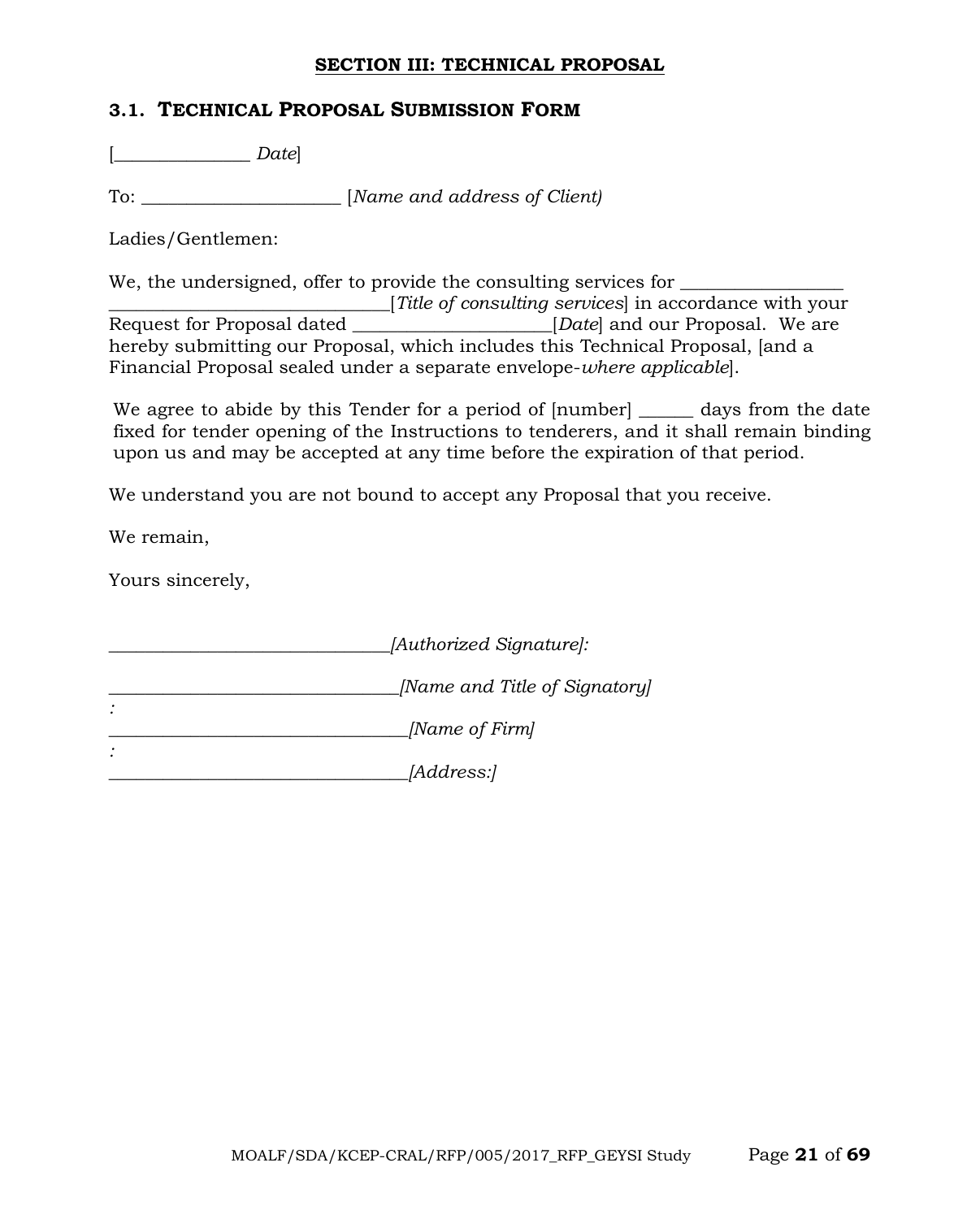#### **3.2. FIRM'S REFERENCES**

#### **Relevant Services Carried Out in the Last Five Years That Best Illustrate Qualifications**

Using the format below, provide information on each assignment for which your firm either individually, as a corporate entity or in association, was legally contracted.

| <b>Assignment Name:</b>                                                                               | Country                                                      |
|-------------------------------------------------------------------------------------------------------|--------------------------------------------------------------|
| Location within Country:<br>Your                                                                      | Professional Staff provided by                               |
|                                                                                                       | Firm/Entity(profiles):                                       |
| Name of Client:<br>assignment.                                                                        | Clients contact person for the                               |
| Address:<br>of                                                                                        | No of Staff-Months; Duration                                 |
|                                                                                                       | Assignment:                                                  |
| Start Date (Month/Year): Completion Date<br>(Month/Year):                                             | Value of Services (Kshs)<br>Approx.                          |
| Name of Associated Consultants. If any:                                                               | No of Months of Professional<br>Staff provided by Associated |
| Consultants:                                                                                          |                                                              |
| Name of Senior Staff (Project Director/Coordinator, Team Leader) Involved and Functions<br>Performed: |                                                              |
| Narrative Description of project:                                                                     |                                                              |
| Description of Actual Services Provided by Your Staff:                                                |                                                              |

Name and title of signatory; \_\_\_\_\_\_\_\_\_\_\_\_\_\_\_\_\_\_\_\_\_\_\_\_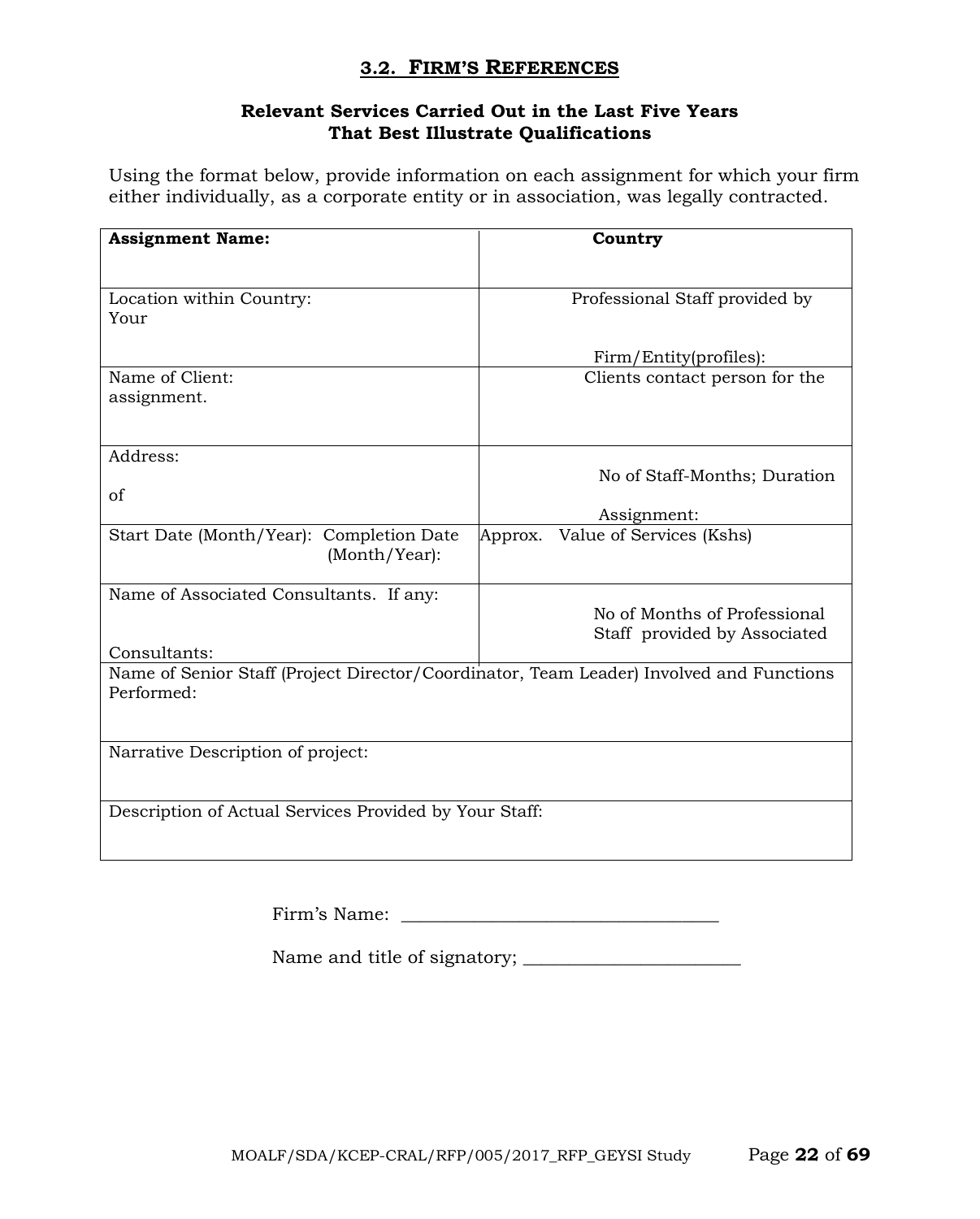# **3.3 COMMENTS AND SUGGESTIONS OF CONSULTANTS ON THE TERMS OF REFERENCE AND ON DATA, SERVICES AND FACILITIES TO BE PROVIDED BY THE CLIENT**

On the Terms of Reference:

| 1.                                                                 |  |
|--------------------------------------------------------------------|--|
| 2.                                                                 |  |
| 3.                                                                 |  |
| 4.                                                                 |  |
| 5.                                                                 |  |
|                                                                    |  |
| On the data, services and facilities to be provided by the Client: |  |
| 1.                                                                 |  |
| 2.                                                                 |  |
| 3.                                                                 |  |
| 4.                                                                 |  |

5.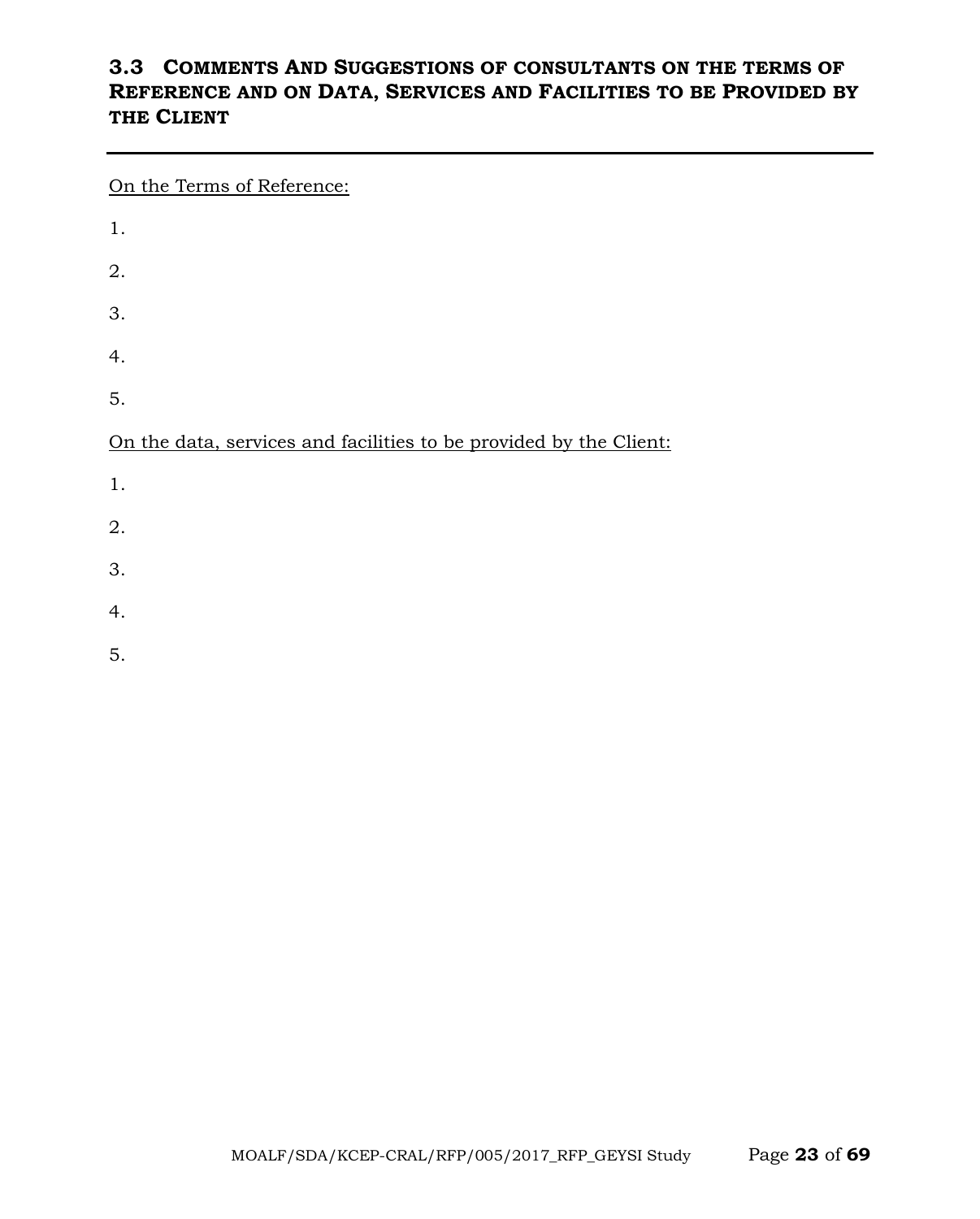# **3.4. DESCRIPTION OF THE METHODOLOGY AND WORK PLAN FOR PERFORMING THE ASSIGNMENT**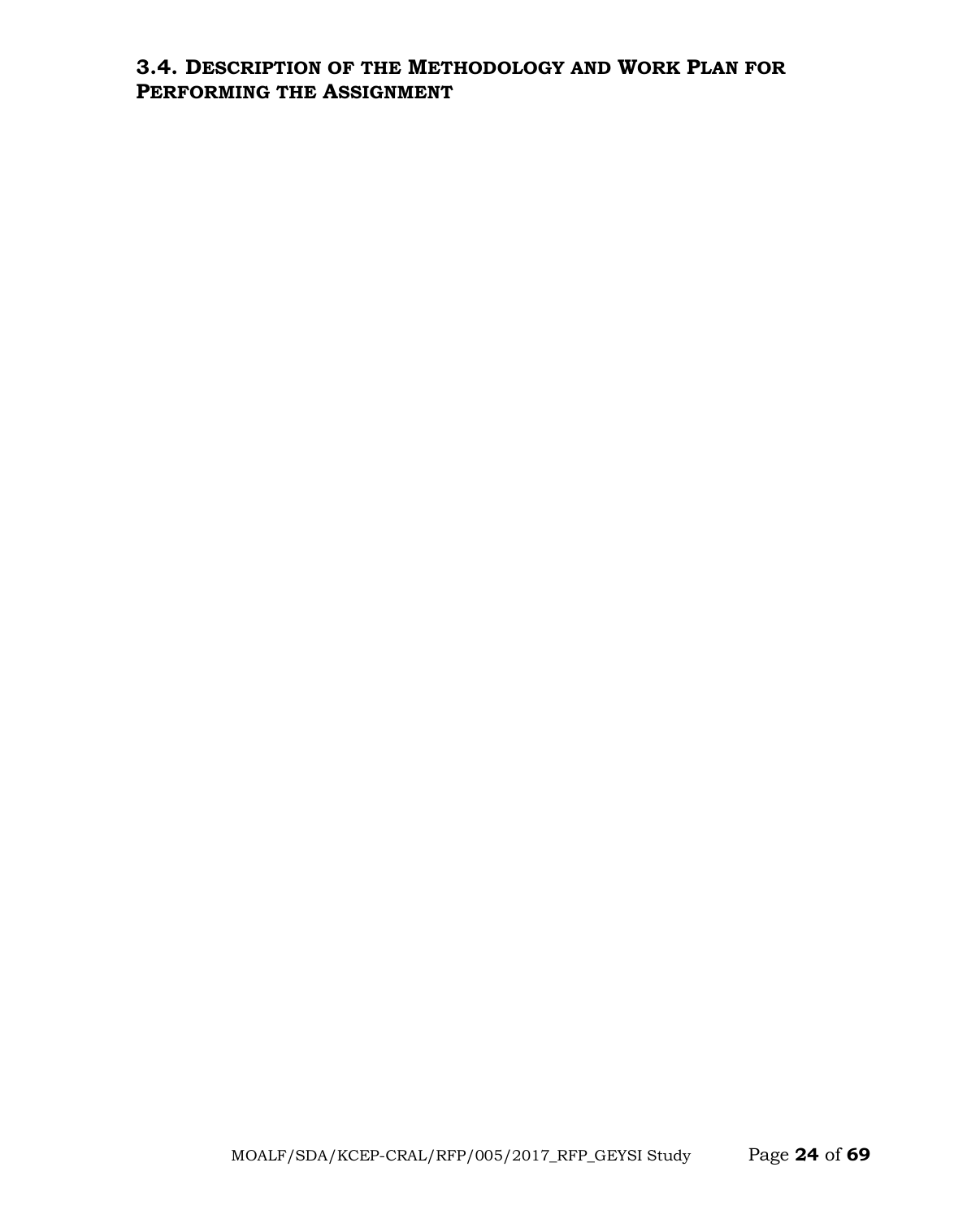#### **3.5. TEAM COMPOSITION AND TASK ASSIGNMENTS**

# **1. Technical/Managerial Staff**

| <b>Name</b> | Position | <b>Task</b> |
|-------------|----------|-------------|
|             |          |             |
|             |          |             |
|             |          |             |
|             |          |             |
|             |          |             |

# **2. Support Staff**

| <b>Name</b> | Position | <b>Task</b> |
|-------------|----------|-------------|
|             |          |             |
|             |          |             |
|             |          |             |
|             |          |             |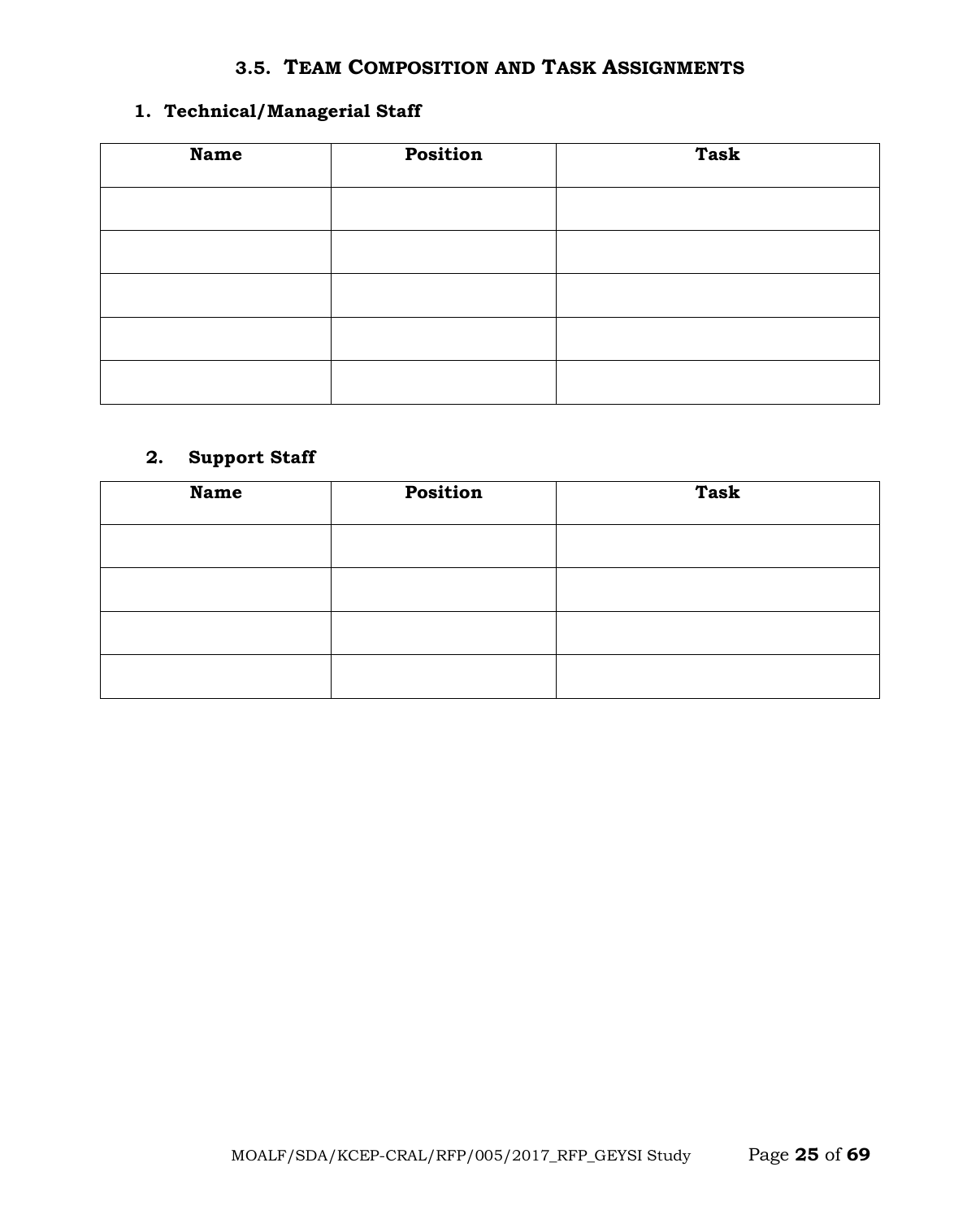# **3.6. FORMAT OF CURRICULUM VITAE (CV) FOR PROPOSED PROFESSIONAL STAFF**

#### **Key Qualifications:**

*[Give an outline of staff member's experience and training most pertinent to tasks on assignment. Describe degree of responsibility held by staff member on relevant previous assignments and give dates and locations].*

#### **Education:**

*[Summarize college/university and other specialized education of staff member, giving names of schools, dates attended and degree[s] obtained.]*

#### **Employment Record:**

*[Starting with present position, list in reverse order every employment held. List all positions held by staff member since graduation, giving dates, names of employing organizations, titles of positions held, and locations of assignments.]*

#### **Certification:**

I, the undersigned, certify that these data correctly describe me, my qualifications, and my experience.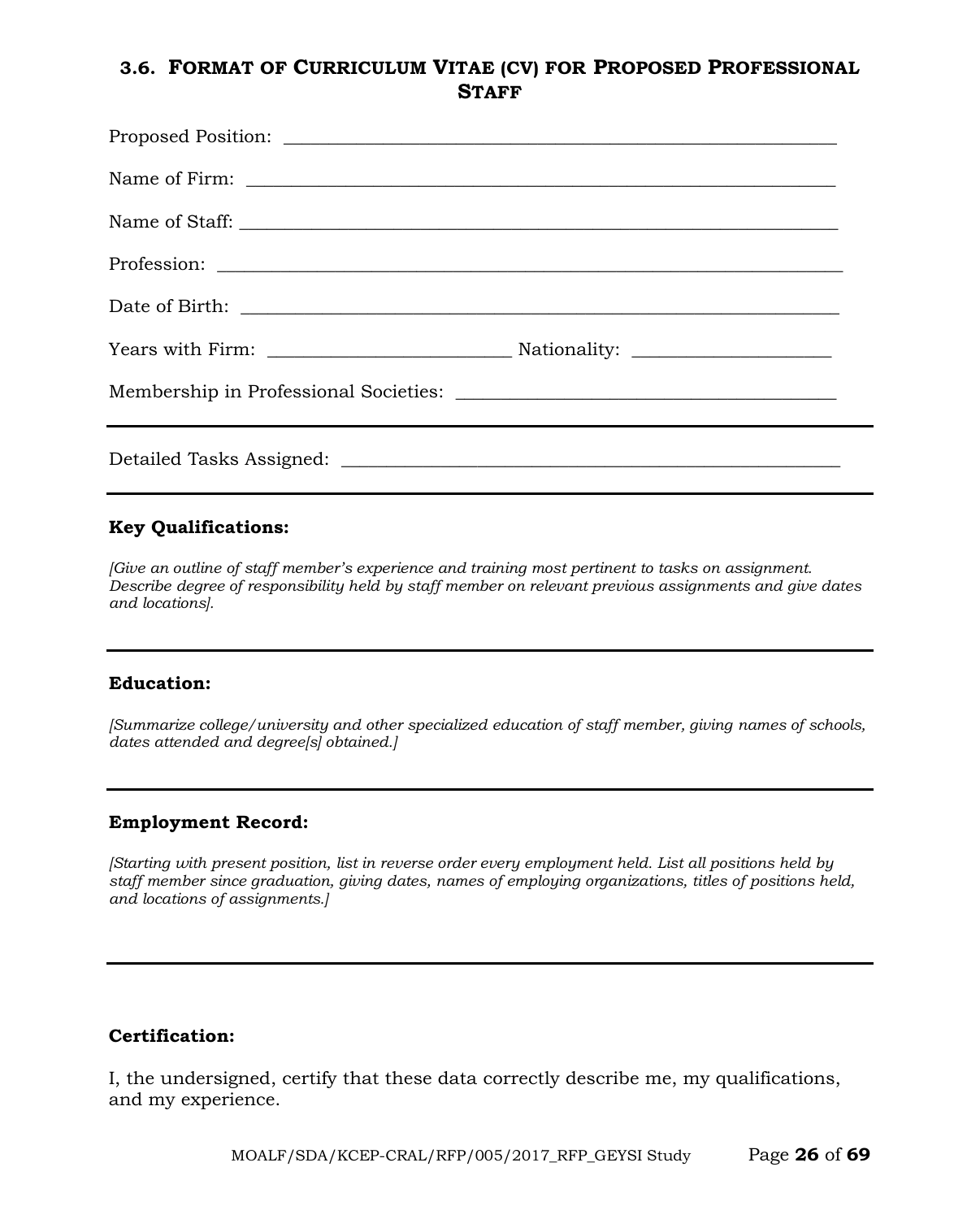|                                                      | Date: |  |
|------------------------------------------------------|-------|--|
| [Signature of staff member]                          |       |  |
| [Signature of authorized representative of the firm] | Date; |  |
| Full name of staff member:                           |       |  |
| Full name of authorized representative:              |       |  |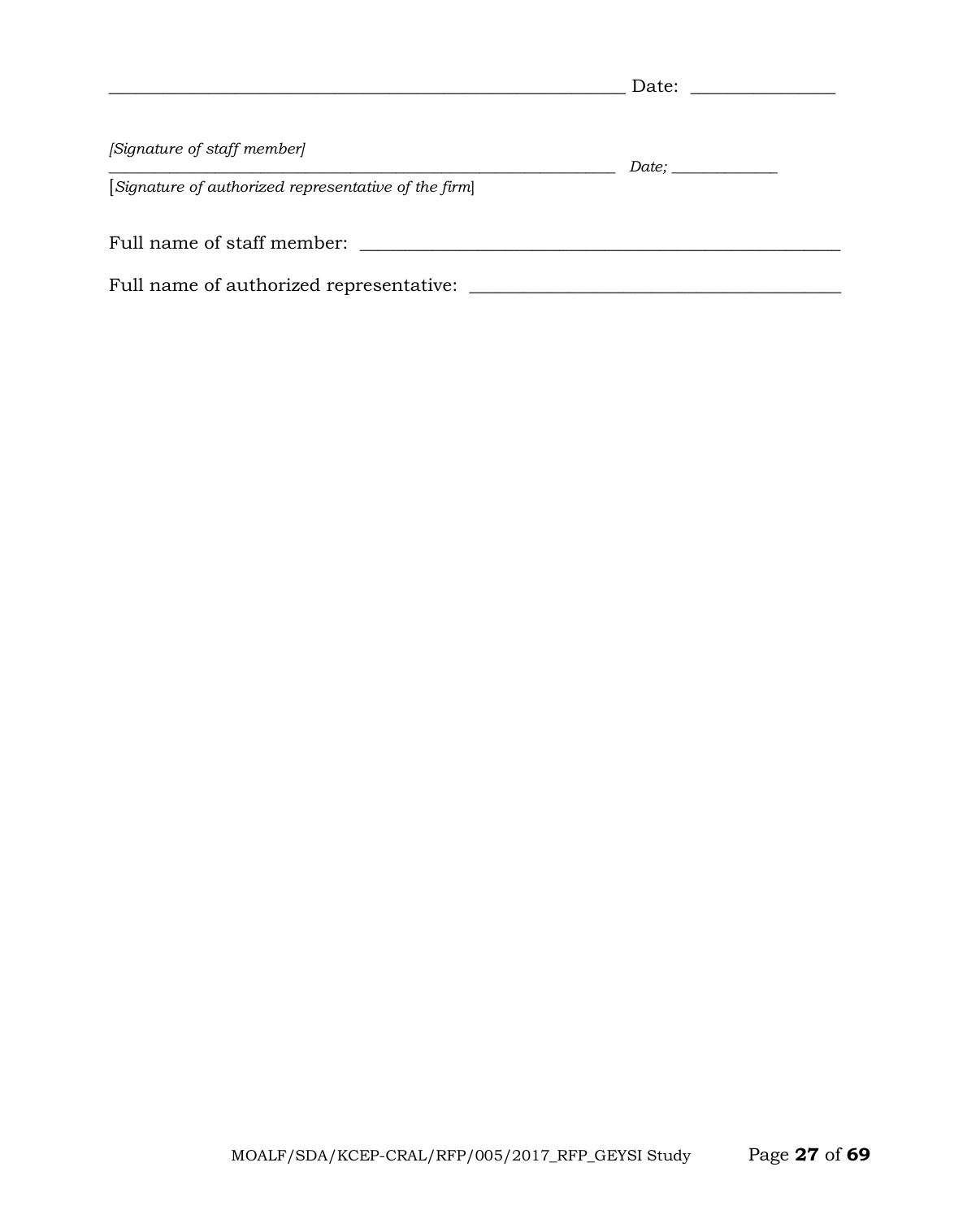# **3.7. TIME SCHEDULE FOR PROFESSIONAL PERSONNEL**

| <b>Name</b> | <b>Position</b> | <b>Reports</b><br>Due/<br><b>Activities</b> | $\mathbf{1}$ | $\mathbf{2}$ | $\mathbf{3}$ | $\overline{\mathbf{4}}$ | $5\phantom{1}$ | 6 | $\mathbf 7$ | 8 | 9 | 10 | 11 | 12 | Number of months |
|-------------|-----------------|---------------------------------------------|--------------|--------------|--------------|-------------------------|----------------|---|-------------|---|---|----|----|----|------------------|
|             |                 |                                             |              |              |              |                         |                |   |             |   |   |    |    |    |                  |
|             |                 |                                             |              |              |              |                         |                |   |             |   |   |    |    |    |                  |
|             |                 |                                             |              |              |              |                         |                |   |             |   |   |    |    |    |                  |
|             |                 |                                             |              |              |              |                         |                |   |             |   |   |    |    |    |                  |

**Months (in the Form of a Bar Chart)**

Reports Due: \_\_\_\_\_\_\_\_\_

Activities Duration:

| Signature: |                             |
|------------|-----------------------------|
|            | (Authorized representative) |

Full Name: \_\_\_\_\_\_\_\_\_\_\_\_\_\_\_\_\_\_\_\_\_\_\_\_

Title: \_\_\_\_\_\_\_\_\_\_\_\_\_\_\_\_\_\_\_\_\_\_\_\_\_\_\_\_\_\_

Address: \_\_\_\_\_\_\_\_\_\_\_\_\_\_\_\_\_\_\_\_\_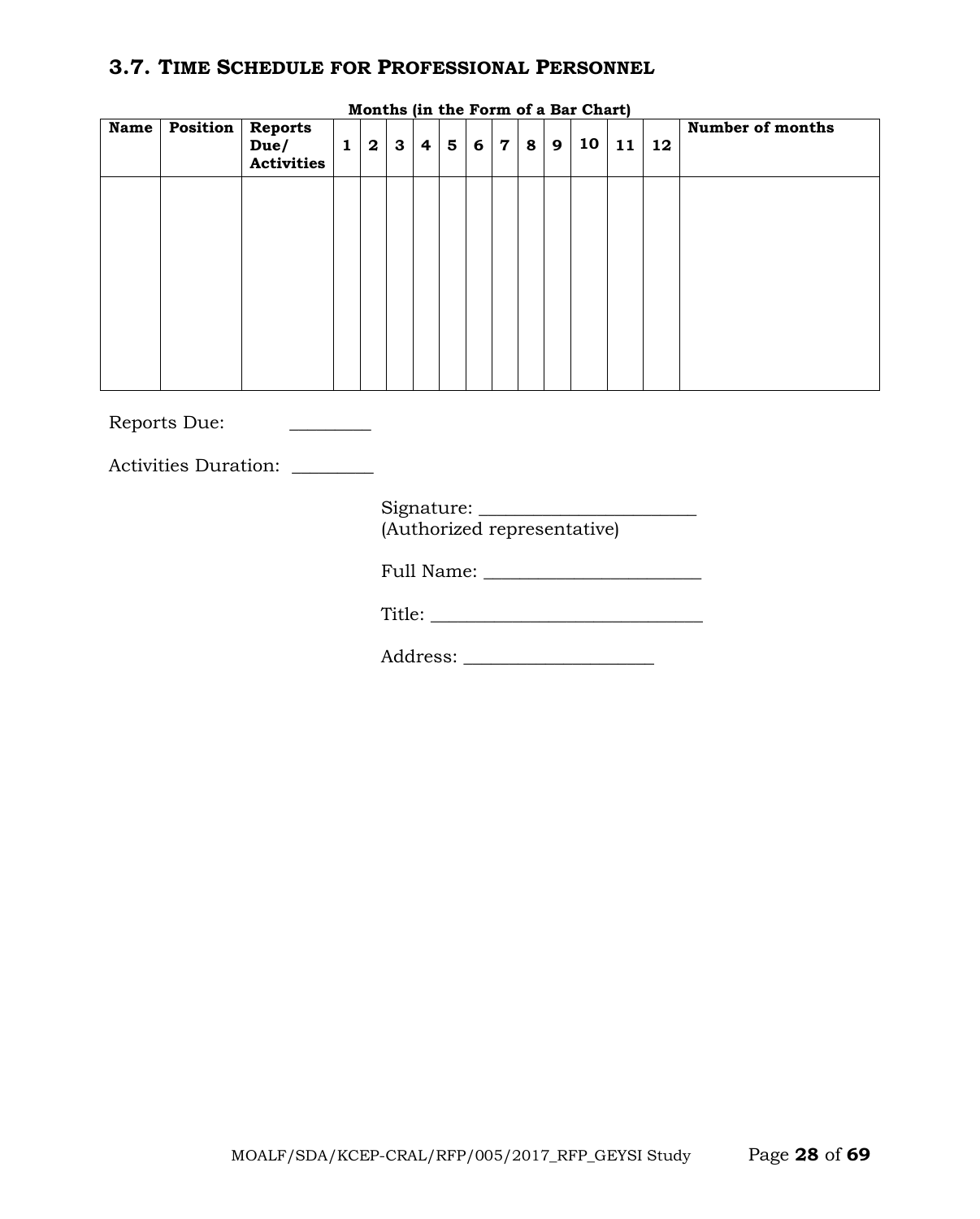# **3.8. ACTIVITY (WORK) SCHEDULE**

# **(a). Field Investigation and Study Items**

|                        | $\left(1^{\text{st}},2n\right)$ etc, are months from the start of assignment) |                 |                 |                 |                 |                 |                 |                 |                 |                  |                  |                  |  |
|------------------------|-------------------------------------------------------------------------------|-----------------|-----------------|-----------------|-----------------|-----------------|-----------------|-----------------|-----------------|------------------|------------------|------------------|--|
|                        | 1 <sup>st</sup>                                                               | 2 <sup>nd</sup> | 3 <sup>rd</sup> | 4 <sup>th</sup> | 5 <sup>th</sup> | 6 <sup>th</sup> | 7 <sup>th</sup> | 8 <sup>th</sup> | 9 <sup>th</sup> | 10 <sup>th</sup> | 11 <sup>th</sup> | 12 <sup>th</sup> |  |
|                        |                                                                               |                 |                 |                 |                 |                 |                 |                 |                 |                  |                  |                  |  |
| <b>Activity (Work)</b> |                                                                               |                 |                 |                 |                 |                 |                 |                 |                 |                  |                  |                  |  |
|                        |                                                                               |                 |                 |                 |                 |                 |                 |                 |                 |                  |                  |                  |  |
|                        |                                                                               |                 |                 |                 |                 |                 |                 |                 |                 |                  |                  |                  |  |
|                        |                                                                               |                 |                 |                 |                 |                 |                 |                 |                 |                  |                  |                  |  |
|                        |                                                                               |                 |                 |                 |                 |                 |                 |                 |                 |                  |                  |                  |  |
|                        |                                                                               |                 |                 |                 |                 |                 |                 |                 |                 |                  |                  |                  |  |
|                        |                                                                               |                 |                 |                 |                 |                 |                 |                 |                 |                  |                  |                  |  |
|                        |                                                                               |                 |                 |                 |                 |                 |                 |                 |                 |                  |                  |                  |  |

*[1st, 2nd, etc, are months from the start of assignment)*

#### **(b). Completion and Submission of Reports**

| <b>Reports</b>                                                                                                                                                                                                                                                                                                                              | <b>Date</b> |
|---------------------------------------------------------------------------------------------------------------------------------------------------------------------------------------------------------------------------------------------------------------------------------------------------------------------------------------------|-------------|
| 1. Inception Report<br>Inception Report detailing study design, methodology,<br>tools, work plan and timeliness to be submitted.<br>Detailed road map to undertake the assignment<br>(a) Interim Progress Reports, this will be done after<br>30 days detailing progress in achievements of<br>milestones, methodology and sampling process |             |
| 2. 2 <sup>nd</sup> Draft Report<br>Draft Report detailing the analysis of the data,<br>findings.                                                                                                                                                                                                                                            |             |
| 3. Final Report<br>Finalised<br>Validated Report incorporating<br>and<br>stakeholders comments and recommendations as per<br>the ToR.                                                                                                                                                                                                       |             |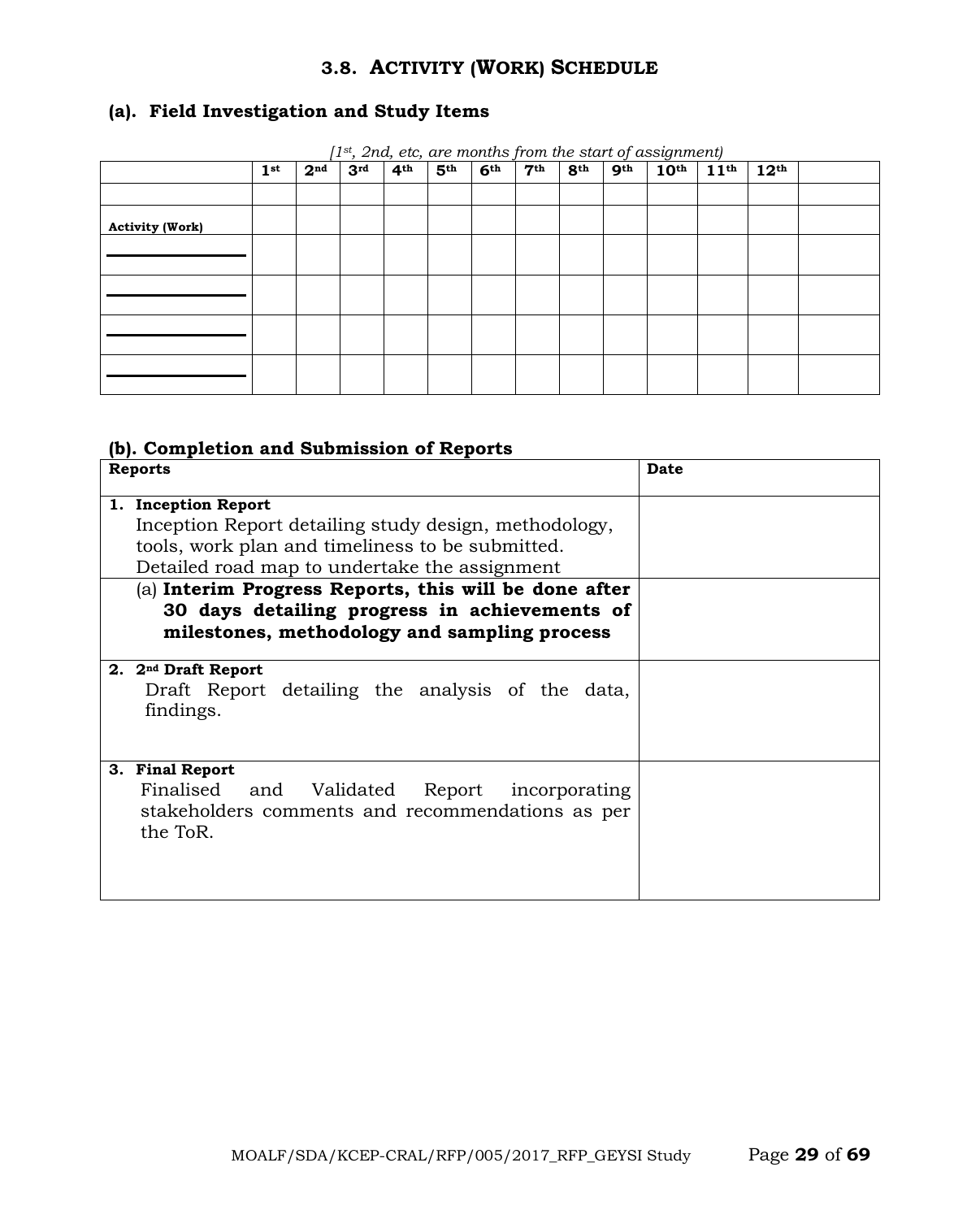# **SECTION IV: FINANCIAL PROPOSALS**

# **FINANCIAL PROPOSAL STANDARD FORMS**

# **Table of Contents**

- 1) Financial proposal submission Form
- 2) Summary of costs
- 3) Breakdown of price/per activity
- 4) Breakdown of remuneration per activity
- 5) Reimbursable per activity
- 6) Miscellaneous expenses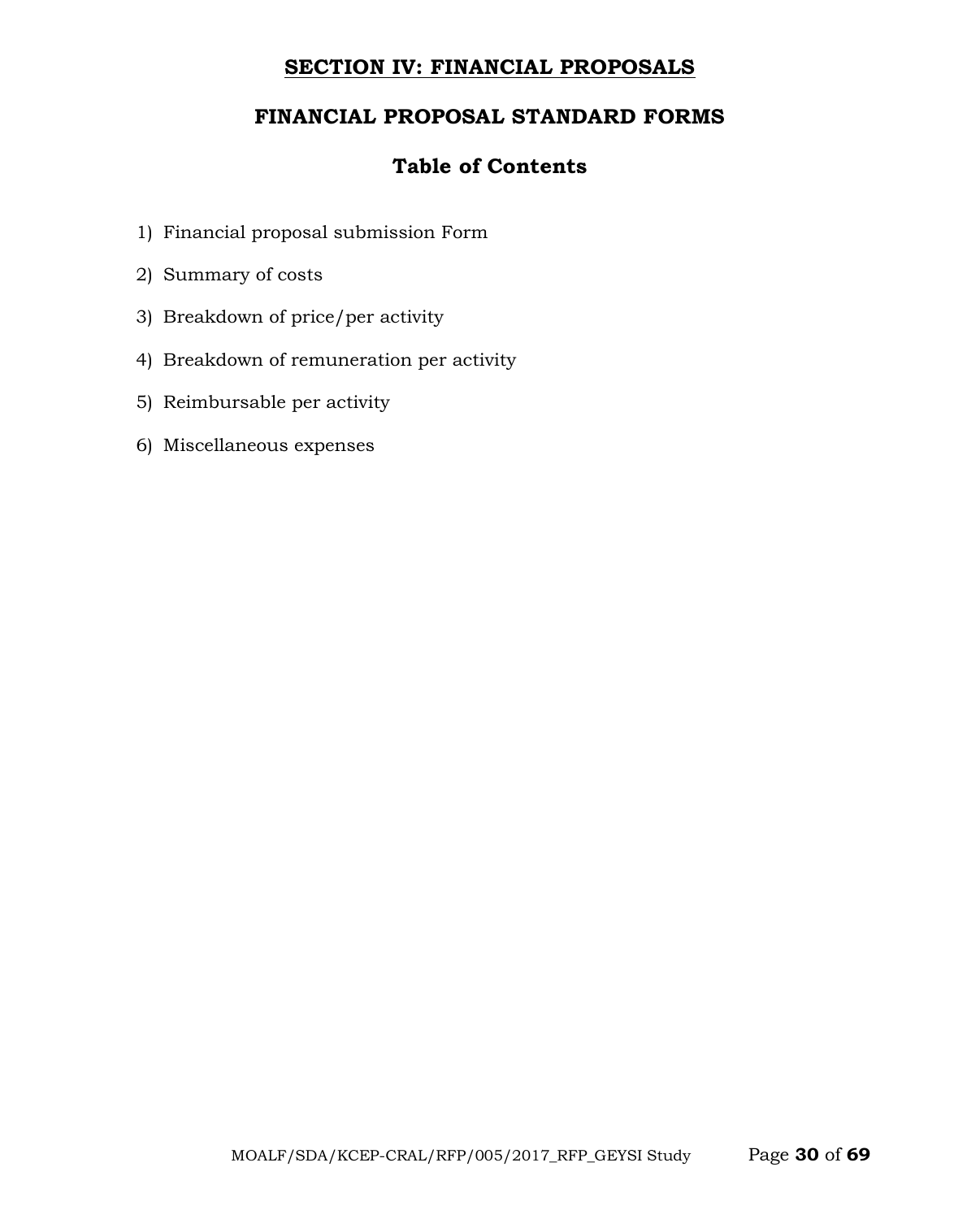#### **4.1 FINANCIAL PROPOSAL SUBMISSION FORM**

 *\_\_\_\_\_\_\_\_\_\_\_\_\_\_\_\_[ Date]*

To:  $\qquad \qquad \qquad$ 

 $\overline{\phantom{a}}$  , where the contract of the contract of the contract of the contract of the contract of the contract of the contract of the contract of the contract of the contract of the contract of the contract of the contr *[Name and address of Client]*

 $\mathcal{L}_\text{max}$  and  $\mathcal{L}_\text{max}$  and  $\mathcal{L}_\text{max}$  and  $\mathcal{L}_\text{max}$ 

Ladies/Gentlemen:

We, the undersigned, offer to provide the consulting services for (\_\_\_\_\_\_\_\_\_\_\_\_) *[Title of consulting services]* in accordance with your Request for Proposal dated (\_\_\_\_\_\_\_\_\_\_\_\_\_\_\_\_\_\_) *[Date]* and our Proposal. Our attached Financial Proposal is for the sum of (  $_\mathrm{eff}$  ) and (  $_\mathrm{eff}$  ) and (  $_\mathrm{eff}$  ) and (  $_\mathrm{eff}$  ) and (  $_\mathrm{eff}$ *[Amount in words and figures]* inclusive of the taxes.

We remain,

Yours sincerely,

 *\_\_\_\_\_\_\_\_\_\_\_\_\_\_\_\_\_\_\_\_\_\_\_\_\_\_\_\_\_[Authorized Signature]*

*\_\_\_\_\_\_\_\_\_\_\_\_\_\_\_\_\_\_\_\_\_ [Name and Title of Signatory]:*

 *\_\_\_\_\_\_\_\_\_\_\_\_\_\_\_\_\_\_\_\_\_\_\_ [Name of Firm]*

 *\_\_\_\_\_\_\_\_\_\_\_\_\_\_\_\_\_\_\_\_\_\_ [Address]*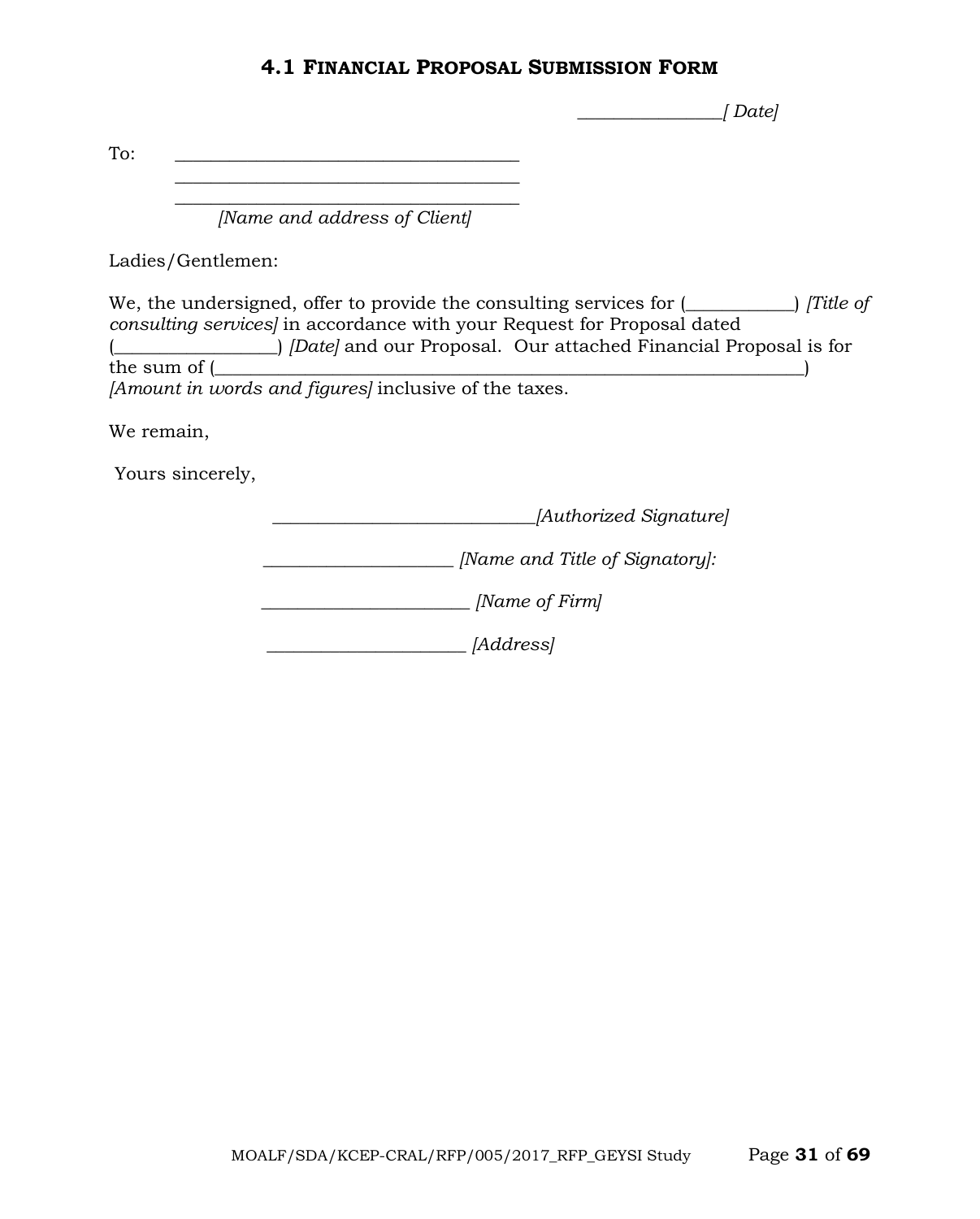#### **4.2 SUMMARY OF COSTS**

| Costs                                        | Currency(ies) | Amount(s) |
|----------------------------------------------|---------------|-----------|
| Subtotal                                     |               |           |
| Taxes                                        |               |           |
| <b>Total Amount of Financial</b><br>Proposal |               |           |

# **4.3 BREAKDOWN OF PRICE PER ACTIVITY**

|                        | Description: |
|------------------------|--------------|
| Price Component        | Amount(s)    |
| Remuneration           |              |
| Reimbursable           |              |
| Miscellaneous Expenses |              |
| Subtotal               |              |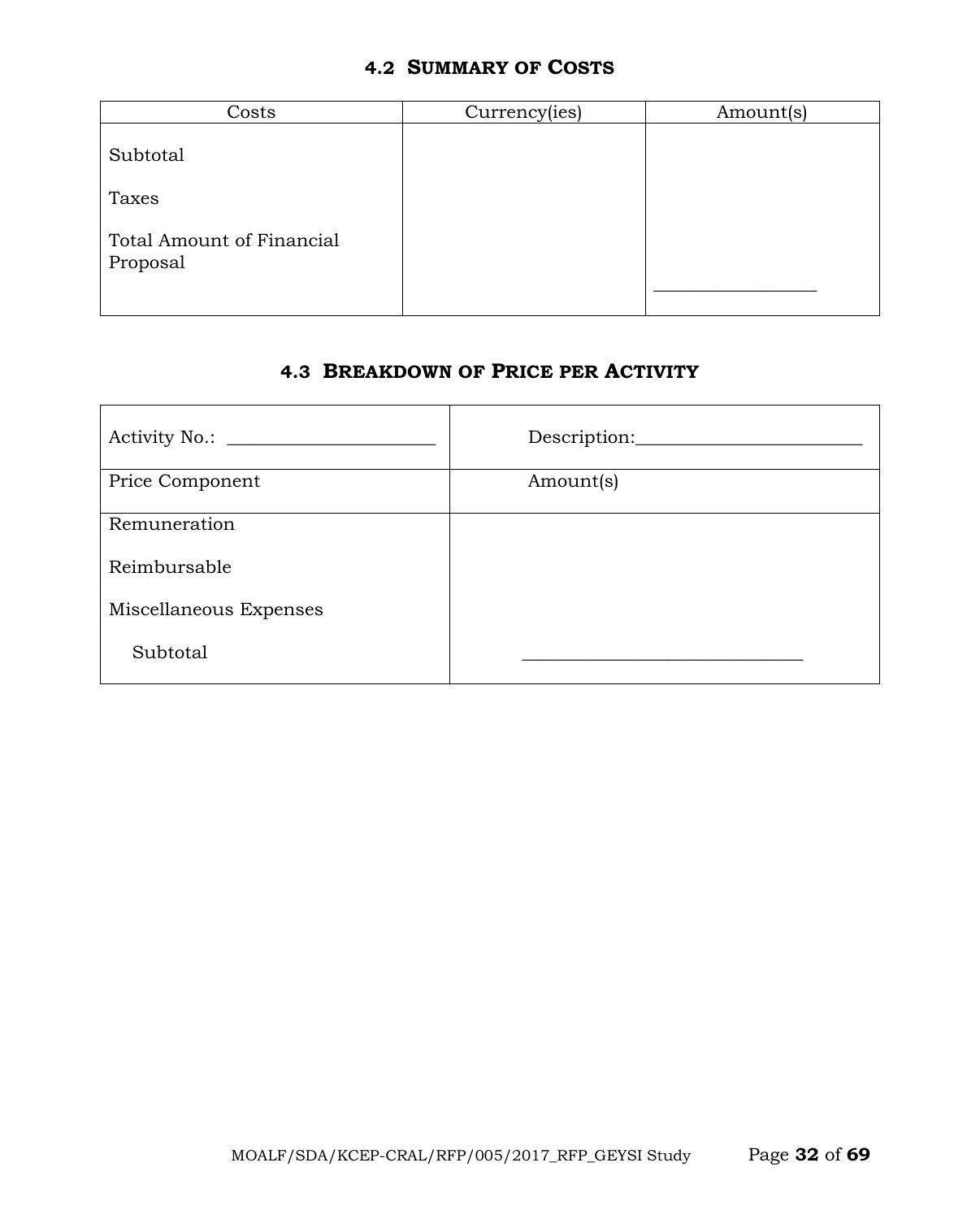|  |  | <b>4.4 BREAKDOWN OF REMUNERATION PER ACTIVITY</b> |  |
|--|--|---------------------------------------------------|--|
|--|--|---------------------------------------------------|--|

|                         |          |                                                         | Name:                |        |
|-------------------------|----------|---------------------------------------------------------|----------------------|--------|
| Names                   | Position | Input(Staff months,<br>days or hours<br>as appropriate) | Remuneration<br>Rate | Amount |
| Regular staff           |          |                                                         |                      |        |
| (i)<br>(ii)             |          |                                                         |                      |        |
| Consultants<br>1.<br>2. |          |                                                         |                      |        |
| <b>Grand Total</b>      |          |                                                         |                      |        |

# **4.5. REIMBURSABLES PER ACTIVITY**

Activity No: \_\_\_\_\_\_\_\_\_\_\_\_\_\_\_\_\_\_\_\_\_\_\_\_\_\_\_\_\_\_\_\_ Name: \_\_\_\_\_\_\_\_\_\_\_\_\_\_\_\_\_\_\_\_\_\_

| No.            | Description              | Unit | Quantity | Unit<br>Price | <b>Total Amount</b> |
|----------------|--------------------------|------|----------|---------------|---------------------|
| 1.             | Air travel               | Trip |          |               |                     |
| $\overline{2}$ | Road travel              | Kms  |          |               |                     |
| 3.             | Rail travel              | Kms  |          |               |                     |
| 4.             | Subsistence<br>Allowance | Day  |          |               |                     |
|                | <b>Grand Total</b>       |      |          |               |                     |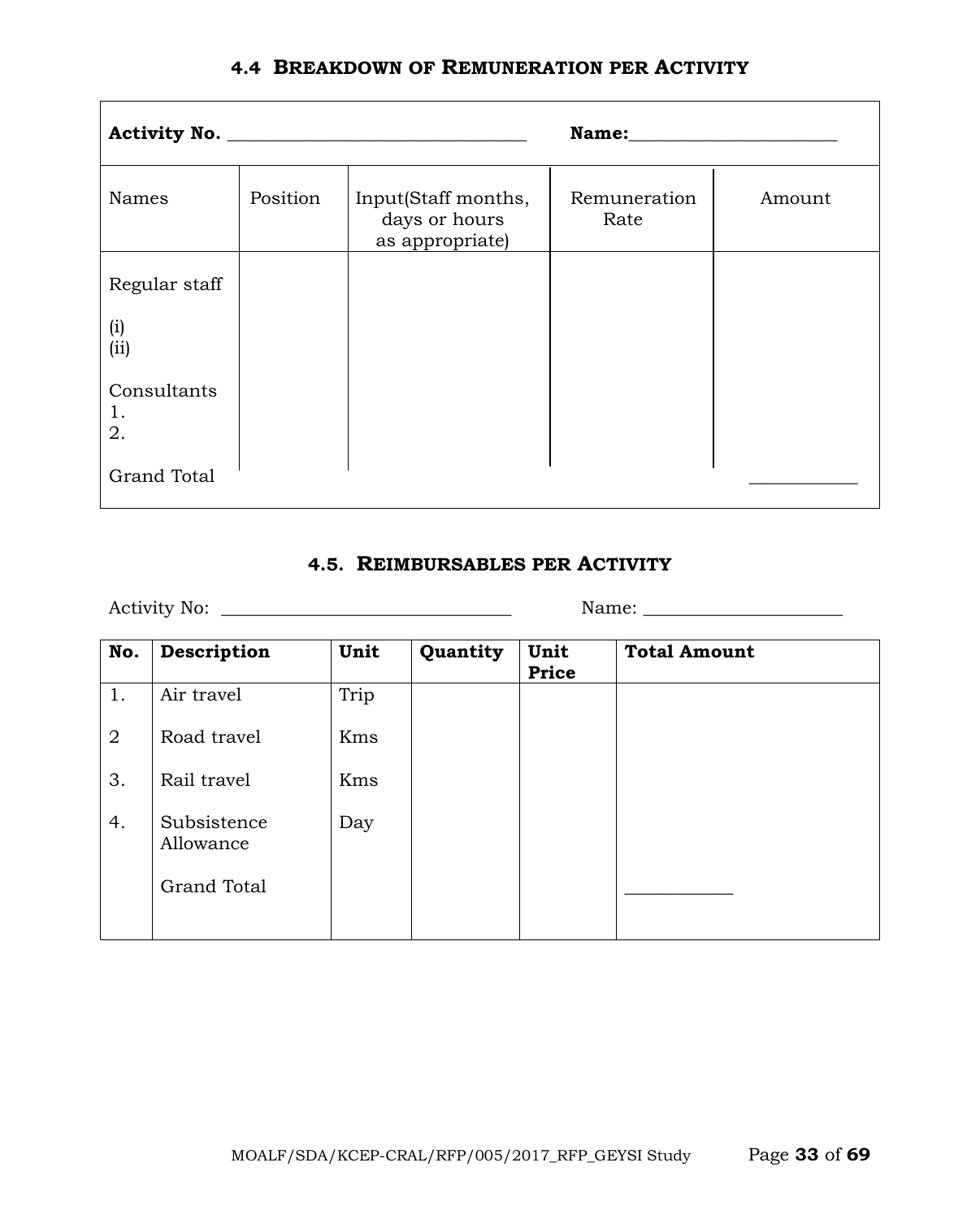# **4.6. MISCELLANEOUS EXPENSES**

Activity No. \_\_\_\_\_\_\_\_\_\_\_\_\_\_\_\_\_\_\_\_\_\_\_\_\_\_\_\_\_\_ Activity Name: \_\_\_\_\_\_\_\_\_\_\_\_\_\_\_\_\_\_\_\_\_\_\_

| No. | Description                  | Unit | Quantity | Unit Price | <b>Total Amount</b> |
|-----|------------------------------|------|----------|------------|---------------------|
|     |                              |      |          |            |                     |
| 1.  | Communication costs          |      |          |            |                     |
|     |                              |      |          |            |                     |
|     |                              |      |          |            |                     |
|     | (telephone, telegram, telex) |      |          |            |                     |
|     |                              |      |          |            |                     |
| 2.  | Drafting, reproduction of    |      |          |            |                     |
|     |                              |      |          |            |                     |
|     | reports                      |      |          |            |                     |
|     |                              |      |          |            |                     |
| 3.  | Equipment: computers,        |      |          |            |                     |
|     | tablets, etc.                |      |          |            |                     |
|     |                              |      |          |            |                     |
| 4.  |                              |      |          |            |                     |
|     | Software                     |      |          |            |                     |
|     |                              |      |          |            |                     |
|     | <b>Grand Total</b>           |      |          |            |                     |
|     |                              |      |          |            |                     |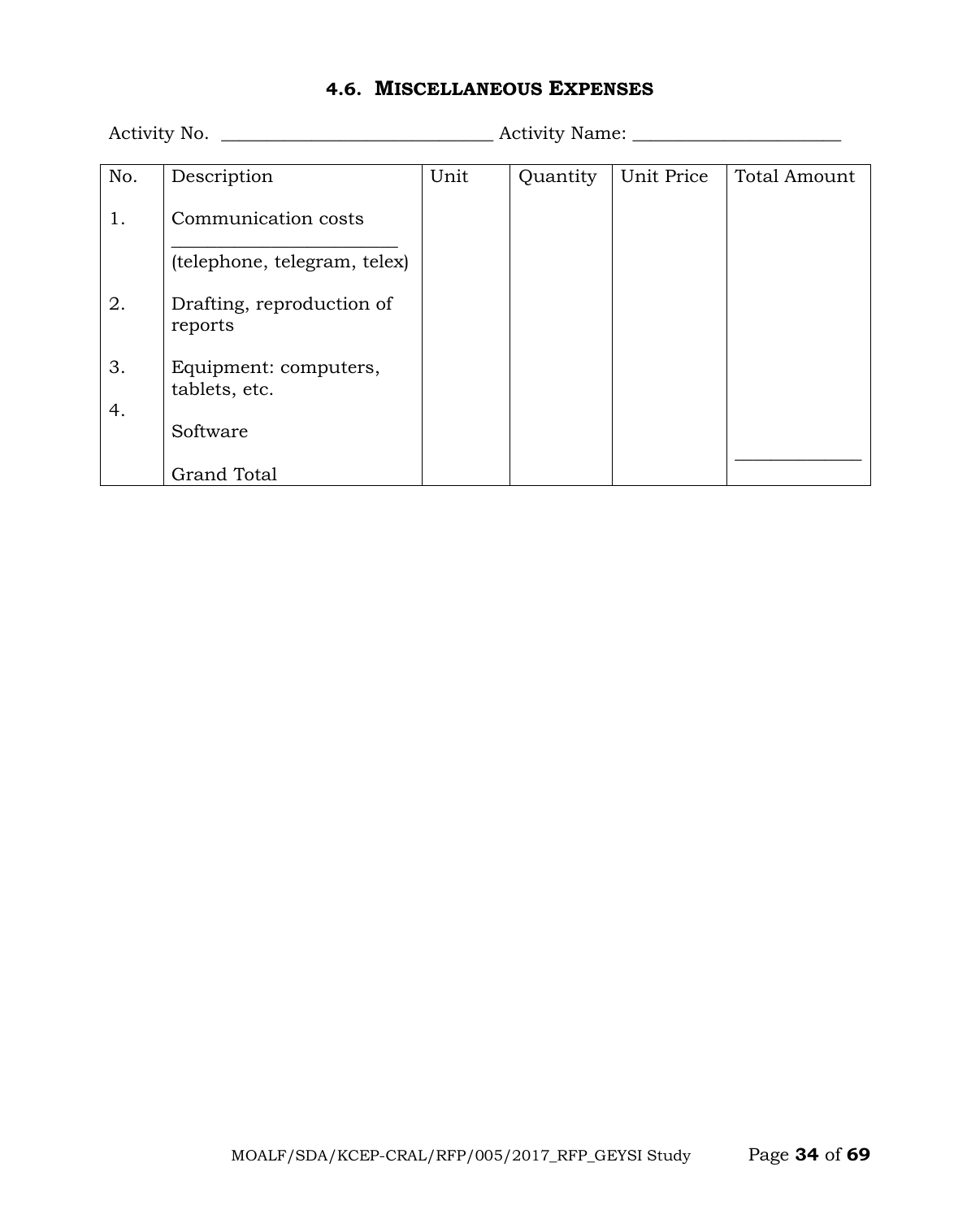# **SECTION V**

#### **TERMS OF REFERENCE FOR GENDER, YOUTH EQUITY AND SOCIAL INCLUSION (GYESI) STUDY**

#### **1.0 Programme Background**

The KCEP-CRAL is an expansion to the ASALs of the Kenya Cereal Enhancement Programme (KCEP) which became effective in April 2014 through a partnership between the Government of Kenya, the European Union, and IFAD. The overall development objectives of the Programme are to contribute to national food security and smallholder income generation by supporting farmers to increase the productivity and profitability of key cereal commodities - maize, sorghum, and millet, and associated pulses. KCEP support is focused on farmers in medium and highpotential production areas of the country. In line with the Government's priorities, KCEP-CRAL will expand this support to smallholder farmers in the ASALs.

#### **1.1 Programme Rationale**

Even in a bumper harvest year, Kenya is a food-deficit country, importing up to 20% of its annual cereal requirements. Improvement in production of the main cereal commodities - maize, sorghum, and millet; and associated pulses is constrained by limited adoption of improved crop technologies and practices such as improved seed varieties, adequate fertilizer use, and soil and water management, good agricultural practices including conservation agriculture, access to timely agro-climatic information, processing and storage. Although almost two thirds of total grain production in Kenya comes from the high and medium-potential areas, the ASALs are also an important producing area and account for 30% of cereals production and 54% of pulses produced in the country. Indeed, the semi-arid areas have a comparative advantage in production of pulses, accounting for 99% of production of pigeon peas, 95% of green grams and 93% of cowpeas as well as in the production of millet (60%). Semi-arid areas are also important in production of sorghum, accounting for 48% of total production, 37% of beans and 26% of maize.

KCEP-CRAL also follows a value chain approach to support ASAL smallholder farmer graduation to market-oriented/commercial farming, addressing key constraints in production, post-harvest management, processing, and marketing in target commodity value chains. Programme support will, however, take into account the socio-economic and biophysical characteristics of the ASALs: higher level of food insecurity; lower and less reliable rainfall; higher vulnerability to climate change; more fragile ecosystems; and household risk mitigation strategies based on diversified production systems. Accordingly, the Programme approach is based on a strategic partnership between the European Union and three Rome-Based Agencies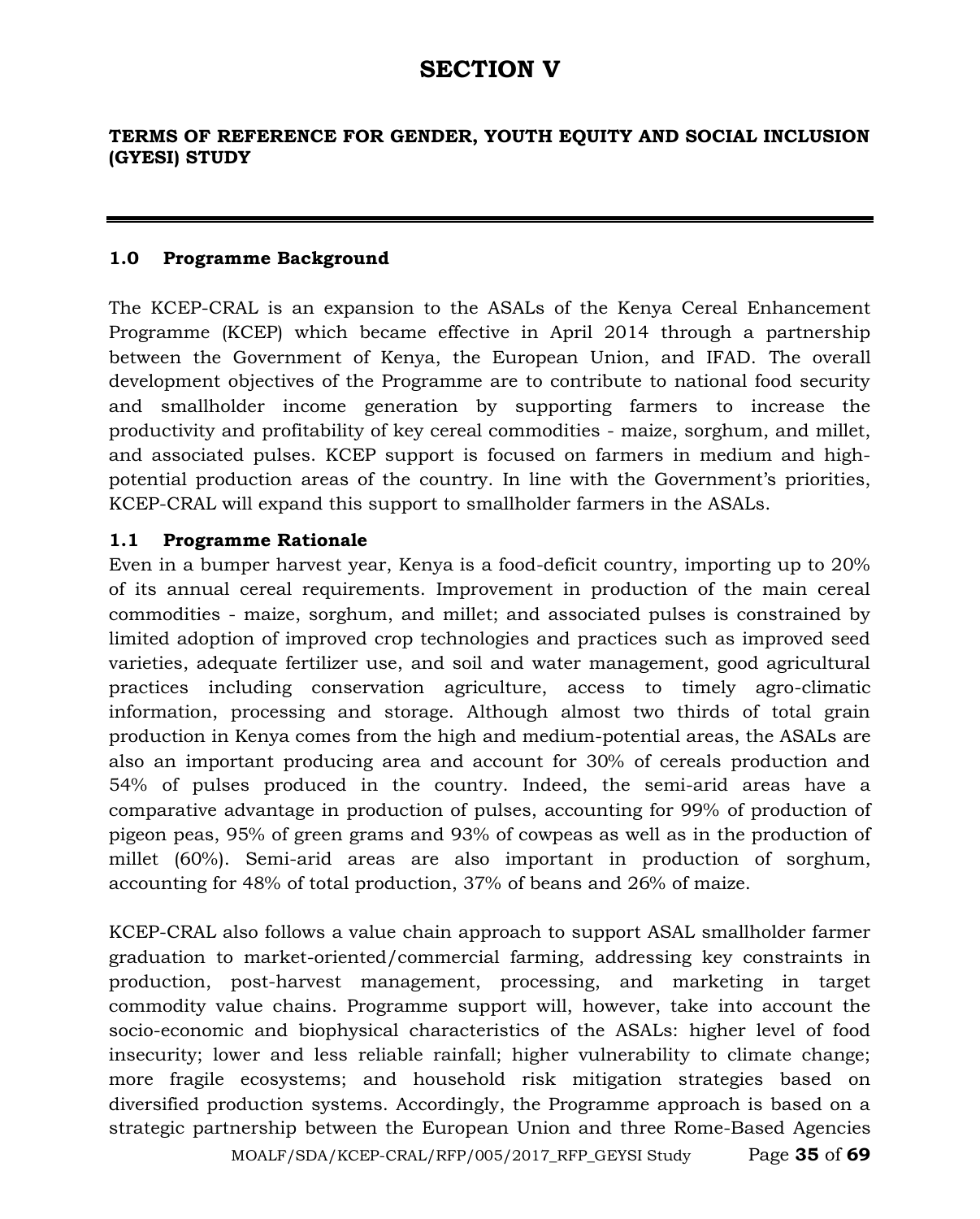(RBA): World Food Program, (WFP), IFAD and Food and Agriculture Organization (FAO), building on their comparative advantages to support GoK in farmer graduation from food insecurity to market-oriented farming, including Good Agricultural Practices, resilience, and sustainable NRM. The Programme approach also encompasses the National Policy on developing ASALs which recognizes the diversified livelihood coping strategy as key in the dry lands where smallholder farmers grow different crops with varied tolerance to drought and keep livestock as an insurance against crop failure.

# **1.2 Scaling up what works**

KCEP-CRAL builds on important lessons learned from the Government of Kenya's NAAIAP Programme which began in 2007. Under this Programme, smallholder farmers were provided with a one year subsidy voucher covering agricultural inputs fertilizers and certified seeds - and extension services to raise their farm productivity and graduate them to commercial agriculture. Within a year smallholder farmers recorded a noticeable increase in productivity allowing them to generate a surplus for marketing and income generation as a result of selling the surplus. Yet, sustainability remained a challenge. Farmers received input package for one season after which they were expected to graduate to commercial farming. However, farmers remained dependent on free inputs to maintain increase in yield. The Programme faced significant delays in payment of agro-dealers based on cashing paper vouchers, affecting their capacity to procure inputs in a timely manner for farmer use. There was insufficient attention to post-harvest management to reduce losses, marketing and access to financial services. These are important lessons that KCEP-CRAL builds on to enhance sustainability.

# **1.3 Programme area and target group**

The Programme covers thirteen (13) counties of which five are in the Western region; Bungoma, Kakamega, Nakuru, Nandi and Trans Nzoia; five in the Eastern region; Embu, Kitui, Tharaka-Nithi, Makueni and Machakos and three in the Coastal region; Kilifi, Kwale and Taita Taveta. However, the KCEP-CRAL target eight counties which were selected using five key criteria: (i) agro-ecological and economic potential; (ii) poverty incidence; (iii) population density; (iv) target commodity contributing to household income/food security and representing the best option the poor have for market participation; (v) geographical concentration to maximize impact. Within these counties, 44 sub-counties have been selected using the same criteria and specific wards also selected based on the same process.

The consolidated total outreach of the Programme is 185,000 smallholder farmers of which 120,000 are in the ASALs target Counties. A total of 140,000 smallholders' farmers (120,000 in ASALs) will be supported through the e-voucher scheme and financial literacy training. Special focus will be on women-headed households and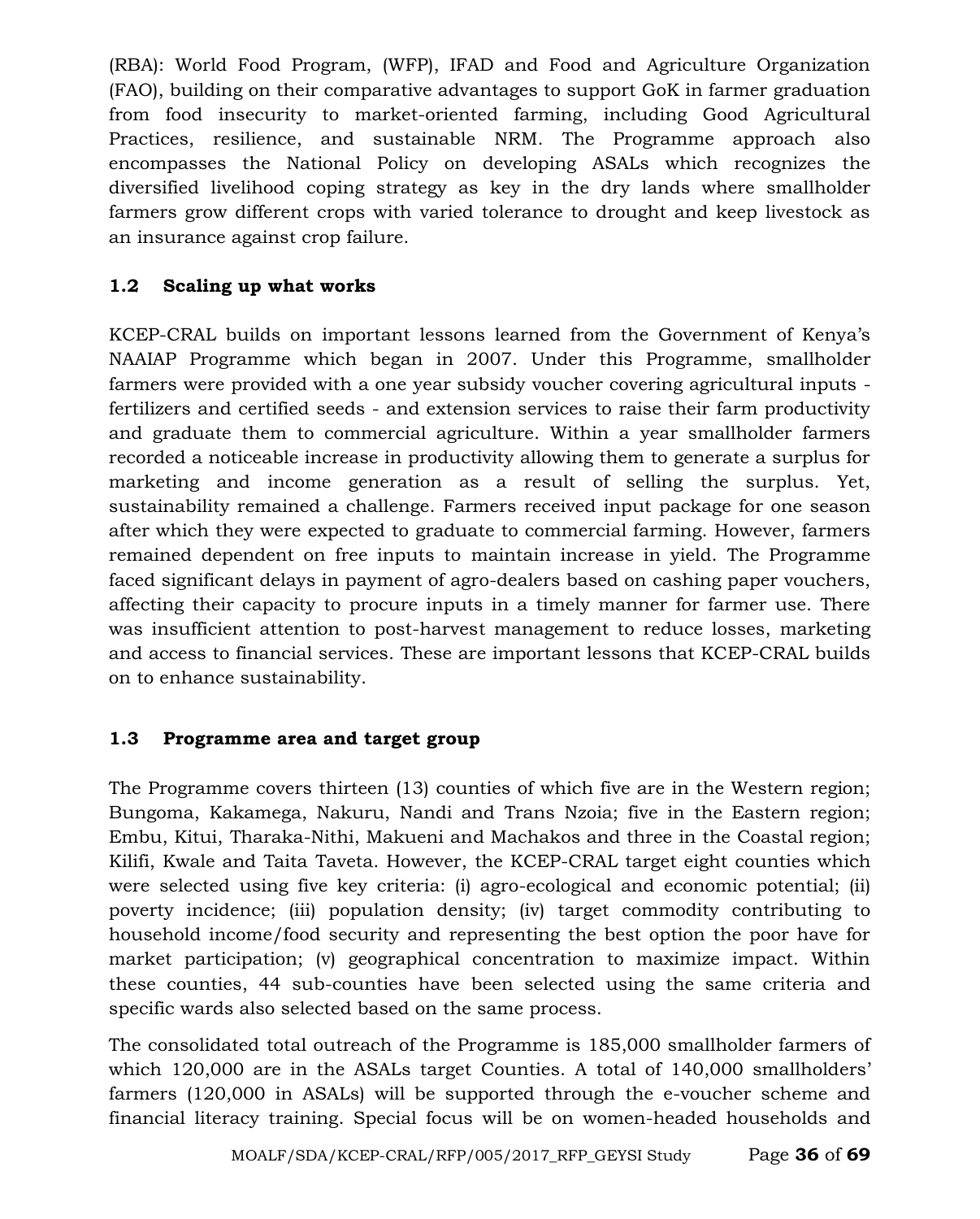youth given the constraints they face in accessing agricultural services and inputs. The Programme also targets county governments and communities to empower them to manage their natural resources more sustainably and consensually, and build their resilience to climate change through community investments.

A secondary target group of the Programme are stakeholders in the targeted value chains who facilitate smallholders' access to enhanced agricultural services, namely agro-dealers, private extension services, buyers, processors, and lead farmers providing support services to smallholders.

# **1.4 The Programme Goal and Objectives**

The overall development goal of the KCEP-CRAL is to contribute to the reduction of rural poverty and food insecurity of smallholders in the ASALs by developing their economic potential while improving their natural resources management capacity and resilience to climate change in an increasingly fragile ecosystem. This development goal is pursued through two specific objectives: (i) the graduation of smallholder farmers to commercially-oriented, climate-resilient agricultural practices through improvements in productivity, post-production management practices and market linkages for targeted value chains; and (ii) the empowerment of county governments and communities to sustainably and consensually manage their natural resources and to build their resilience to climate change.

# **1.5 Programme Components**

**Component 1:-** Capacity building for Climate-resilient productivity and Natural Resource Management (NRM). Through an e-voucher platform giving smallholder farmers access to improved agricultural inputs and technical packages, the programme will support the farmers engaged in targeted value chains to enhance productivity in view of commercialization.

**Component 2:-** Post-Harvest Management and Market Linkages aims at supporting farmers to capitalize productivity gains arising from investments made under Component 1, by promoting improved on-farm grain-handling and management, access to storage and warehouse receipt systems, increasing smallholders' access to markets, and building their capacities to sell their produce at more favourable terms and prices.

**Component 3 –** Financial Services is designed to link farmers to financial services to boost yields and income generation for re-investment in agriculture, and build the capacity of value chain stakeholders, including the youth, to engage profitably in provision of agricultural services through improved access to financial services.

**Component 4:**- Programme Management - Programme Steering Committee (PSC), chaired by the Permanent Secretary of the State Department of Agriculture is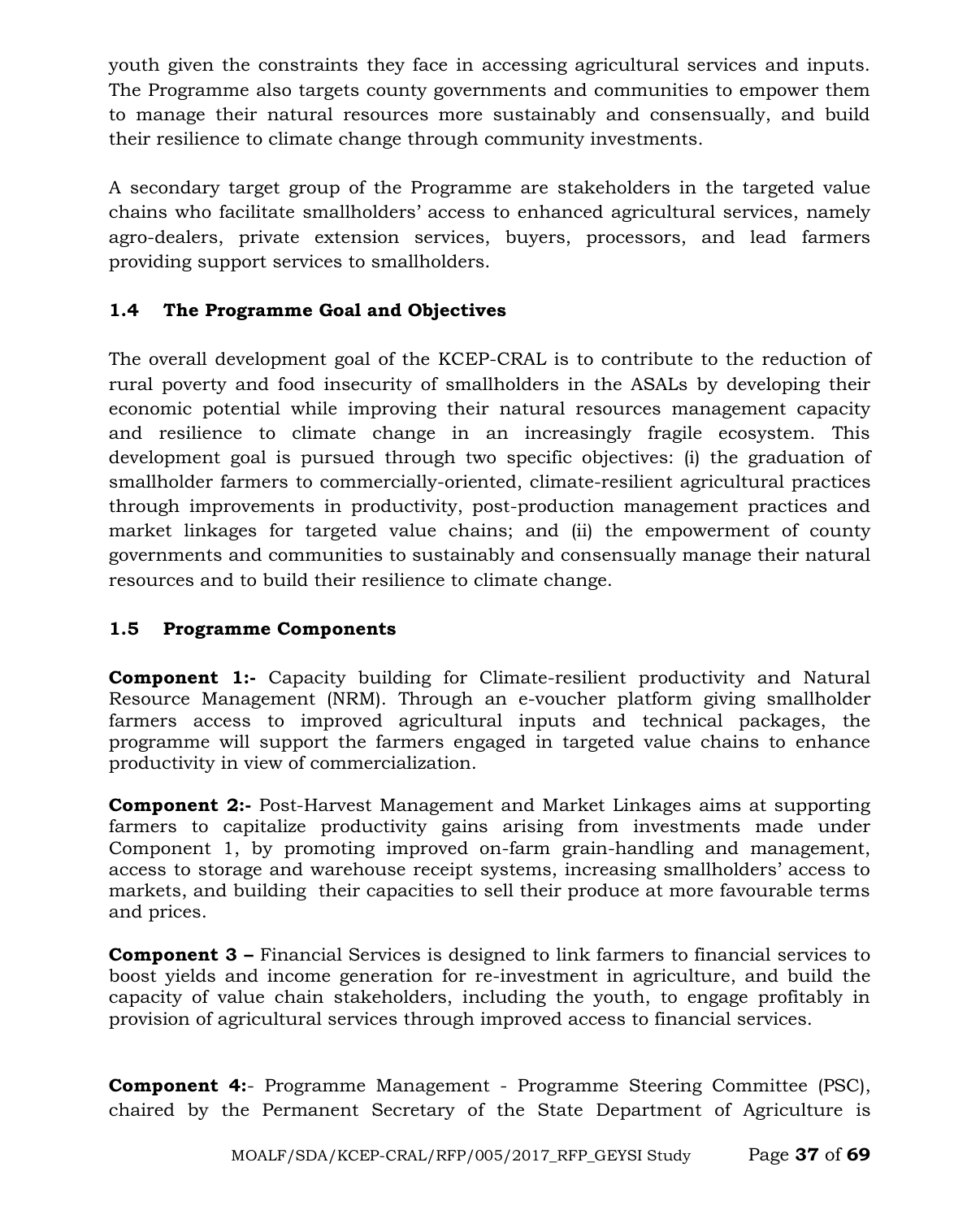responsible for oversight of the programme and providing policy guidance to programme implementation. A County Programme Coordinating Committee (CPCC) provides guidance to programme implementation within each county. Programme Coordinating Unit (PCU) is responsible for day-to-day management of the programme, supported by the desk officers in the collaborating institutions

# **2.0 Objective of the GYESI Study:**

Based on recent studies on poverty mobility in Kenya, KCEP-CRAL recognizes that human capital constraints particularly gender, youth, labour availability and education are likely to influence the uptake of Programme interventions. Therefore, a study on **Gender-Youth Equity and Social Inclusion (GYESI)** is crucial to inform the Programme on how to develop inclusive Strategies to ensure that gender and youth issues are mainstreamed in the various activities. This study will complement and build on Gender Equity and Social Inclusion Studies conducted in the 5 KCEP Counties in order to expand the scope to cover the targeted eight counties in the ASALs under KCEP-CRAL. The findings from Gender Equity and Social Inclusion study will be used

# **The General Objective will be:**

To undertake a Gender-Youth Equity and Social Inclusion (GYESI)**,** designing a Gender-Youth Equity and Social Inclusion target strategy to ensure gender and youth mainstreaming throughout programme activities based on implementation plans for each value chain and conduct capcity building for the implementing partner and and PCU Regional staff in the KCEP CRAL Counties.

# **Specifically the study aims to achieve the following objectives**

- i. To identify and document the distinctive socio-economic characteristics of the different gender and youth groups (adult male, adult female and female youth and male youth) along the various Value Chains (VCs); (with specific reference to the, sorghum, millet, and pulses value chains)
- ii. To develop a GYESI strategy and implementation plan including actions to improve and develop market linkages
- iii. To identify, document and profile the challenges by various gender groups (men, women and youth) associated with the various stages of the value chains and their suggested solutions
- iv. With reference to SWOT analysis, identify opportunities and measures required to promote different gender and youth group inclusion along programme value chains and the use of household methodologies.
- v. To identify gender gaps and recommendations leading to mainstreaming of gender, youthand social inclusion issues into Programme implementation with particular focus on promoting Women's Empowerment in Agricultural Index (WEAI) and economic empowerment; equal voice and representation; and equitable balance in workloads and sharing of economic benefits as well as other relevant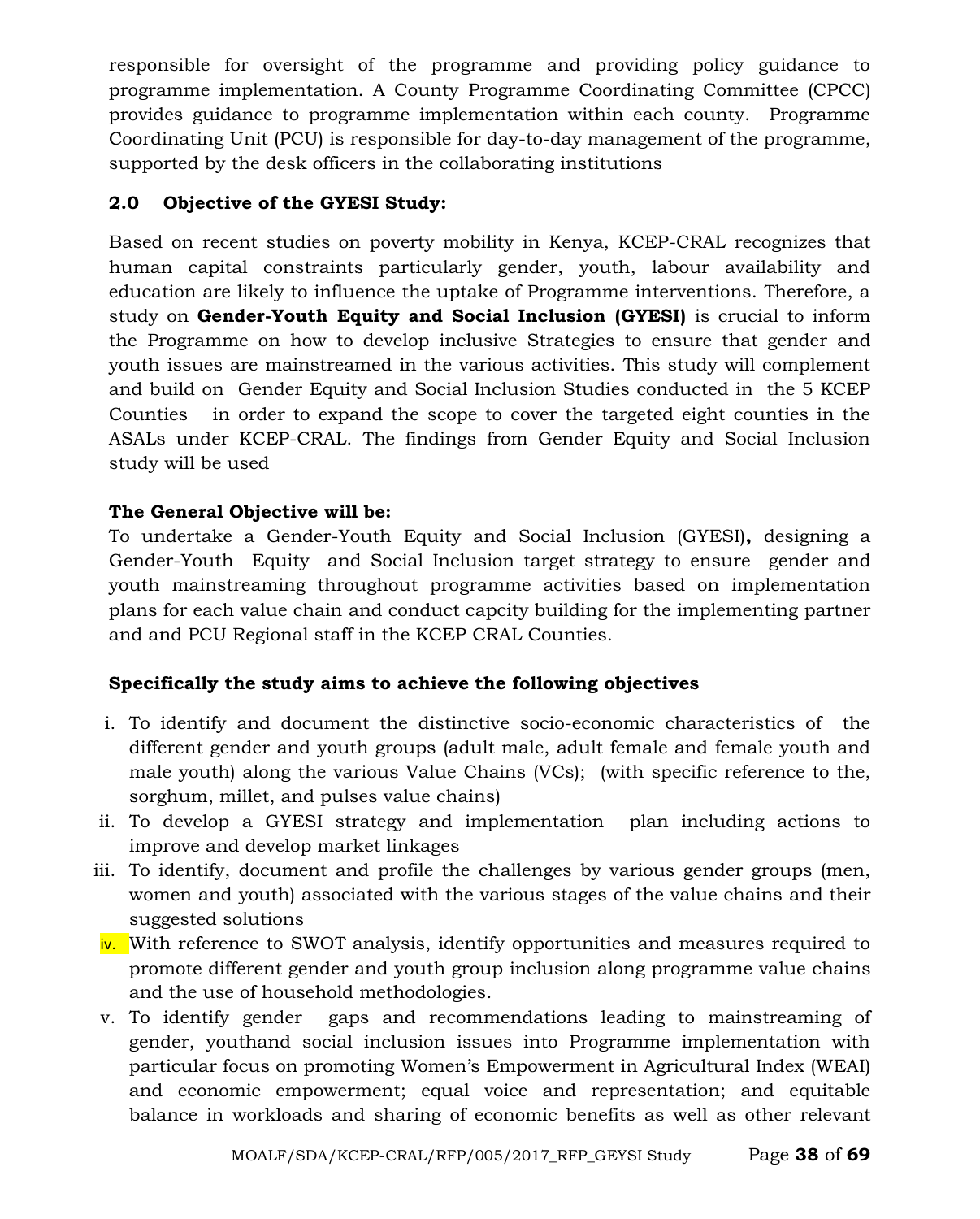youth and gender indicators used to monitor progress during implementation of the GYESI.

vi. To conduct sensitization and Gender responsive budgeting which will go hand in hand with budget allocation for identified activities **during the validation workshops**

#### **3.0 Scope of Work for the GYESI Consulting Firm:**

The Programme intends to undertake a comprehensive study in the Programme target area with the purpose of designing a Gender-Youth Equality and Social Inclusion target strategy to ensure gender and youth mainstreaming throughout programme activities based on implementation plans to be developed as an output from this study.

KCEP-CRAL will build on and complement the Gender and Social Inclusion study that was undertaken under KCEP and will be carried out in **Eight (8) counties: Makueni, Machakos, Kitui, Embu and Tharaka Nithi in Eastern Region and Kilifi, Taita Taveta and Kwale in the Coast Region.**

# **In carrying out the GESI study, the consulting firm is required to do the following:**

- i. Establish the proportion of male, female and youth (female and youth) headed households in the programme areas;
- ii. Undertake a poverty typology for the target beneficiaries by sub counties and by wards ;
- iii. Profile the socio-economic characteristics (assets, practices, seasonal vulnerabilities, cash and other key constraints) of the Programme beneficiaries,different poverty constructs in the target sub-counties and wards;
- iv. Identify barriers that are likely to affect women and youth (female and male) from full benefits of the Programme and along the value chains;
- v. Determine the level of access benefits along the targeted value chains for the different genders (men, women and youth
- vi. Establish and document the various roles and responsibilities of all the gender groups in the target Value Chain and other household activities;
- vii. Determine level of participation of all the gender groups-women, men youth and other vulnerable groups in farmer group organizations;
- viii. Identify opportunities and measures required to promote the inclusion of the various groups in the three value chains and identify existing social inclusion and protection strategies;
- ix. Identify measures likely to be taken by farmer groups to prevent misuse of the e-voucher system by Sub Counties and Wards;
- x. Review the beneficiary selection process and criteria for e-voucher and propose guidelines for poverty profiling in each Sub County and in wards;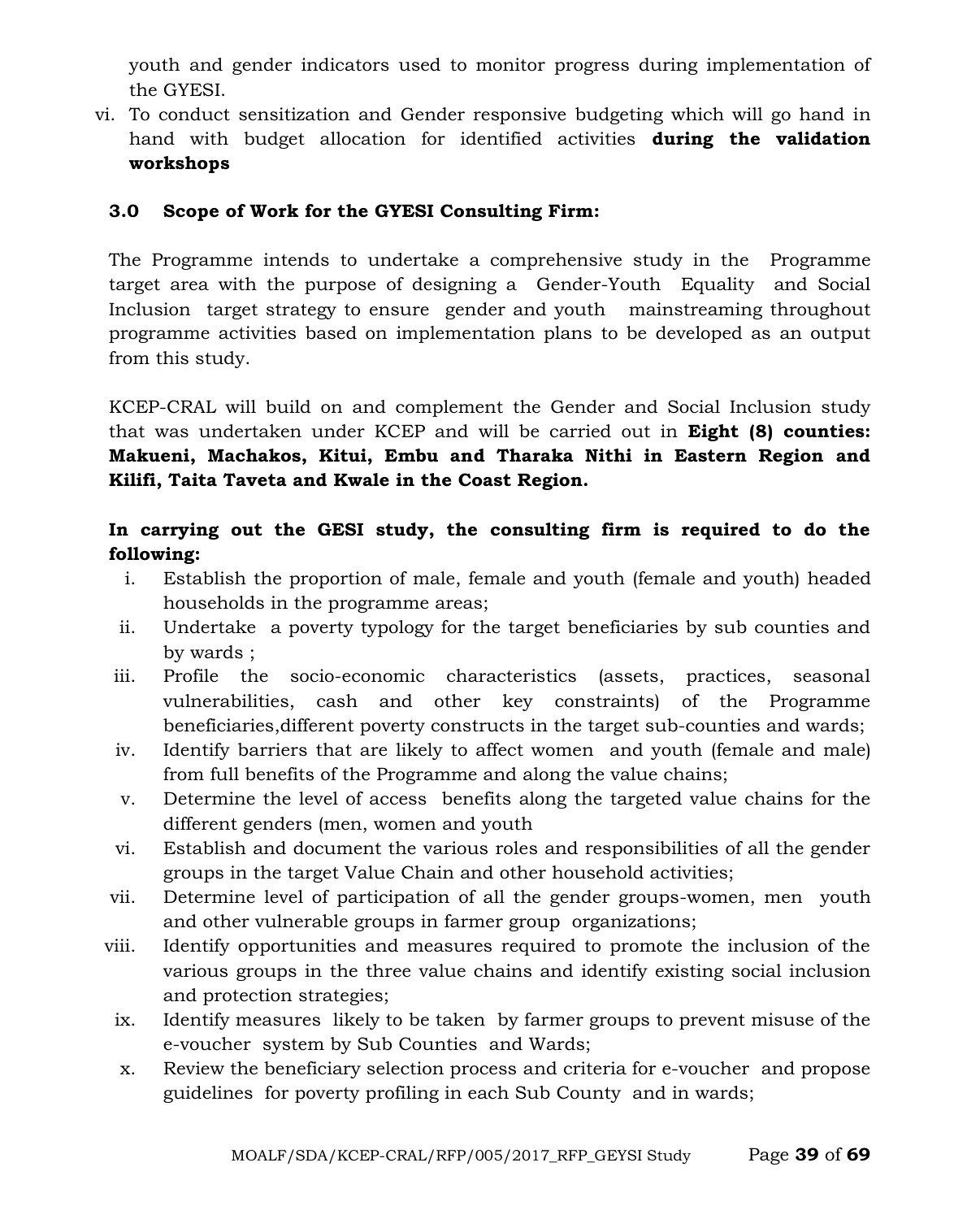- xi. Propose measures to facilitate women and youth access to support services and Programme activities.
- xii. Recommend strategies of inclusion of youth & women in the KCEP-CRAL Programme to meet the Programme target of 50% of beneficiaries being women & youth
- xiii. Develop a **detailed Gender-Youth Strategy and Implementation Action Plan** that will guide targeting, gender and youth focus within the three components of the programme including the relevant indicators to track progress and impact
- xiv. Hold a stakeholders' workshop to share the preliminary findings and validate the study findings which will serve as a basis to set up a GYESI Strategy and implementation Action Plan for each value chain .The workshop will include sensitization and **Gender-Youth Responsive Budget** which will go hand in hand with budget allocation for the identified activities.
- xv. **Identify a pool of traibers to conduct capacity building for the targeted groups.**
- xvi. Conduct trainings to build the capacities of implementing partners and PCU Regional Staff in the new 8 KCEP CRAL Counties.

# **4.0 Methodology** .

# **4.1 Key Outputs/Deliverables**

- **Inception Report** that details the approaches, methodologies and clearly outlined work schedule/timelines to be submitted to PCU. The Report should include detailed description of the procedures /processes during the exercise ,including sampling methodology ,enumerator manual and data cleaning and analysis procedures
- **First draft report** after field data collection and analysis. The report will provide the main findings of the study and should include proposed intervention measures, strategies, methodologies, recommendations for Gender-youth mainstreaming, social inclusion and prevention of misuse of the e-voucher system and a draft implementation Action Plan.
- Conduct validation workshops to share the findings with key stakeholders and validate the findings.
- The Final Report (in soft and hard copies) and after incorporating feedback from stakeholders during the validation workshop accompanied by:
	- I. A **GYESI Strategy and Implementation Action Plan** for each value chain which will include the use of house hold methodologies. The GYESI Strategy and Implementation Action Plan will include actions to improve production and develop market linkages as well as activities designed to expand women's and poorer households' access to and control over capital, land and support services.
	- II. Include descriptive analysis of the results and challenges as well as recommendations for future survey to be conducted by KCEP-CRAL.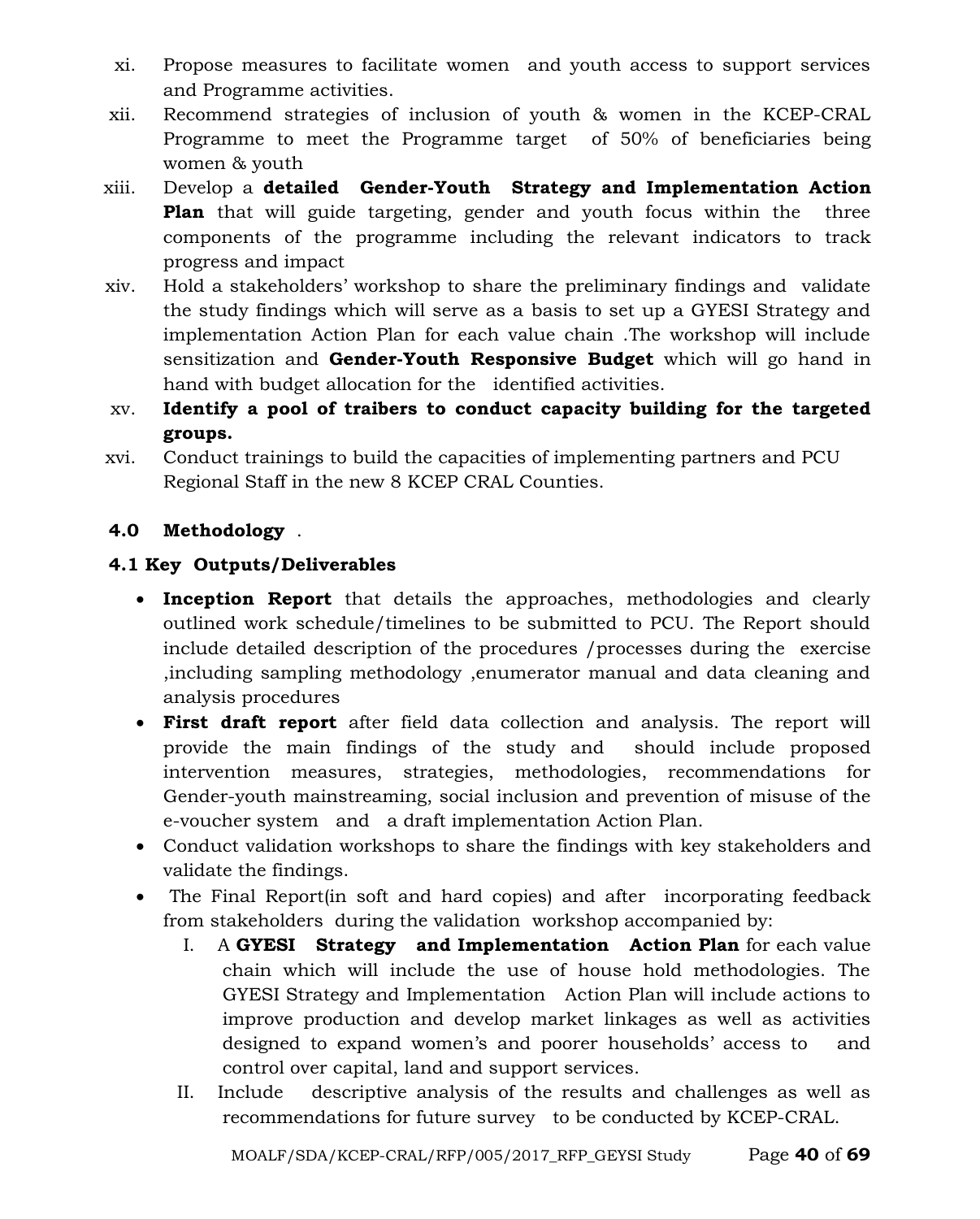- III. Proposed intervention measures, strategies, methodologies and recommendations for Gender-Youth Mainstreaming, social inclusion and prevention of misuse of the e-voucher scheme
- IV. Proceedings of the stakeholders' validation workshops.
- V. A detailed training Plan for the TOTs to roll out the Action Plan in the targeted areas .

# **4.2 Milestone/Deliverable Based Payments:**

Payments for this contract will be in tranches based on agreed outputs as follows:

- **1st Payment**-25% upon submission of the inception Report detailing proposed approaches and methodologies to be used during the study
- **2nd Payment** -25% upon submission of the 1st draft which is expected to cover progress in achievements of items and detailing the analyses of the findings including the methodology and sampling process
- 3<sup>rd</sup> Payment 25% upon submission of final draft report incorporating comments from the stakeholders' validation workshop.
- **Last Payment** -30% upon submission and approval of the Final Report Soft and 6 hard copies).
- **All the reports shall be subject to final acceptance by the PCU and IFAD***.*

# **5.0 Reports, Time Schedule**

# **5.1 Reports Requirement**

Once the assignment is approved, the consulting firm will submit the following reports in English language:

- The Iinception report within one week(7days) after the commencement of the assignment or awarding of contract and which includes: Proposed intervention measures, strategies , methodologies
- First draft interim report draft recommendations for Gender-Youth Mainstreaming including the Gender-Youth Implementation Action Plan ,Social inclusion and in preventing e-voucher misuse through reviewing peer groups.
- The Final Report ( in soft and hard copies) after incorporating feedback from stakeholders during the validation workshop accompanied by:
	- VI. Gender Action Plan detailing targeting Gender and Youth focus in each of the components.
	- VII. To include description of methodology descriptive analysis of the results and challenges as well as recommendations for future survey to be conducted by KCEP-CRAL.
	- VIII. Proposed intervention measures, strategies, methodologies and recommendations for gender-youth mainstreaming, social inclusion and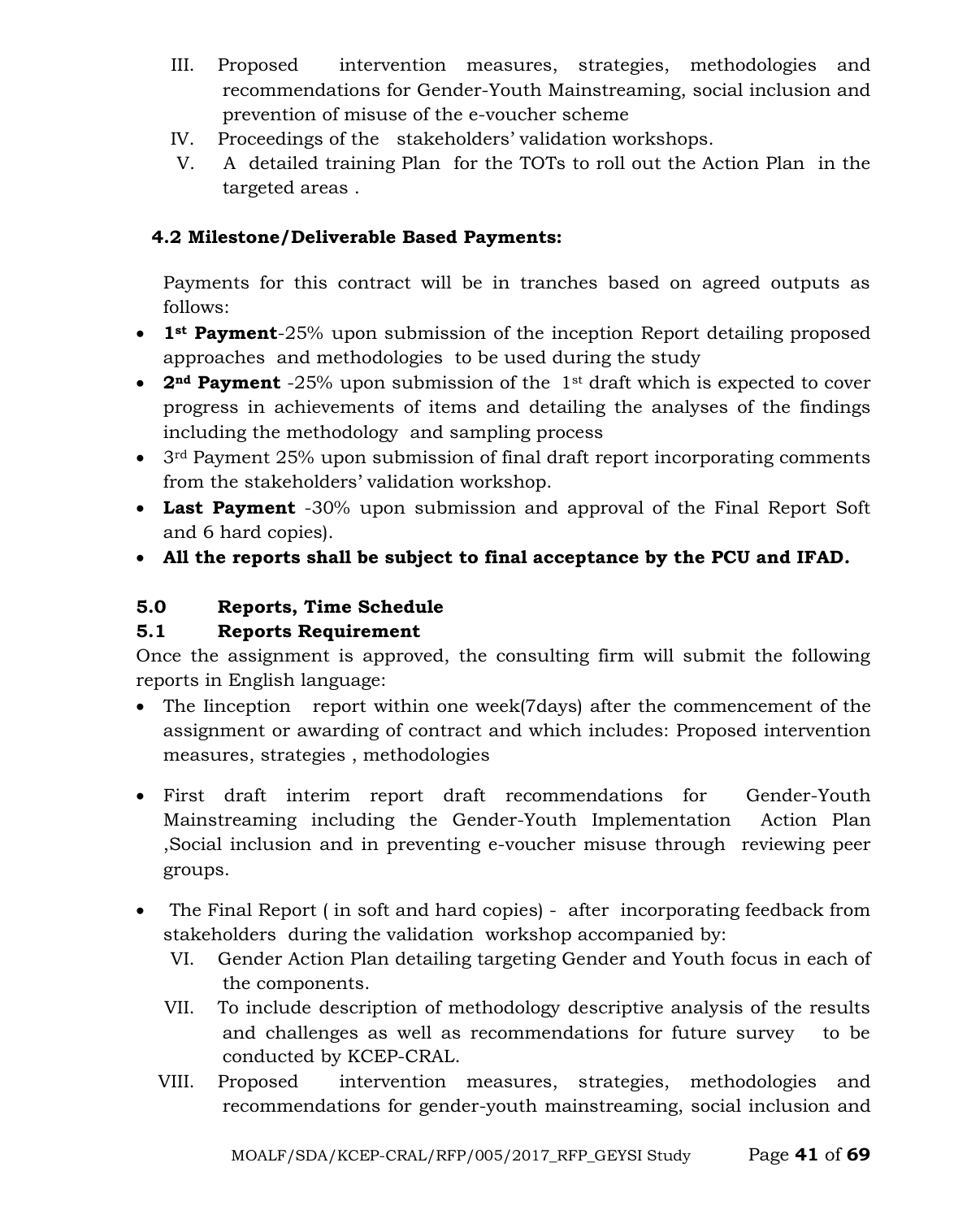prevention of misuse of the e-voucher as well as indicators including WEAI;

- IX. Proceedings of the stakeholders' validation workshop with feedback and comments for inclusion in the final report.
- A final acceptable GYESI study report, following an agreed format, with comments and recommendations of validation workshop incorporated not later than 5 days after the validation workshop.
- All the reports shall be subject to final acceptance by the KCEP-CRAL-PCU and IFAD country office.

# **5.2 Time Schedule**

The total duration of this consultancy will be Ninety (90) days or 3 months.

# **1 Supervision and Reporting**

The Senior Programme Coordinator, KCEP-CRAL will provide the overall supervision and leadership of the assignment. The SPC PCU will designate a focal person who will be responsible for regular interaction with the consultant/consulting firm during the study, and for the provision of relevant programme documentation.

The consultant/consulting firm will work in collaboration with other programme partners and service providers.

# **6.0 Skills and Qualifications**

The consulting firm is expected to assemble a team of professionals with wide experience and competencies that include gender and youth experts.

# **6.1 Expert 1: Team Leader - Gender and Youth Expert**

# **Key Qualification, Skills and Experience**

- A Master's degree in Gender, youth, Women studies, Sociology or a related field from a recognized university.
- 10 years' working experience, at least 5 of which must be in the public service or a donor or NGO assisted Programme; experience in PRA techniques, community mobilization and social development;
- Demonstrate Evidence of five(5) similar studies done and completed successfully
- Have a good command of local languages;
- Demonstrate Experience working on programs for the poor and disadvantaged groups in externally funded Programmes is desirable; and
- Strong computer,report and communications and analytical skills (oral, written, presentation).

# **6.2 Expert 2: Community/Socio-cultural Development/Anthropological Expert Key Qualification, Skills and Experience**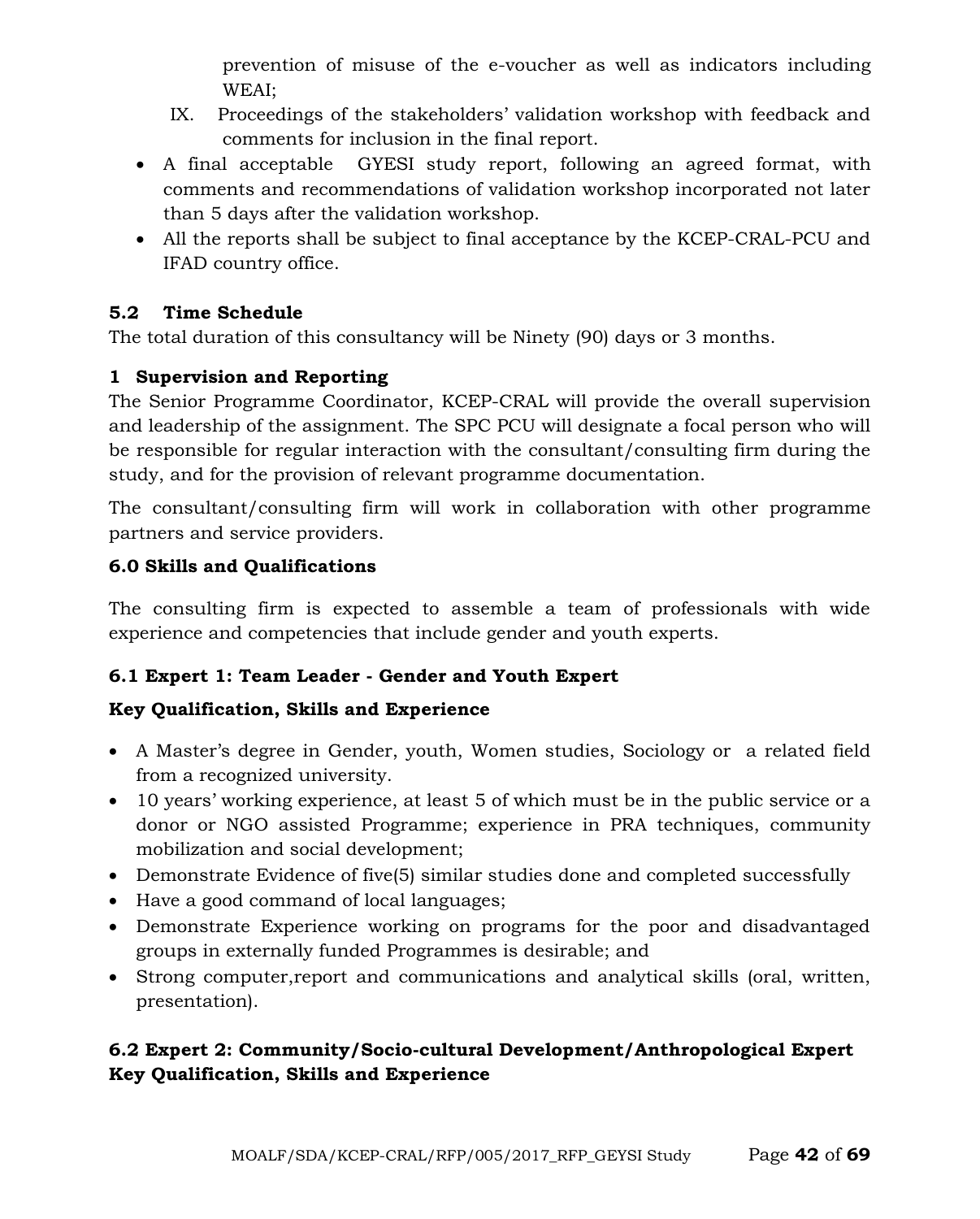- A Master's degree in Community Development, Anthropology,Social Sciences or a related field from a recognized university. ;
- Five (5) years' working experience at least 3 of which must be in the public service or a donor assisted programme; experience in PRA techniques, community mobilization and social development;
- Evidence of three similar studies done and completed successfully;
- Have a good command of local languages;
- Experience working in programs for the poor and disadvantaged groups in externally funded Programmes is desirable; and
- Strong computer, report and communications skills (oral, written, presentation).

# **6.3 Expert 3:- Project Management Specialist**

# **Key Qualification, Skills and Experience**

- Minimum of a bachelor's degree in Project Planning and Management or a related field from a recognized university. A Master's degree will be an added advantage;
- 5years working experience, at least 2 of which must be in the public service or a donor assisted programme; experience in PRA techniques, community mobilization and social development;
- Evidence of three similar studies done and completed successfully;
- Have a good command of local languages;
- Experience working in programs for the poor and disadvantaged groups in externally funded Programmes is desirable; and

Strong computer, report and communications skills (oral, written, presentation)

# **6.4 Expert 4: Agriculture Specialist**

# **Key Qualification, Skills and Experience**

- Minimum of a Bachelor's degree in Agriculture, Economics or a related field from a recognized university. A Master's degree will be an added advantage;
- 5 years' working experience at least 5 of which must be in the public service or a donor-assisted programme; experience in PRA techniques, community mobilization and social development;
- Evidence of three similar studies done and completed successfully;
- Have a good command of local languages;
- Experience working in programs for the poor and disadvantaged groups in externally funded Programmes is desirable; and
- Strong computer, report and communications skills (oral, written, presentation).
- Competent in use of personal computers**.**

# **7.0 Coordination**

The consulting firm will be answerable to KCEP-CRAL Senior Programme Coordinator and will work closely with the Community Mobilization, Gender and Training Officer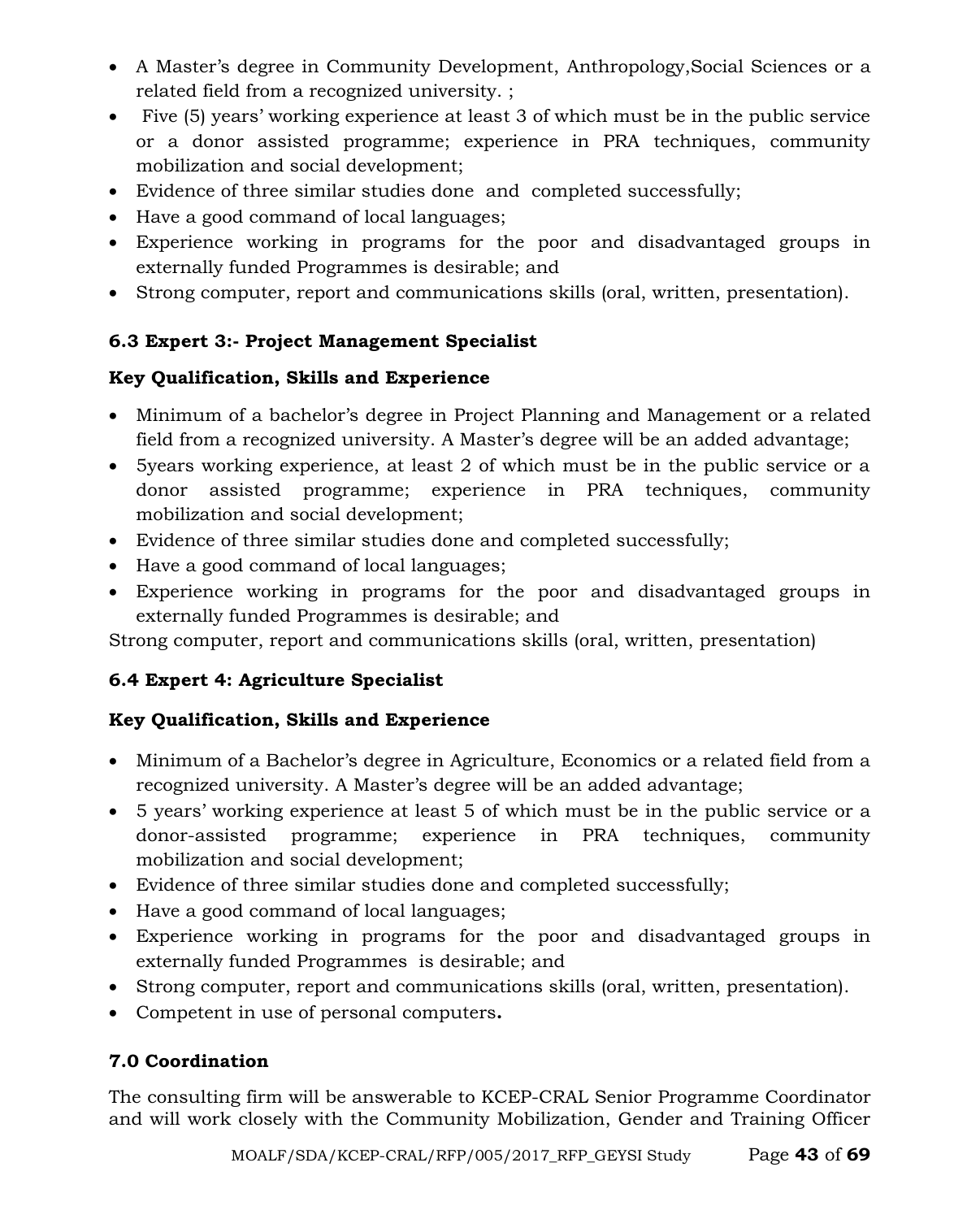and other PCU Technical staff and in collaboration with Programme implementing partners, primary stakeholder groups to enable a learning process

# **The consultant/consulting firm will work in collaboration with other Programme partners and service providers.**

#### **8.0 Obligations**

#### **8.1 KCEP-CRAL Programme coordinating unit**

- KCEP-CRAL will provide all relevant Programme Design Documents including the working papers and main design report and the GESI study conducted for the KCEP Programme .
- KCEP-CRAL PCU will coordinate field trips as needed, through the Regional **Offices**
- Mobilization of stakeholders for data collection is the responsibility of PCU but will liaise with the County staff at the respective Regions to execute it.
- Will mobilize partner/stakeholders for the consulting firm for validation workshops to ensure success of the assignment
- PCU will meet expenses for workshop venues, other facilities costs and incidental expenses incurred during the consultative meetings for PCU technical staff during the validation workshops.

#### **8.2 The Consulting Firm**

The Consultant will be responsible to the Senior Programme Coordinator, but will technically work closely with Community Mobilization. Training and Gender Officer and the Monitoring & Evaluation team based at PCU Nairobi. However, the other relevant staff will also be available for consultation including the staff based in Eastern and Coastal Regions.

The consulting Firm will be responsible for the data analyses and report writing ensuring the qualitative data collected during the field work is properly organized prior to analysis. Also he/she will ensure the work meets the required expectations in quality assurance. The consultant is expected to:

- Mobilize enumerator s for data collection
- Designing the database for entering the findings of the study
- Training of enumerators/ data collection & analysis experts
- Cleaning and analyzing the data
- Writing of draft, interim and final reports
- Do a presentation of the findings to KCEP-CRAL PCU
- Share the findings of the study with stakeholders during the Validation workshop organized by PCU.

# **In addition the Consult**ing Firm:

• Will Mobilize the enumerators during the field data collection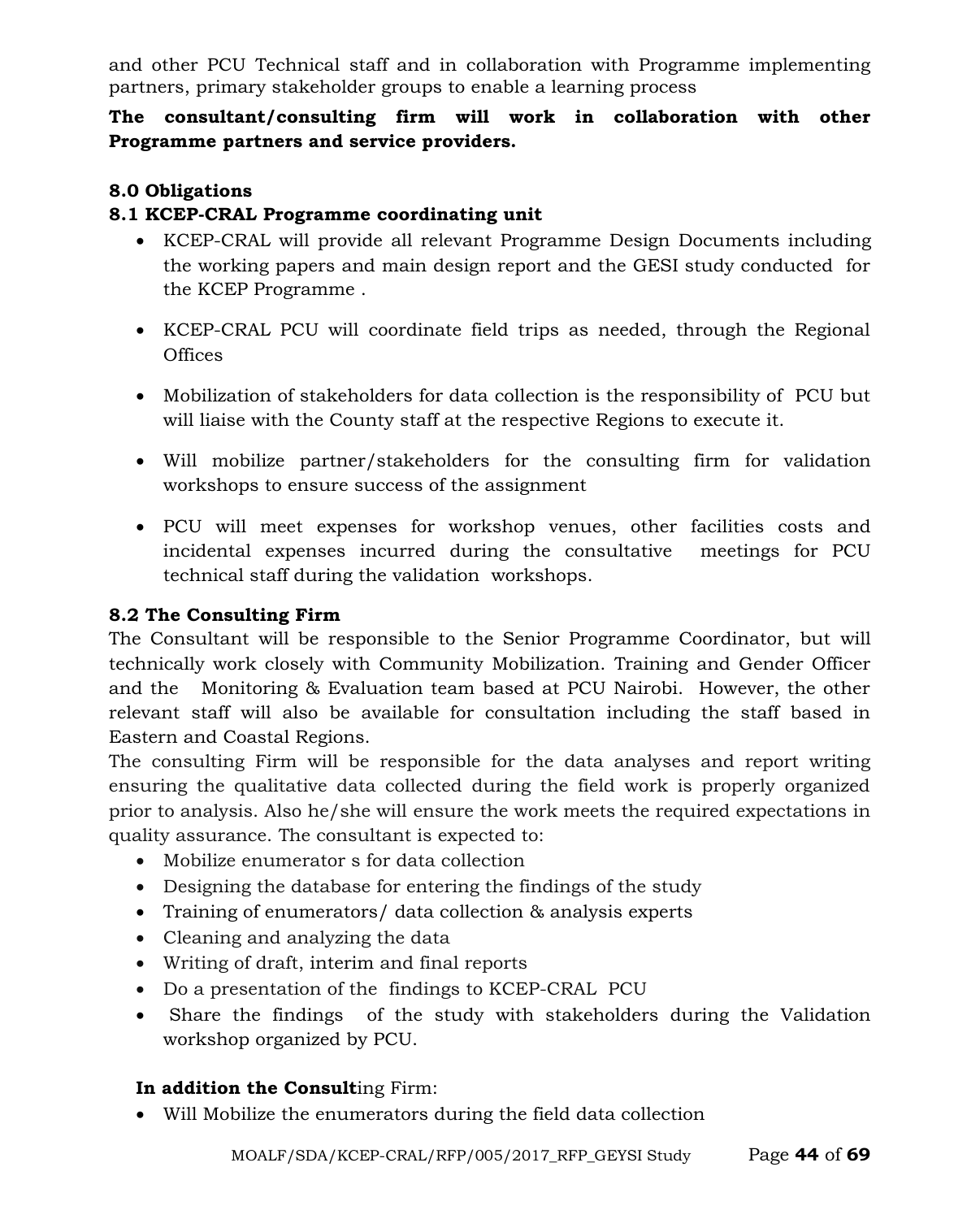- Will provide transport to and from the field for the enumerators and Government staff who will be giving support to the study team.
- Will provide writing and other materials to facilitate the exercise.
- Provide office space during the working days.
- Should have personal computer.

For all communications and contact information, kindly use the following contact: **[tenders.kcepcralprogramme@gmail.com](mailto:tenders.kcepcralprogramme@gmail.com)**

The submission and approval of reports shall be subject to final acceptance by the PCU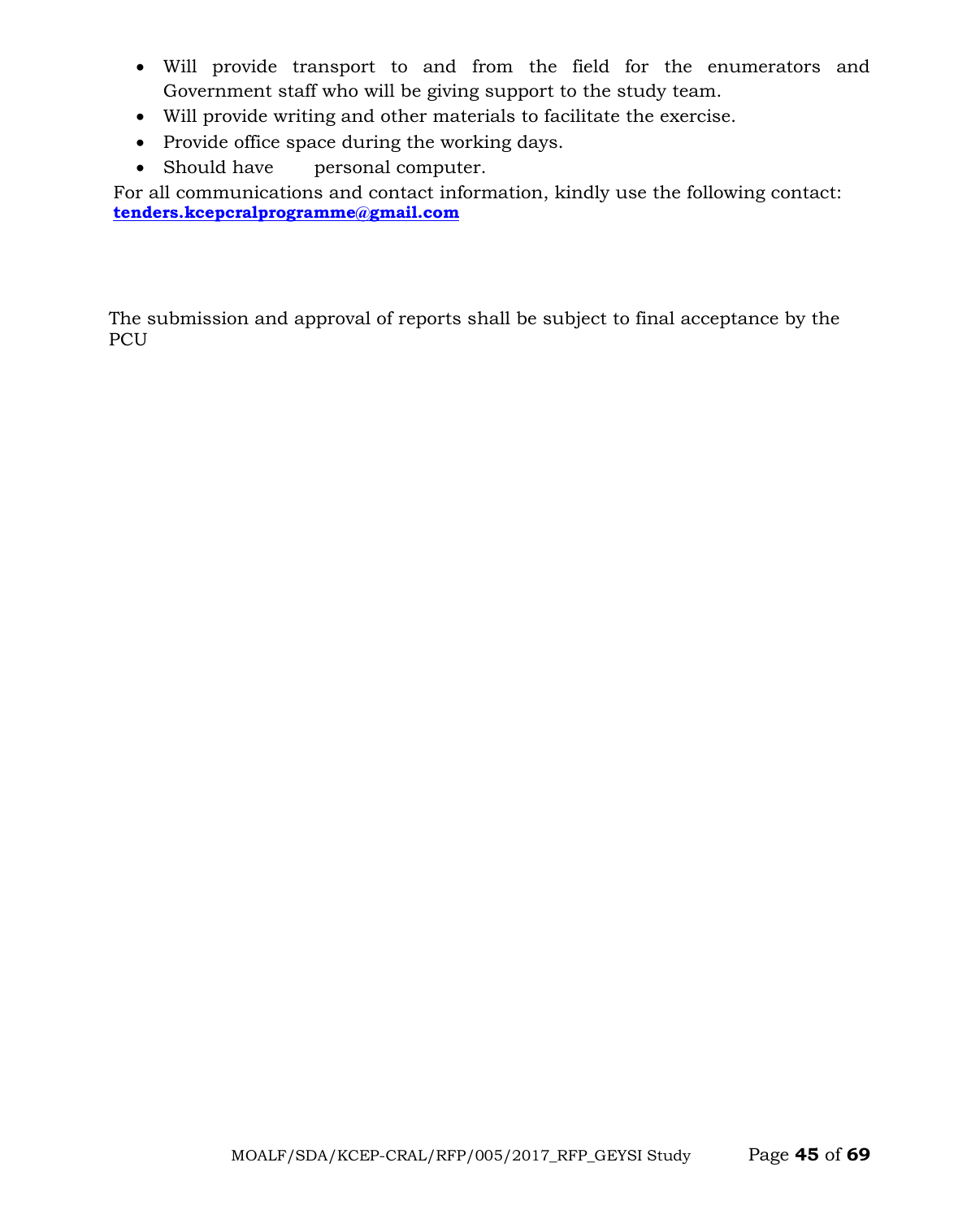# **SECTION VI:**

# **STANDARD FORMS OF CONTRACT**

- a. ANNEX I LARGE ASSIGNMENTS (LUMP-SUM PAYMENTS)
- b. ANNEX I LARGE ASSIGNMENTS (LUMP-SUM PAYMENTS)
- c. ANNEX II LARGE AND SMALL ASSIGNMENTS (TIME -BASED PAYMENTS)
- d. ANNEX III SMALL ASSIGNMENTS (LUMP-SUM PAYMENTS

#### **NOTES**

1. LARGE ASSIGNMENT \_\_Exceeding Ksh 5,000,000 2. SMALL ASSIGNMENT \_\_\_\_\_ Not exceeding Ksh. 5,000,000 3. TIME BASED PAYMENT \_\_\_\_\_ Time based fixed fee Exact duration of

contract not fixed 6 Months

4. LUMP-SUM PAYMENT Stated fixed contract sum.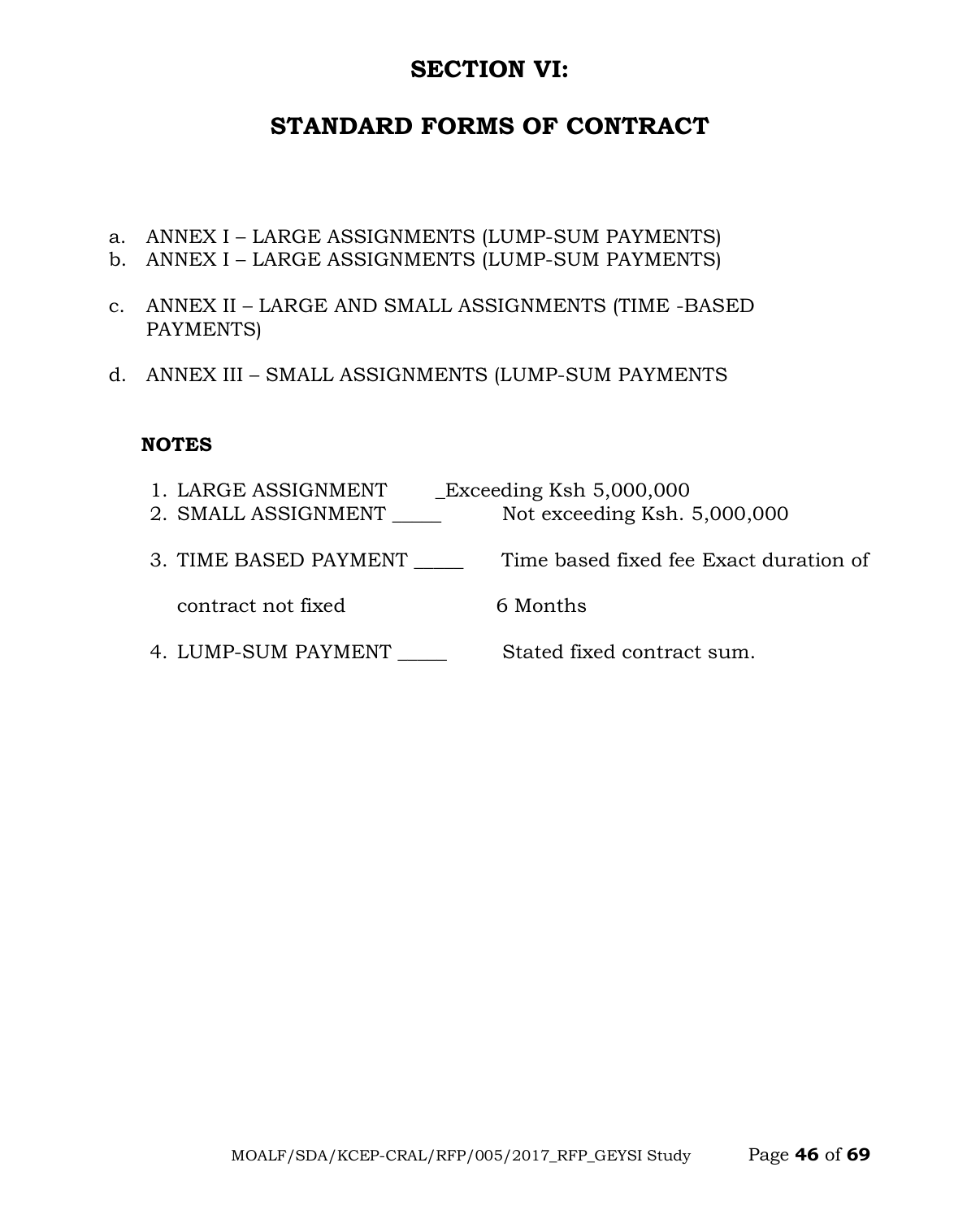# **ANNEX I REPUBLIC OF KENYA**

# **S T A N D A R D F O R M O F C O N T R A C T**

# **F O R**

# **CONSULTING SERVICES**

**Large Assignments (Lump- Sum payment)**

**CONTRACT FOR CONSULTANT'S SERVICES**

**Large Assignments (Lump-Sum Payments)**

between

\_\_\_\_\_\_\_\_\_\_\_\_\_\_\_\_\_\_\_\_\_\_\_\_\_ *[name of the Client]*

AND

\_\_\_\_\_\_\_\_\_\_\_\_\_\_\_\_\_\_\_\_\_\_\_\_\_\_\_ [*name of the Consultant*]

Dated: *\_\_\_\_\_\_\_\_\_\_\_\_\_\_\_\_\_[date]*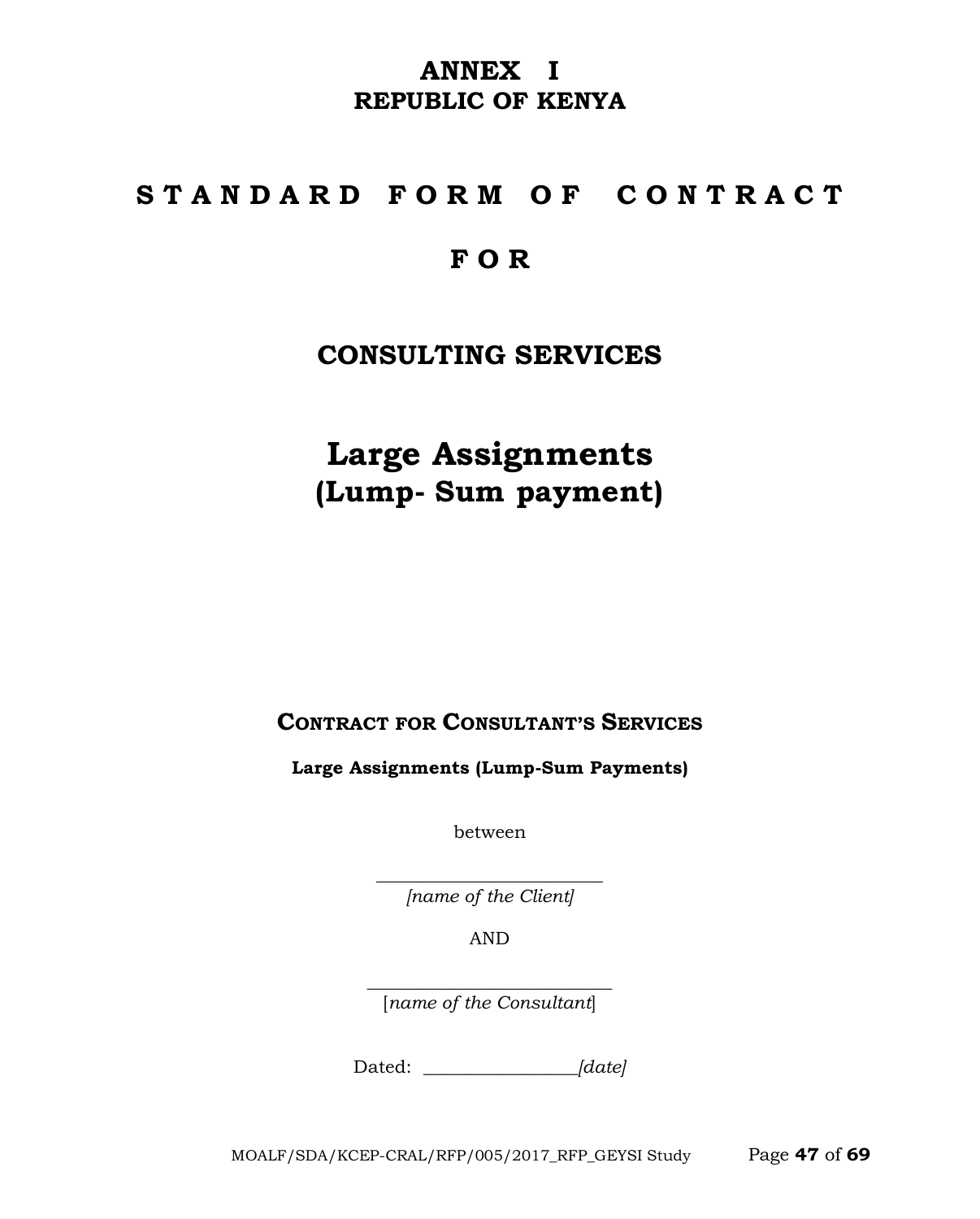#### **FORM OF CONTRACT**

#### **Large Assignments (Lump-Sum Payments)**

|            |                                            |        |  | This Agreement (hereinafter called the "Contract") is made the        |  |                                         |  | )day of the |     |
|------------|--------------------------------------------|--------|--|-----------------------------------------------------------------------|--|-----------------------------------------|--|-------------|-----|
|            |                                            |        |  |                                                                       |  |                                         |  |             |     |
|            |                                            |        |  | <i>[name of client]</i> of [or whose registered office is situated at |  |                                         |  |             |     |
|            |                                            |        |  | flocation of office (hereinafter called the                           |  |                                         |  |             |     |
|            | "Client") of the one part AND              |        |  |                                                                       |  |                                         |  |             |     |
|            |                                            |        |  |                                                                       |  | <i>Iname of consultant</i> of for whose |  |             |     |
| registered |                                            | office |  | 1S                                                                    |  | situated                                |  |             | atl |
|            |                                            |        |  |                                                                       |  | <i>location of officel</i> (hereinafter |  |             |     |
|            | called the "Consultant" of the other part. |        |  |                                                                       |  |                                         |  |             |     |

#### WHEREAS

- (a) the Client has requested the Consultant to provide certain consulting services as defined in the General Conditions of Contract attached to this Contract (hereinafter called the "Services");
- (b) the Consultant, having presented to the Client that he has the required professional skills and personnel and technical resources, have agreed to provide the Services on the terms and conditions set forth in this Contract;

NOW THEREFORE the Parties hereto hereby agree as follows:

- 1. The following documents attached hereto shall be deemed to form an integral part of this Contract:
	- (a) The Special Conditions of Contract;
	- (b) The General Conditions of Contract;
	- (c) Contract Agreement Form
	- (d) Schedule of Requirements
	- (e) Notification of Award
	- (f) Price Schedule
	- (g) Description of Services as Provided by the Consultant (TOR)
	- (h) The following Appendices: [*Note: If any of these Appendices are not used, they should be deleted from the list]* Appendix A: Description of the Services (TOR) Appendix B: Reporting Requirements Appendix C: Key Personnel and Sub consultants Appendix D: Breakdown of Contract Price in Foreign Currency Appendix E: Breakdown of Contract Price in Local **Currency** Appendix F: Services and Facilities Provided by the Client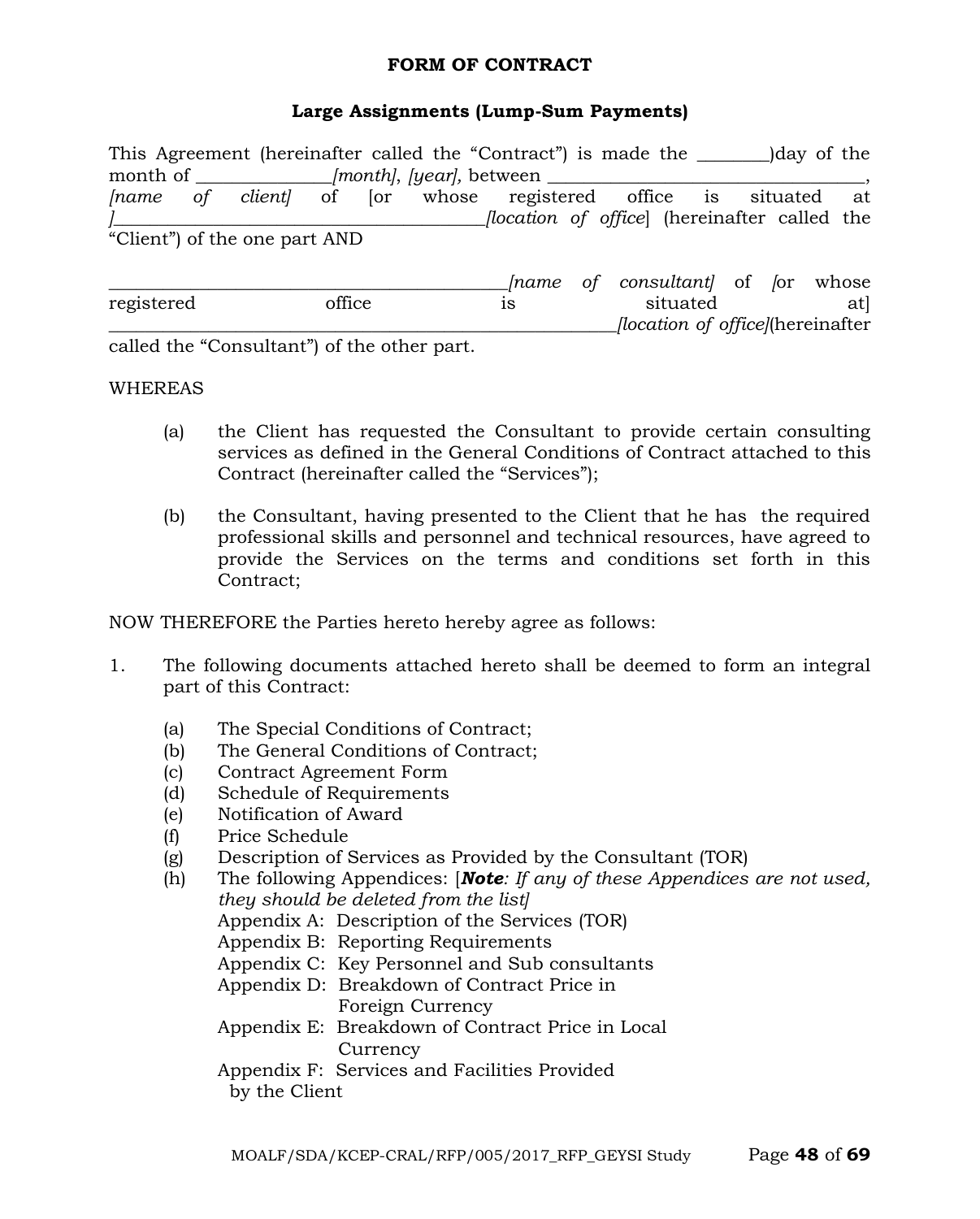- 2. The mutual rights and obligations of the Client and the Consultants shall be as set forth in the Contract; in particular:
	- (a) The Consultant shall carry out the Services in accordance with the provisions of the Contract; and
	- (b) the Client shall make payments to the Consultant in accordance with the provisions of the Contract.

IN WITNESS WHEREOF, the Parties hereto have caused this Contract to be signed in their respective names as of the day and year first above written.

| full<br>name                                                                                                                                                                                                                                                                                                                                                                                                                                                                                                                                                                      | of | Client's |  |  |  |
|-----------------------------------------------------------------------------------------------------------------------------------------------------------------------------------------------------------------------------------------------------------------------------------------------------------------------------------------------------------------------------------------------------------------------------------------------------------------------------------------------------------------------------------------------------------------------------------|----|----------|--|--|--|
|                                                                                                                                                                                                                                                                                                                                                                                                                                                                                                                                                                                   |    |          |  |  |  |
|                                                                                                                                                                                                                                                                                                                                                                                                                                                                                                                                                                                   |    |          |  |  |  |
| $\lceil date \rceil$                                                                                                                                                                                                                                                                                                                                                                                                                                                                                                                                                              |    |          |  |  |  |
|                                                                                                                                                                                                                                                                                                                                                                                                                                                                                                                                                                                   |    |          |  |  |  |
| [full name of Consultant's                                                                                                                                                                                                                                                                                                                                                                                                                                                                                                                                                        |    |          |  |  |  |
| $[title] \label{thm:optimal} \begin{minipage}{0.9\linewidth} \begin{minipage}{0.9\linewidth} \begin{minipage}{0.9\linewidth} \centering \end{minipage} \begin{minipage}{0.9\linewidth} \centering \begin{minipage}{0.9\linewidth} \centering \end{minipage} \begin{minipage}{0.9\linewidth} \centering \end{minipage} \begin{minipage}{0.9\linewidth} \centering \begin{minipage}{0.9\linewidth} \centering \end{minipage} \begin{minipage}{0.9\linewidth} \centering \end{minipage} \begin{minipage}{0.9\linewidth} \centering \begin{minipage}{0.9\linewidth} \centering \end{$ |    |          |  |  |  |
| [signature]                                                                                                                                                                                                                                                                                                                                                                                                                                                                                                                                                                       |    |          |  |  |  |
| $\lceil date \rceil$                                                                                                                                                                                                                                                                                                                                                                                                                                                                                                                                                              |    |          |  |  |  |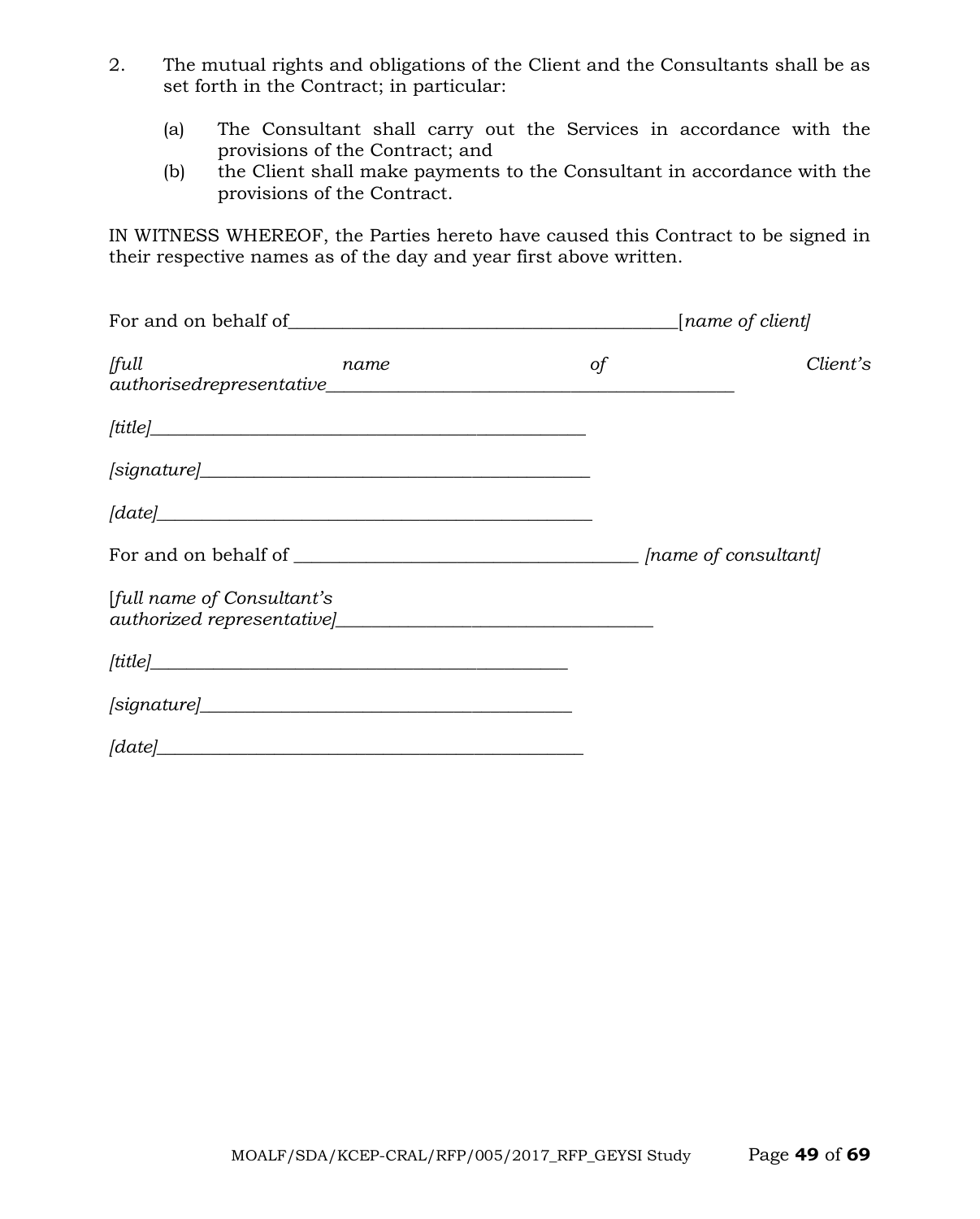#### **II GENERAL CONDITIONS OF CONTRACT**

#### **1. GENERAL PROVISIONS**

#### **1.1 Definitions** Unless the context otherwise requires, the following terms whenever used in this Contract shall have the following meanings:

- (a) "Applicable Law" means the laws and any other instruments having the force of law in the Republic of Kenya as they may be issued and in force from time to time;
- (b) "Contract" means the Contract signed by the Parties, to which these General Conditions of Contract (GC) are attached together with all the documents listed in Clause 1 of such signed Contract;
- (c) "Contract Price" means the price to be paid for the performance of the Services in accordance with Clause 6 here below;
- (d) "Foreign Currency" means any currency other than the Kenya Shilling;
- (e) "GC" means these General Conditions of Contract;
- (f) "Government" means the Government of the Republic of Kenya;
- (g) "Local Currency" means the Kenya Shilling;
- (h) "Member", in case the Consultant consists of a joint venture of more than one entity, means any of these entities; "Members" means all these entities, and "Member in Charge" means the entity specified in the SC to act on their behalf in exercising all the Consultant's rights and obligations towards the Client under this Contract;
- (i) "Party" means the Client or the Consultant, as the case may be and "Parties" means both of them;
- (j) "Personnel" means persons hired by the Consultant or by any Sub consultant as employees and assigned to the performance of the Services or any part thereof;
- (k) "SC" means the Special Conditions of Contract by which the GC may be amended or supplemented;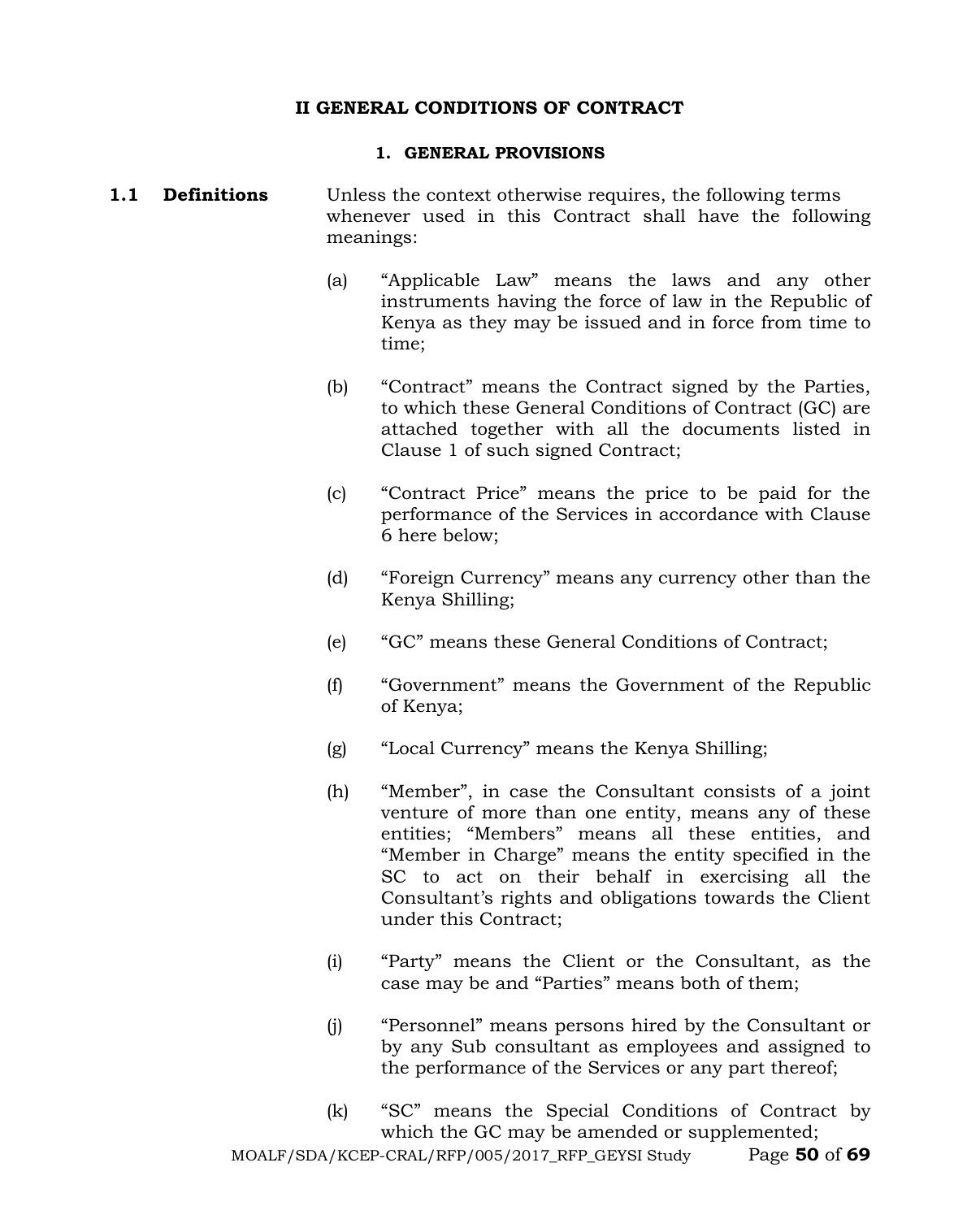- (l) "Services" means the work to be performed by the Consultant pursuant to this Contract, as described in Appendix A; and
- (m) "Sub consultant" means any entity to which the Consultant subcontracts any part of the Services in accordance with the provisions of Clauses 3 and 4.
- **1.2 Law Governing** This Contract, its meaning and interpretation and the **the Contract** relationship between the Parties shall be governed by the Laws of Kenya.
- **1.3 Language** This Contract has been executed in English language which shall be the binding and controlling language for all matters relating to the meaning or interpretation of this Contract.
- **1.4 Notices** Any notice, request, or consent made pursuant to this Contract shall be in writing and shall be deemed to have been made when delivered in person to an authorized representative of the Party to whom the communication is addressed or when sent by registered mail, telex, telegram or facsimile to such Party at the address specified in the SC.
- **1.5 Location** The Services shall be performed at such locations as are specified in Appendix A and, where the location of a particular task is not so specified, at such locations, whether in the Republic of Kenya or elsewhere, as the Client may approve.
- **1.6 Authorized** Any action required or permitted to be taken and any **Representative's** document required or permitted to be executed under this Contract by the Client or the Consultant may be taken or executed by the officials specified in the SC.
- **1.7 Taxes and** The Consultant, Sub consultant s and their personnel **Duties** shall pay such taxes, duties, fees and other impositions as may be levied under the Laws of Kenya, the amount of which is deemed to have been included in the Contract Price.

#### **2 COMMENCEMENT, COMPLETION, MODIFICATION AND TERMINATION OF CONTRACT**

- **2.1 Effectiveness of** This Contract shall come into effect on the date the **Contract** Contract is signed by both Parties and such other later date as may be stated in the SC.
- **2.2 Commencement** The Consultant shall begin carrying out the Services **of Services** thirty (30) days after the date the Contract becomes effective or at such other date as may be specified in the SC.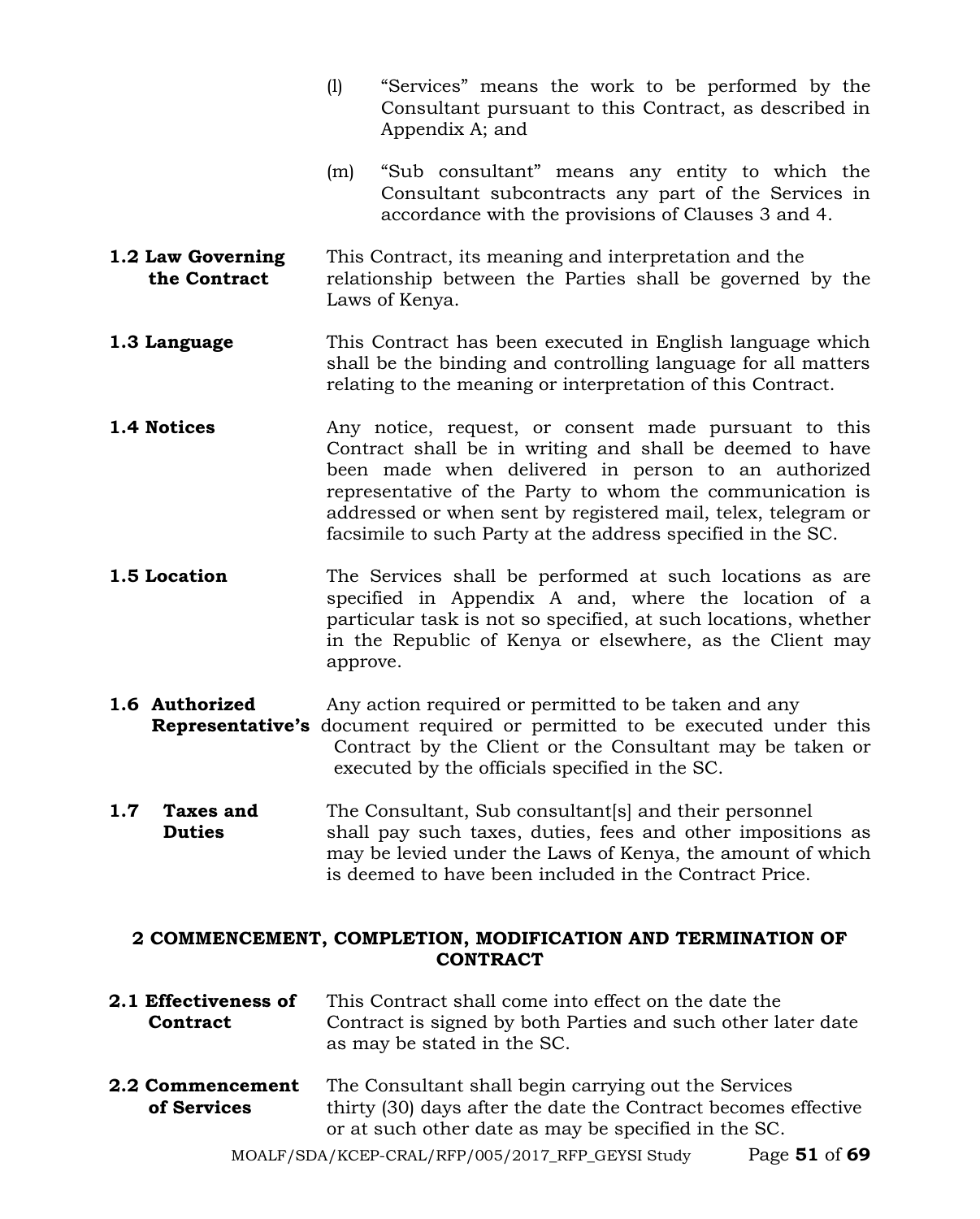- **2.3 Expiration of** Unless terminated earlier pursuant to Clause 2.6, this **Contract** Contract shall terminate at the end of such time period, after the Effective Date, as is specified in the SC.
- **2.4 Modification** Modification of the terms and Conditions of this Contract, including any modification of the scope of the Services or the Contract Price, may only be made by written agreement between the Parties.

#### **2.5 Force Majeure**

- **2.5.1 Definition** For the purposes of this Contract, "Force Majeure" means an event which is beyond the reasonable control of a Party and which makes a Party's performance of its obligations under the Contract impossible or so impractical as to be considered impossible under the circumstances.
- **2.5.2 No Breach** The failure of a Party to fulfill any of its obligations under **of Contract**the Contract shall not be considered to be a breach of, or default under, this Contract insofar as such inability arises from an event of Force Majeure, provided that the Party affected by such an event (a) has taken all reasonable precautions, due care and reasonable alternative measures in order to carry out the terms and conditions of this Contract, and (b) has informed the other Party as soon as possible about the occurrence of such an event.
- **2.5.3 Extension** Any period within which a Party shall, pursuant to this **Of Time** Contract complete any action or task shall be extended for a period equal to the time during which such Party was unable to perform such action as a result of Force Majeure.
- **2.5.4 Payments** During the period of his inability to perform the Services as a result of an event of Force Majeure, the Consultant shall be entitled to continue to be paid under the terms of this Contract, as well as to be reimbursed for additional costs reasonably and necessarily incurred by him during such period for the purposes of the Services and in reactivating the Service after the end of such period.

#### **2.6 Termination**

- **2.6.1 By the** The Client may terminate this Contract by not less than **Client** thirty (30) days' written notice of termination to the Consultant, to be given after the occurrence of any of the events specified in this Clause;
	- MOALF/SDA/KCEP-CRAL/RFP/005/2017\_RFP\_GEYSI Study Page **52** of **69** (a) if the Consultant does not remedy a failure in the performance of his obligations under the Contract within thirty (30) days after being notified or within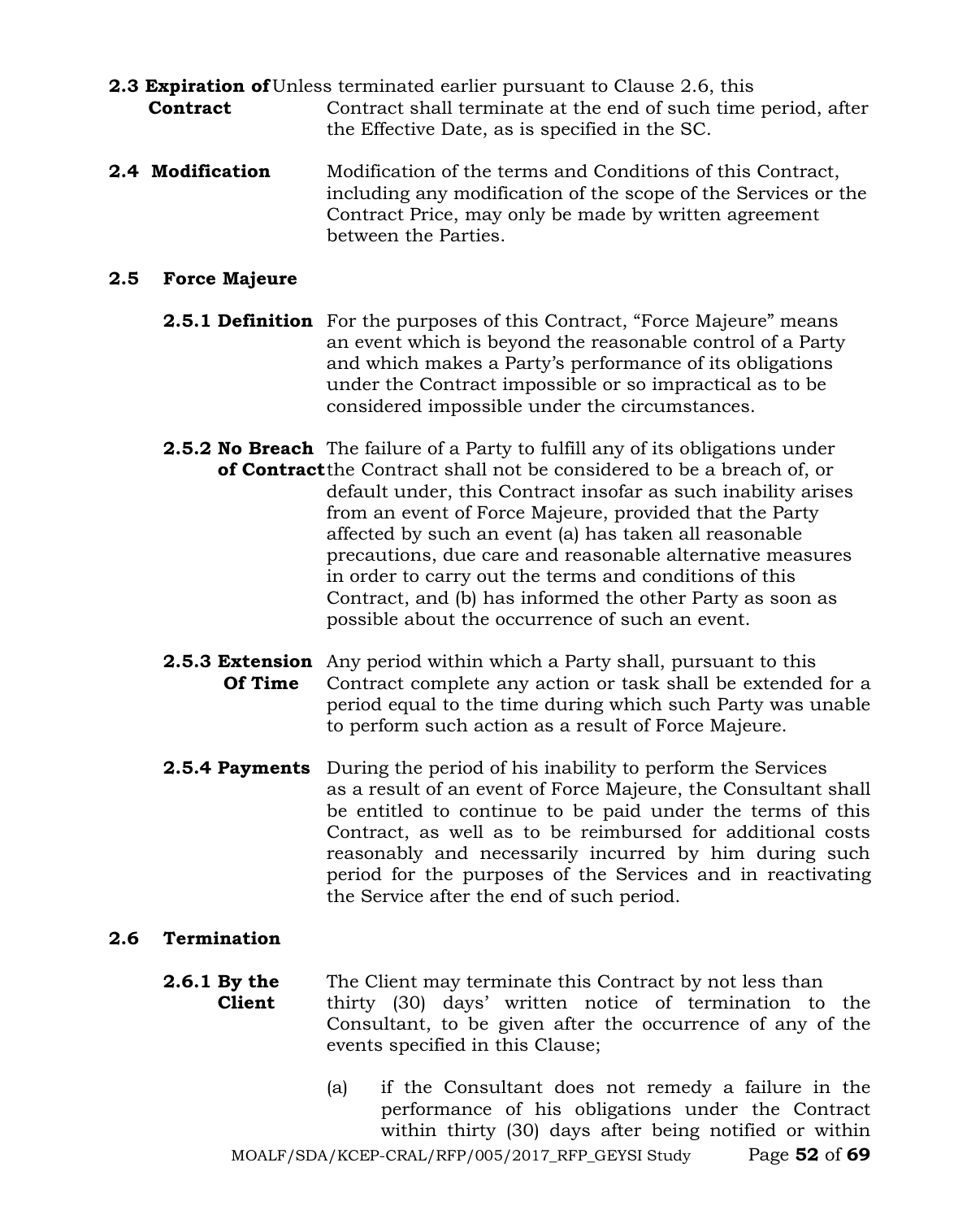any further period as the Client may have subsequently approved in writing;

- (b) if the Consultant becomes insolvent or bankrupt;
- (c) if, as a result of Force Majeure, the Consultant is unable to perform a material portion of the Services for a period of not less than sixty (60) days; or
- (d) if the Consultant, in the judgment of the Client, has engaged in corrupt or fraudulent practices in competing for or in executing the Contract.

For the purpose of this clause;

"corrupt practice" means the offering, giving, receiving or soliciting of anything of value to influence the action of a public official in the selection process or in Contract execution.

"fraudulent practice" means a misrepresentation of facts in order to influence a selection process or the execution of Contract to the detriment of the Client, and includes collusive practice among consultants (prior to or after submission of proposals) designed to establish prices at artificial non-competitive levels and to deprive the Client of the benefits of free and open competition.

(e) if the Client in his sole discretion decides to terminate this Contract.

**2.6.2 By the The Consultant may terminate this Contract by** 

than thirty (30) days' written notice to the Client, such notice to be given after the occurrence of any of the following events;

- (a) if the Client fails to pay any monies due to the Consultant pursuant to this Contract and not subject to dispute pursuant to Clause 7 within sixty (60) days after receiving written notice from the Consultant that such payment is overdue; or
- (b) if, as a result of Force Majeure, the Consultant is unable to perform a material portion of the Services for a period of not less than sixty (60) days.
- MOALF/SDA/KCEP-CRAL/RFP/005/2017\_RFP\_GEYSI Study Page **53** of **69 2.6.3 Payment** Upon termination of this Contract pursuant to Clauses **upon** 2.6.1 or 2.6.2, the Client shall make the following **Termination** payments to the Consultant:

**Consultant** not less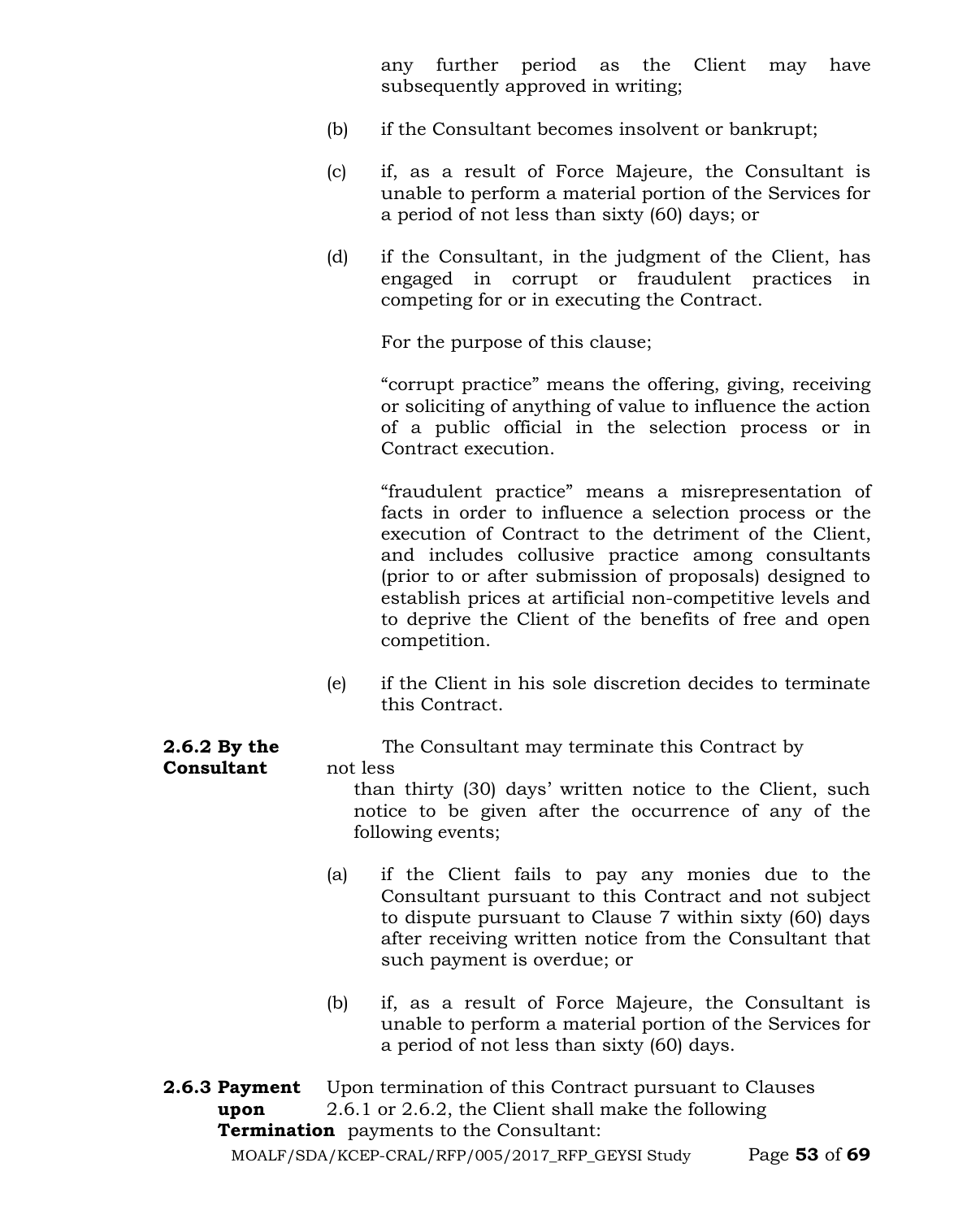- (a) remuneration pursuant to Clause 6 for Services satisfactorily performed prior to the effective date of termination;
- (b) except in the case of termination pursuant to paragraphs (a) and (b) of Clause 2.6.1, reimbursement of any reasonable costs incident to the prompt and orderly termination of the Contract, including the cost of the return travel of the Personnel and their eligible dependents.

# **3 OBLIGATIONS OF THE CONSULTANT**

**3.1 General**The Consultant shall perform the Services and carry out his obligations with all due diligence, efficiency and economy in accordance with generally accepted professional techniques and practices and shall observe sound management practices, and employ appropriate advanced technology and safe methods. The Consultant shall always act, in respect of any matter relating to this Contract or to the Services, as faithful adviser to the Client and shall at all times support and safeguard the Client's legitimate interests in any dealing with Sub consultants or third parties.

# **1.2 Conflict of Interests**

| 3.2.1 Consultant (i) | The remuneration of the Consultant pursuant to           |  |  |  |  |
|----------------------|----------------------------------------------------------|--|--|--|--|
| Not to               | Clause 6 shall constitute the Consultant's sole          |  |  |  |  |
| <b>Benefit from</b>  | remuneration in connection with this Contract or         |  |  |  |  |
| Commissions,         | the Services and the Consultant shall not accept         |  |  |  |  |
| Discounts,           | for his own benefit any trade commission,                |  |  |  |  |
| Etc.                 | discount or similar payment in connection with           |  |  |  |  |
|                      | activities pursuant to this Contract or to the Services  |  |  |  |  |
|                      | or in the discharge of his obligations under the         |  |  |  |  |
|                      | Contract and the Consultant shall use his best efforts   |  |  |  |  |
|                      | to ensure that his personnel, any sub consultant[s]      |  |  |  |  |
|                      | and agents of either of them similarly shall not receive |  |  |  |  |
|                      | any such additional remuneration.                        |  |  |  |  |
|                      |                                                          |  |  |  |  |

- (ii) For a period of two years after the expiration of this Contract, the Consultant shall not engage and shall cause his personnel as well as his sub consultant[s] and his/their personnel not to engage in the activity of a purchaser (directly or indirectly) of the assets on which he advised the Client on this Contract nor shall he engage in the activity of an adviser (directly or indirectly) of potential purchasers of such assets.
- (iii) Where the Consultant as part of the Services has the responsibility of advising the Client on the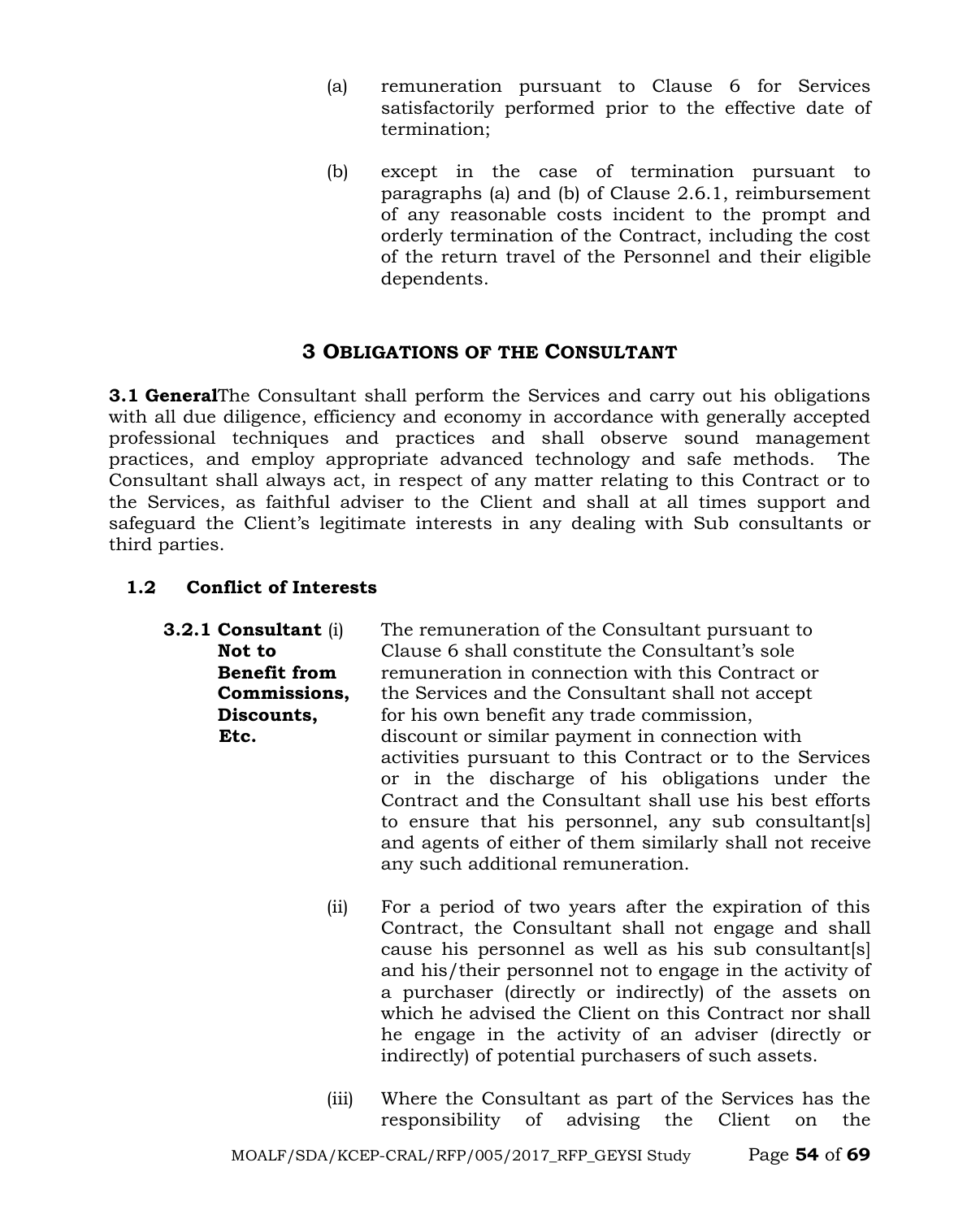procurement of goods, works or services, the Consultant will comply with any applicable procurement guidelines and shall at all times exercise such responsibility in the best interest of the Client. Any discounts or commissions obtained by the Consultant in the exercise of such procurement shall be for the account of the Client.

- **3.2.2 Consultant** The Consultant agrees that, during the term of this **and** Contract and after its termination, the Consultant **Affiliates** and his affiliates, as well as any Sub consultant **Not to be** and any of his affiliates, shall be disqualified from **Otherwise** providing goods, works or services (other than the **Interested in** Services and any continuation thereof) for any **Project** project resulting from or closely related to the services.
- **3.2.3 Prohibition** Neither the Consultant nor his sub consultant[s] **of** *of* nor their personnel shall engage, either directly or **Conflicting** indirectly in any of the following activities: **Activities**
	- (a) during the term of this Contract, any business or professional activities in the Republic of Kenya which would conflict with the activities assigned to them under this Contract; or
	- (b) after the termination of this Contract, such other activities as may be specified in the SC.
- **3.3 Confidentiality** The Consultant, his sub consultant[s] and the personnel of either of them shall not, either during the term of this Contract or within two (2) years after the expiration of this Contract, disclose any proprietary or confidential information relating to the Project, the Services, this Contract or the Client's business or operations without the prior written consent of the Client.
- **3.4 Insurance to be** The Consultant (a) shall take out and maintain **Taken Out by the** and shall cause any sub consultant[s] to take out **Consultant** and maintain, at his (or the sub consultants', as the case may be) own cost but on terms and conditions approved by the Client, insurance against the risks and for the coverage, as shall be specified in the SC; and (b) at the Client's request, shall provide evidence to the Client showing that such insurance has been taken out and maintained and that the current premiums have been paid.

MOALF/SDA/KCEP-CRAL/RFP/005/2017\_RFP\_GEYSI Study Page **55** of **69 3.5 Consultant's** The Consultant shall obtain the Client's prior  **Actions requiring** approval in writing before taking any of the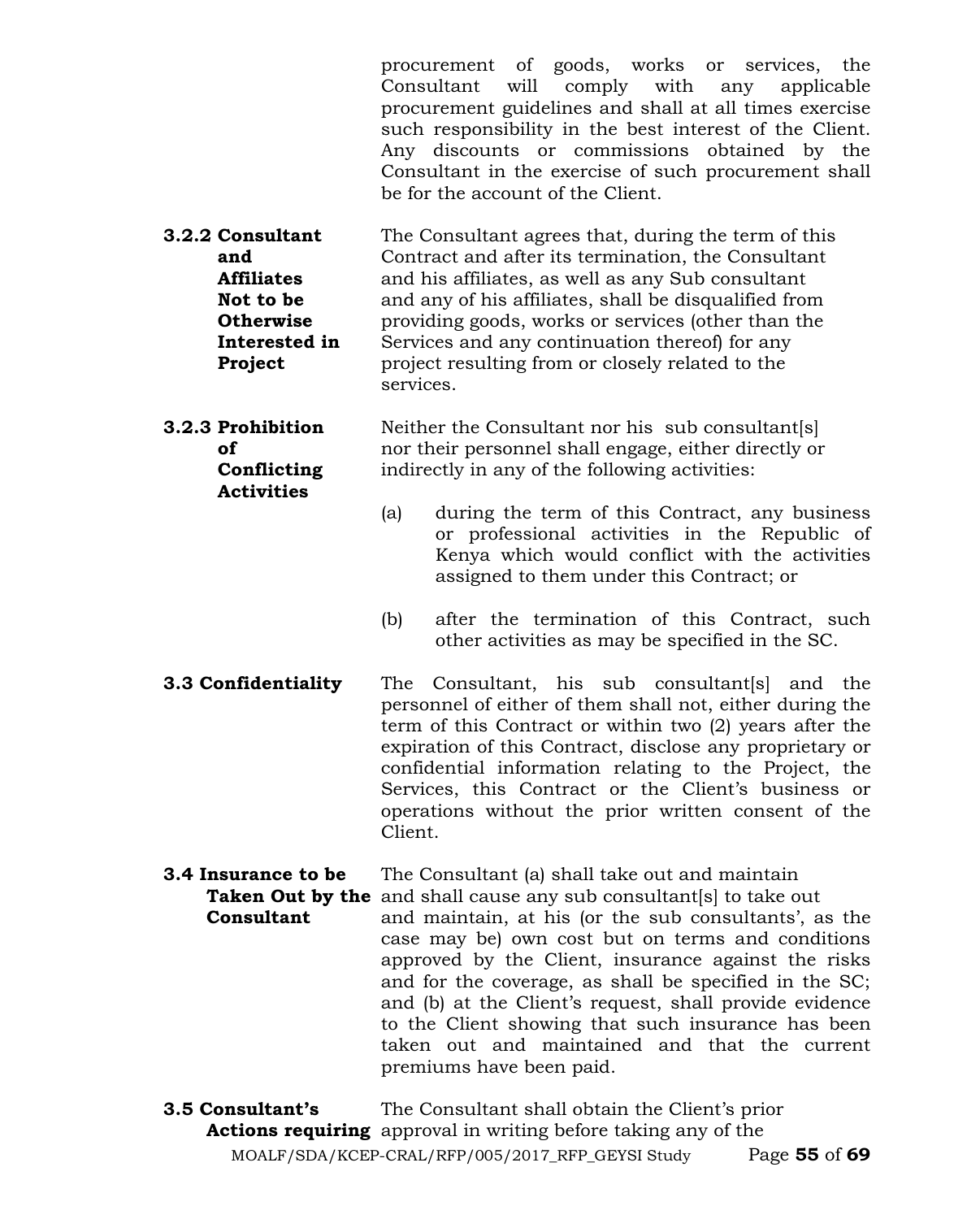**Approval**

**Client's prior** following actions;

- (a) entering into a subcontract for the performance of any part of the Services,
- (b) appointing such members of the personnel not listed by name in Appendix C ("Key Personnel and Sub consultants").
- **3.6 Reporting** The Consultants shall submit to the Client the reports  **Obligations** and documents specified in Appendix A in the form, in the numbers, and within the periods set forth in the said Appendix.
- **3.7 Documents** All plans, drawings, specifications, designs, reports and **Prepared by** other documents and software submitted by the Consult  **the Consult-**ant in accordance with Clause 3.6 shall become and **ant to Be** remain the property of the Client and the Consultant  **the Property** shall, not later than upon termination or expiration of this  **of the Client** Contract, deliver all such documents and software to the Client together with a detailed inventory thereof. The Consultant may retain a copy of such documents and software. Neither Party shall use these documents for purposes unrelated to this Contract without the prior approval of the other Party.

# **4 CONSULTANT'S PERSONNEL**

- **4.1 Description** The titles, agreed job descriptions, minimum qualifications**of Personnel** and estimated periods of engagement in the carrying out of the Services of the Consultant's Key Personnel are described in Appendix C. The Key Personnel and Sub consultants listed by title as well as by name in Appendix C are hereby approved by the Client.
- **4.2 Removal** (a) Except as the Client may otherwise agree, no changes **and/or** shall be made in the Key Personnel. If for any reason **Replacement** beyond the reasonable control of the Consultant, it **Of Personnel** becomes necessary to replace any of the Key Personnel, the Consultant shall provide as a replacement a person of equivalent or better qualifications.
	- (b) If the Client finds that any of the Personnel have (i) committed serious misconduct or have been charged with having committed a criminal action, or (ii) the Client has reasonable cause to be dissatisfied with the performance of any of the Personnel, then the Consultant shall, at the Client's written request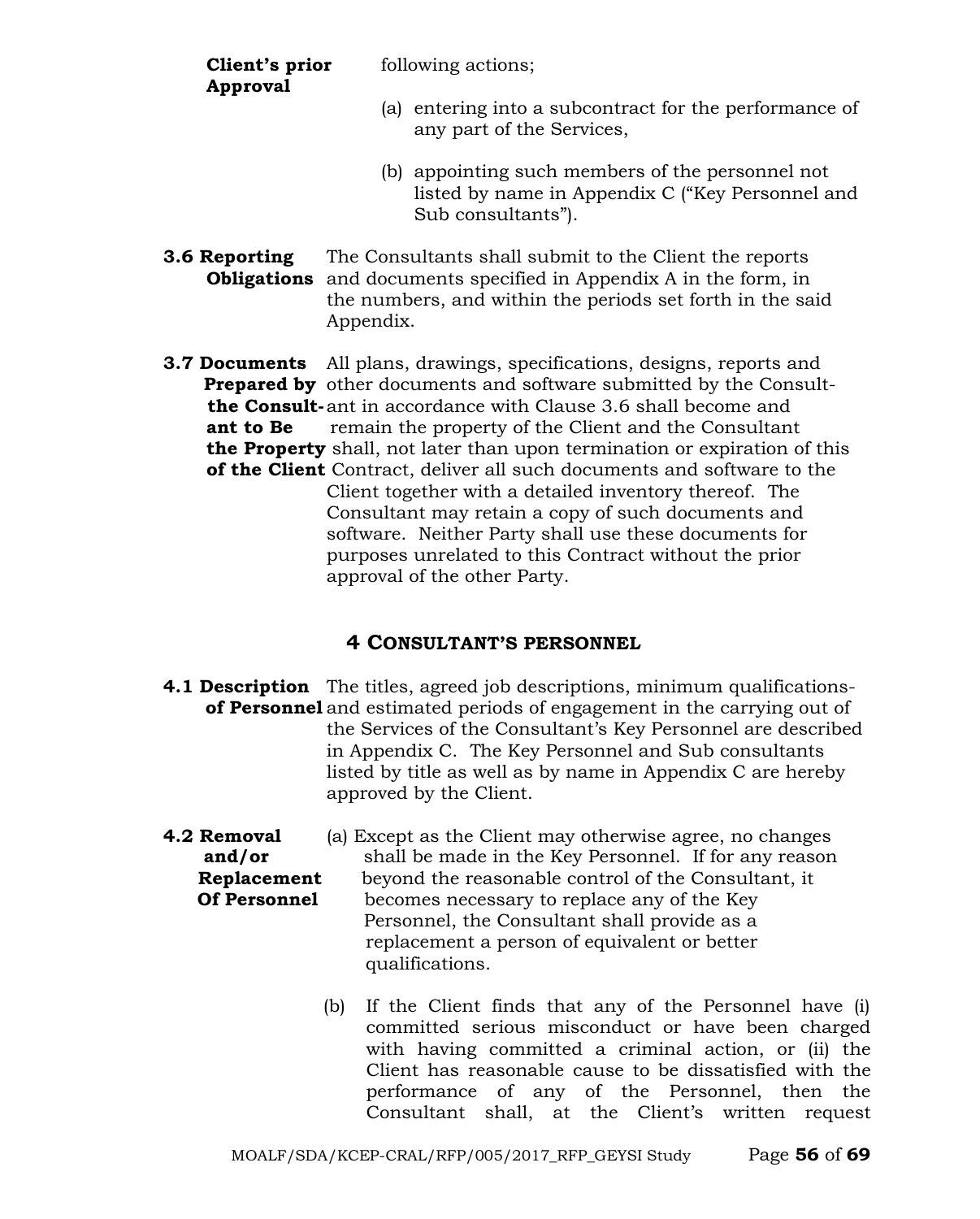specifying the grounds thereof, provide as a replacement a person with qualifications and experience acceptable to the Client.

(c) The Consultant shall have no claim for additional costs arising out of or incidental to any removal and/or replacement of Personnel.

#### **5 OBLIGATIONS OF THE CLIENT**

**5.1 Assistance and Exemptions** The Client shall use his best efforts to ensure that he/she provides the Consultant such assistance and exemptions as may be necessary for due performance of this Contract.

- **5.2 Change in the** If after the date of this Contract, there is any **Applicable Law** change in the Laws of Kenya with respect to taxes and duties which increases or decreases the cost of the Services rendered by the Consultant, then the remuneration and reimbursable expenses otherwise payable to the Consultant under this Contract shall be increased or decreased accordingly by agreement between the Parties and corresponding adjustments shall be made to the amounts referred to in Clause 6.2 (a) or (b), as the case may be.
- **5.3 Services and Facilities** The Client shall make available to the Consultant the Services and Facilities listed under Appendix F.

# **6 PAYMENTS TO THE CONSULTANT**

- **6.1 Lump-Sum** The Consultant's total remuneration shall not **Remuneration** exceed the Contract Price and shall be a fixed lumpsum including all staff costs, Sub consultants' costs, printing, communications, travel, accommodation and the like and all other costs incurred by the Consultant in carrying out the services described in Appendix A. Except as provided in Clause 5.2, the Contract Price may only be increased above the amounts stated in Clause 6.2 if the Parties have agreed to additional payments in accordance with Clause 2.4.
- **6.2 Contract Price** (a) The price payable in foreign currency is set forth in the SC.
	- (b) The price payable in local currency is set forth in the SC.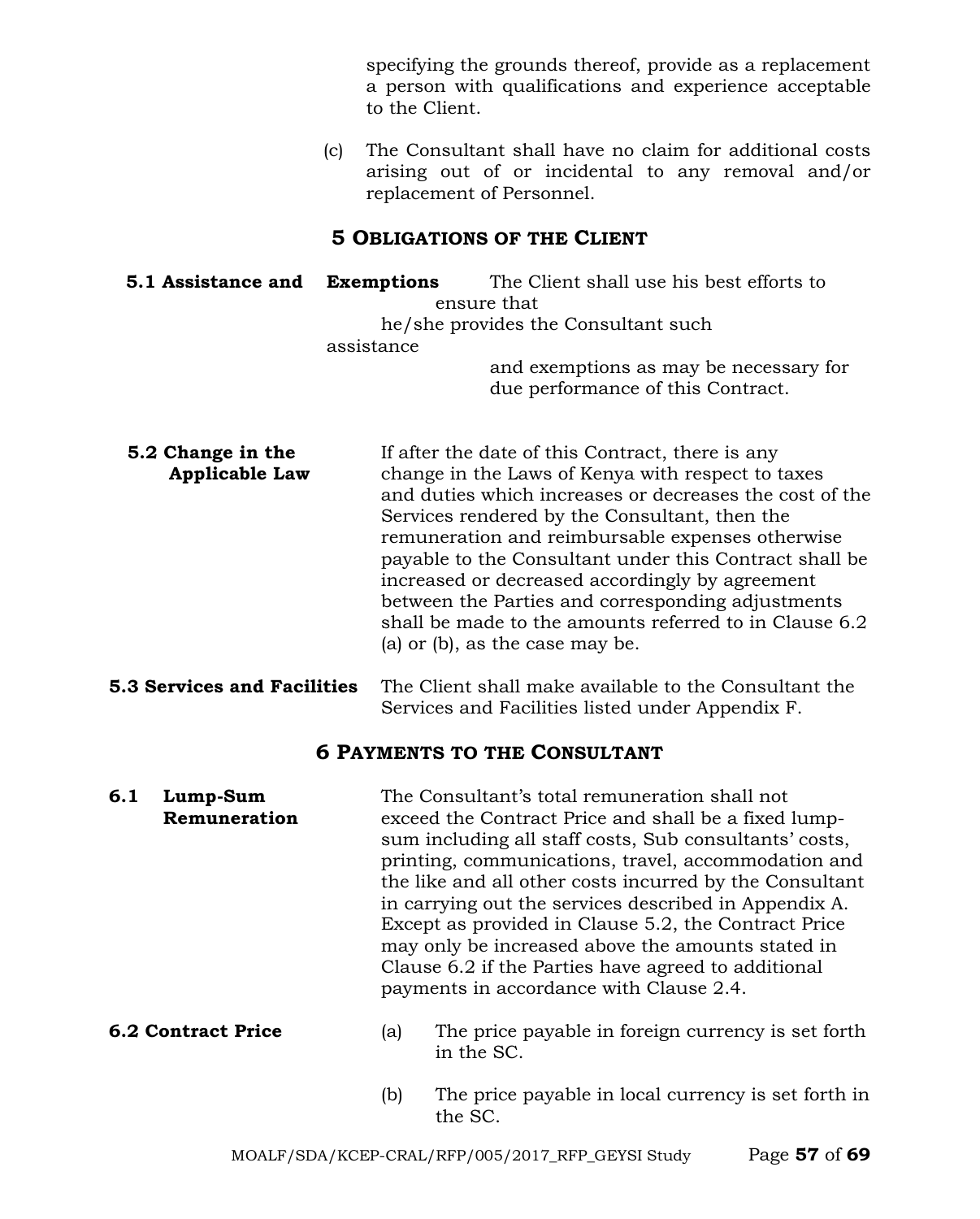- **6.3 Payment for** For the purposes of determining the remuneration **Additional Services** due for additional services as may be agreed under Clause 2.4, a breakdown of the lump-sum price is provided in Appendices D and E.
- **6.4 Terms and** Payments will be made to the account of the **Conditions of** Consultant and according to the payment **Payment** schedule stated in the SC. Unless otherwise stated in the SC, the first payment shall be made against the provision by the Consultant of a bank guarantee for the same amount and shall be valid for the period stated in the SC. Any other payment shall be made after the conditions listed in the SC for such payment have been met and the Consultant has submitted an invoice to the Client specifying the amount due.
- **6.5 Interest on** Payment shall be made within thirty (30) days of **Delayed receipt of invoice and the relevant documents Payment** specified in Clause 6.4. If the Client has delayed payments beyond thirty (30) days after the due date hereof, simple interest shall be paid to the Consultant for each day of delay at a rate three percentage points above the prevailing Central Bank of Kenya's average rate for base lending .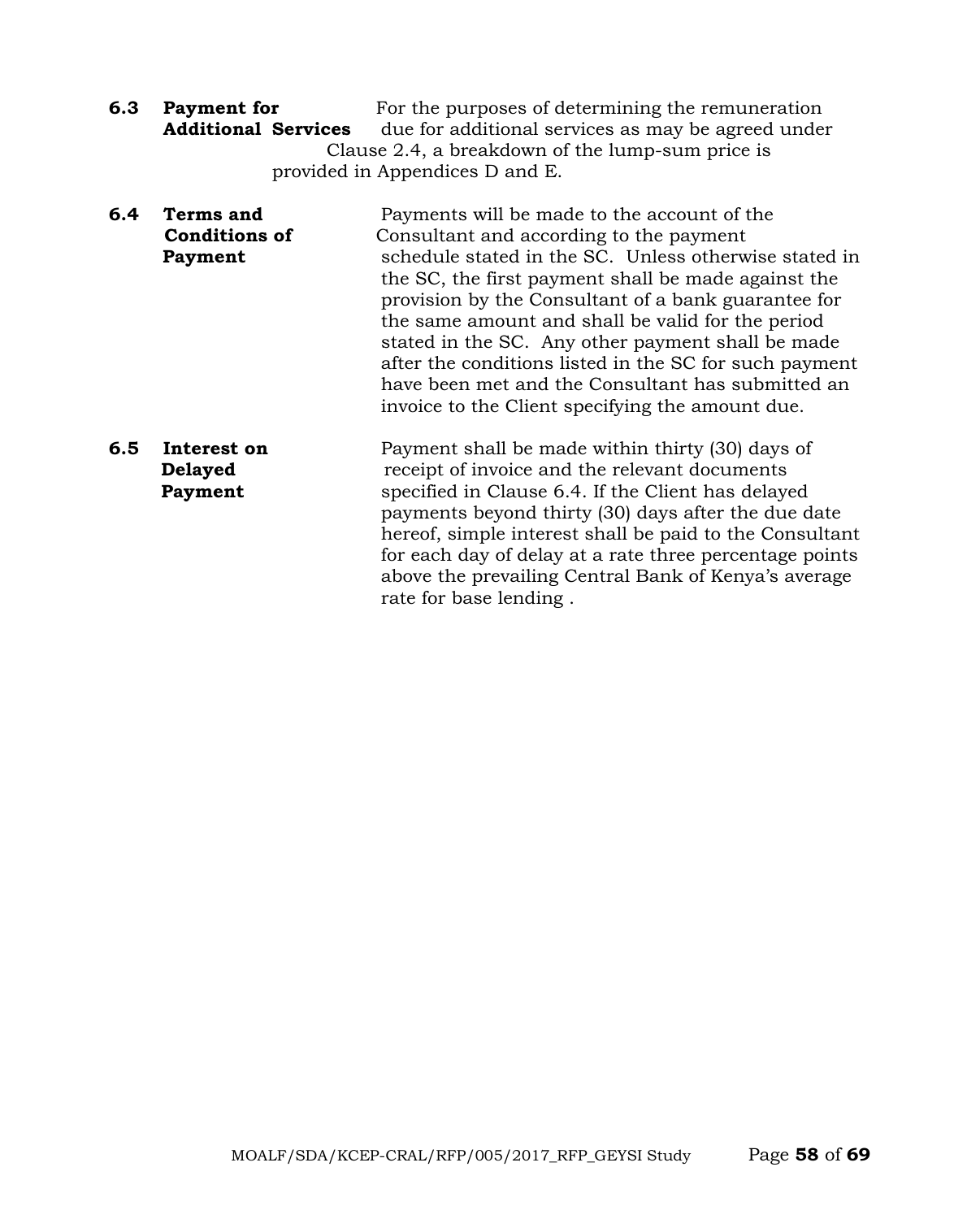#### **7 SETTLEMENT OF DISPUTES**

- **7.1 Amicable Settlement** The Parties shall use their best efforts to settle amicably all disputes arising out of or in connection with this Contract or its interpretation.
- **7.2 Dispute Settlement** Any dispute between the Parties as to matters arising pursuant to this Contract that cannot be settled amicably within thirty (30) days after receipt by one Party of the other Party's request for such amicable settlement may be referred by either Party to the arbitration and final decision of a person to be agreed between the Parties. Failing agreement to concur in the appointment of an Arbitrator, the Arbitrator shall be appointed by the Chairman of the Chartered Institute of Arbitrators, Kenya Branch, on the request of the applying party.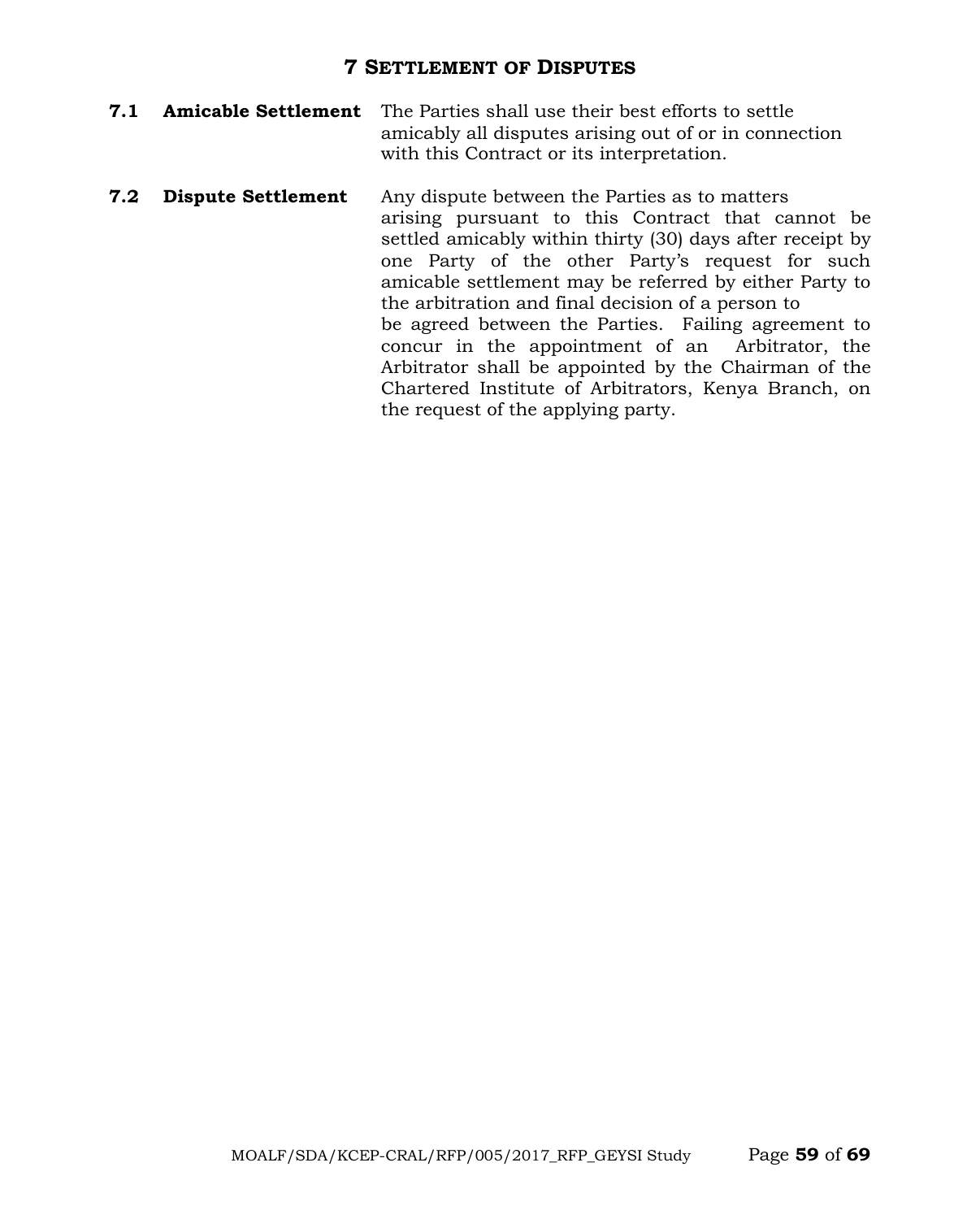# MOALF/SDA/KCEP-CRAL/RFP/005/2017\_RFP\_GEYSI Study Page **60** of **69 Number of GC Amendments of and Supplements to Clauses in the Clause General Conditions of Contract** 1.1(i) The Member in Charge is\_\_\_\_\_\_\_\_\_\_\_\_\_\_\_\_\_\_\_\_\_\_\_\_\_\_\_*[name of Member]* 1.4 The addresses are: Client: \_\_\_\_\_\_\_\_\_\_\_\_\_KCEP-CRAL\_\_\_\_\_\_\_\_\_\_\_\_\_ Attention: SENIOR PROGRAMME CORDINATOR Telephone: 0770 174 188 Telex; \_\_\_\_\_\_\_\_\_\_\_\_\_\_\_\_\_\_\_\_\_\_\_\_\_\_\_\_\_\_\_\_\_\_\_\_\_\_\_\_\_\_\_\_\_ Facsimile: Consultant: Attention: Telephone; Telex: \_\_\_\_\_\_\_\_\_\_\_\_\_\_\_\_\_\_\_\_\_\_\_\_\_\_\_\_\_\_\_\_\_\_\_\_\_\_\_\_\_\_\_\_\_ Facsimile: 1.6 The Authorized Representatives are: For the Client: SENIOR PROGRAMME CORDINATOR /KCEP-CRAL\_\_\_\_ For the Consultant: 2.1 The date on which this Contract shall come into effect: **Upon Execution of the Contract and Holding of the inception Meeting** 2.2 The period shall be **Three Months or 90days** 2.3 The risks and coverage shall be: (i) Professional Liability for Ksh 400,000**.** The Cover should be provided within 3 days after signing the contract. (ii) Loss of or damage to equipment and property\_\_\_ **N/A** 2.4(a) The amount in foreign currency or currencies is\_ *[Insert amount].*

#### **III SPECIAL CONDITIONS OF CONTRACT**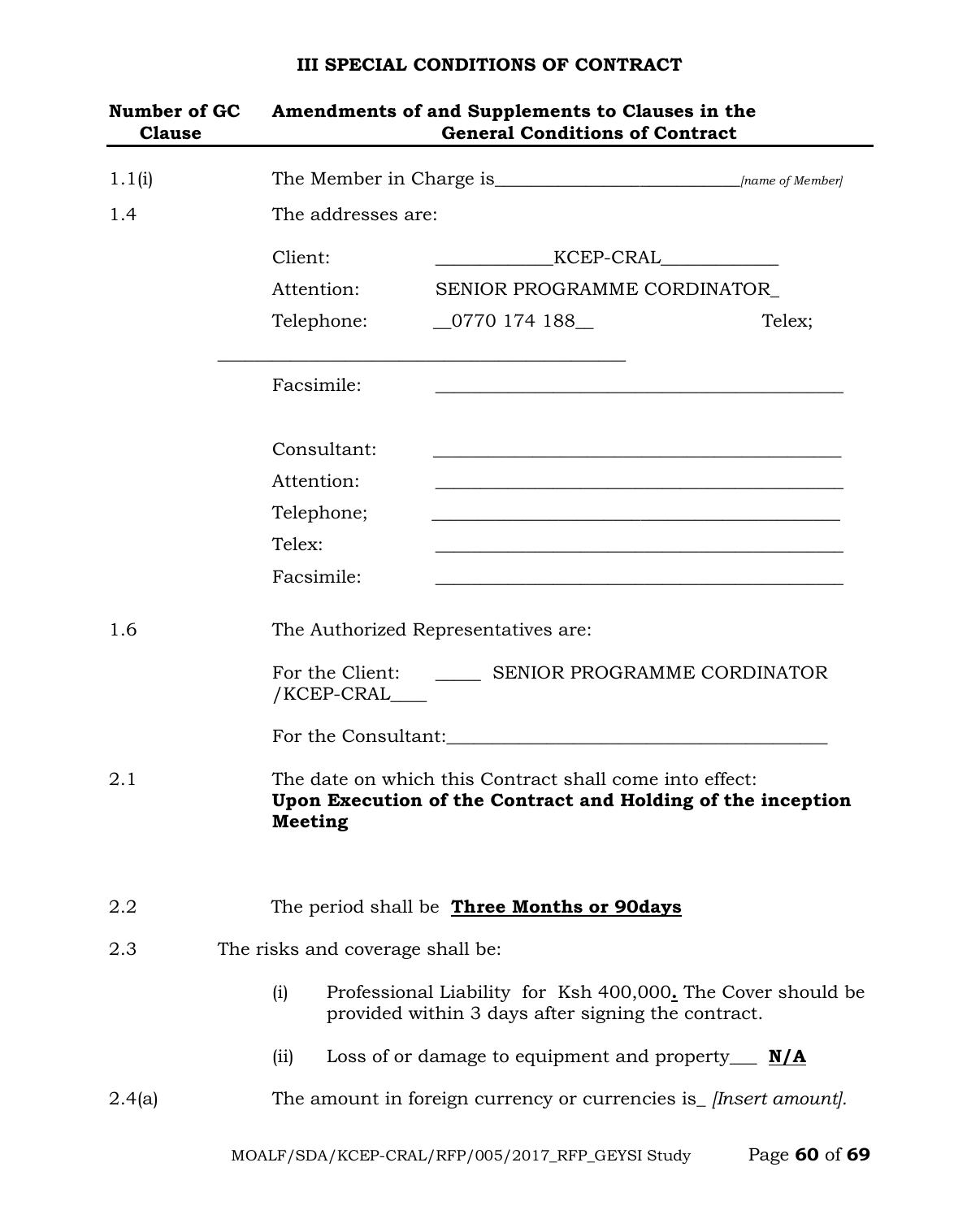2.4(b) The amount in local Currency is\_\_\_\_\_ *[Insert amount]*

2.5. Payments shall be made according to the following schedule:

The consulting firm will be paid in line with the GoK laid down procedures of payment according to the following schedule:

- **1st Payment**-25% upon submission of the inception Report detailing proposed approaches and methodologies to be used during the study
- **2nd Payment** -25% upon submission of the 1st draft which is expected to cover progress in achievements of items and detailing the analyses of the findings including the methodology and sampling process
- **3rd Payment** 25% upon submission of final draft report incorporating comments from the stakeholders' validation workshop.
- **Last Payment** -30% upon submission and approval of the Final Report Soft and 6 hard copies).
- All the reports shall be subject to final acceptance by the PCU and IFAD.

The submission and approval of reports shall be subject to final acceptance by the PCU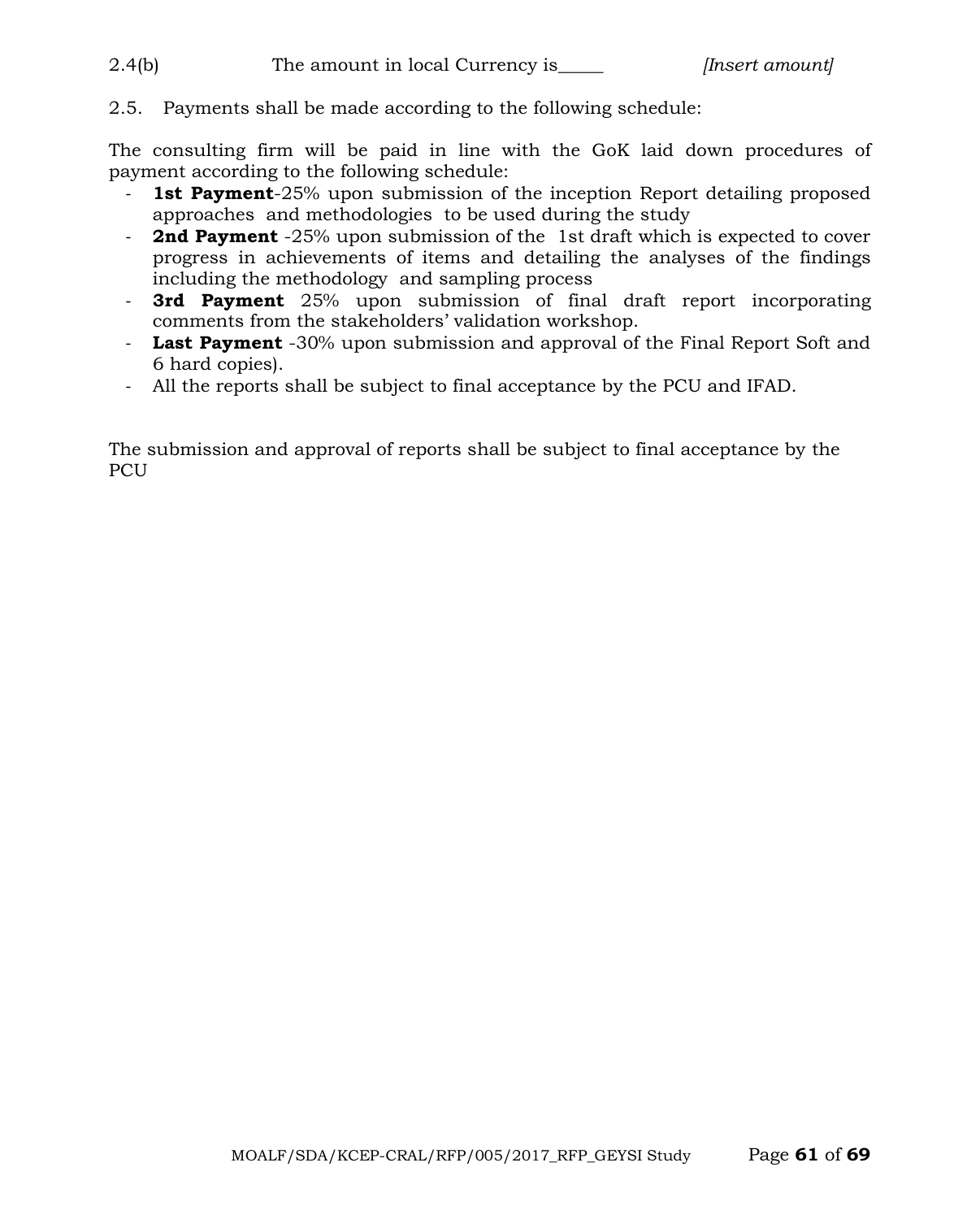# **IV Appendices**

# **APPENDIX A – DESCRIPTION OF THE SERVICES**

Give detailed descriptions of the Services to be provided, dates for completion of *various tasks, place of performance for different tasks, specific tasks to be approved by Client, etc.*

#### **APPENDIX B – REPORTING REQUIREMENTS**

*List format, frequency, and contents of reports; persons to receive them; dates of submission; etc. If no reports are to be submitted, state here "Not applicable."*

#### **APPENDIX C– KEY PERSONNEL AND SUBCONSULTANTS**

- *List under: C-1 Titles [and names, if already available], detailed job descriptions and minimum qualifications of Personnel and staff-months for each.*
	- *C-2 List of approved Sub consultants (if already available); same information with respect to their Personnel as in C-1.*

# **APPENDIX D – BREAKDOWN OF CONTRACT PRICE IN FOREIGN CURRENCY**

*List here the elements of cost used to arrive at the breakdown of the lump-sum price – foreign currency portion:*

- *1. Monthly rates for Personnel (Key Personnel and other Personnel).*
- *2. Reimbursable expenditures.*

*This appendix will exclusively be used for determining remuneration for additional services.*

# **APPENDIX E – BREAKDOWN OF CONTRACT PRICE IN LOCAL CURRENCY**

*List here the elements of cost used to arrive at the breakdown of the lump-sum price – local currency portion.*

- *1. Monthly rates for Personnel (Key Personnel and other Personnel).*
- *2. Reimbursable expenditures.*

*This appendix will exclusively be used for determining remuneration for additional services.*

# **APPENDIX F – SERVICES AND FACILITIES PROVIDED BY THE CLIENT**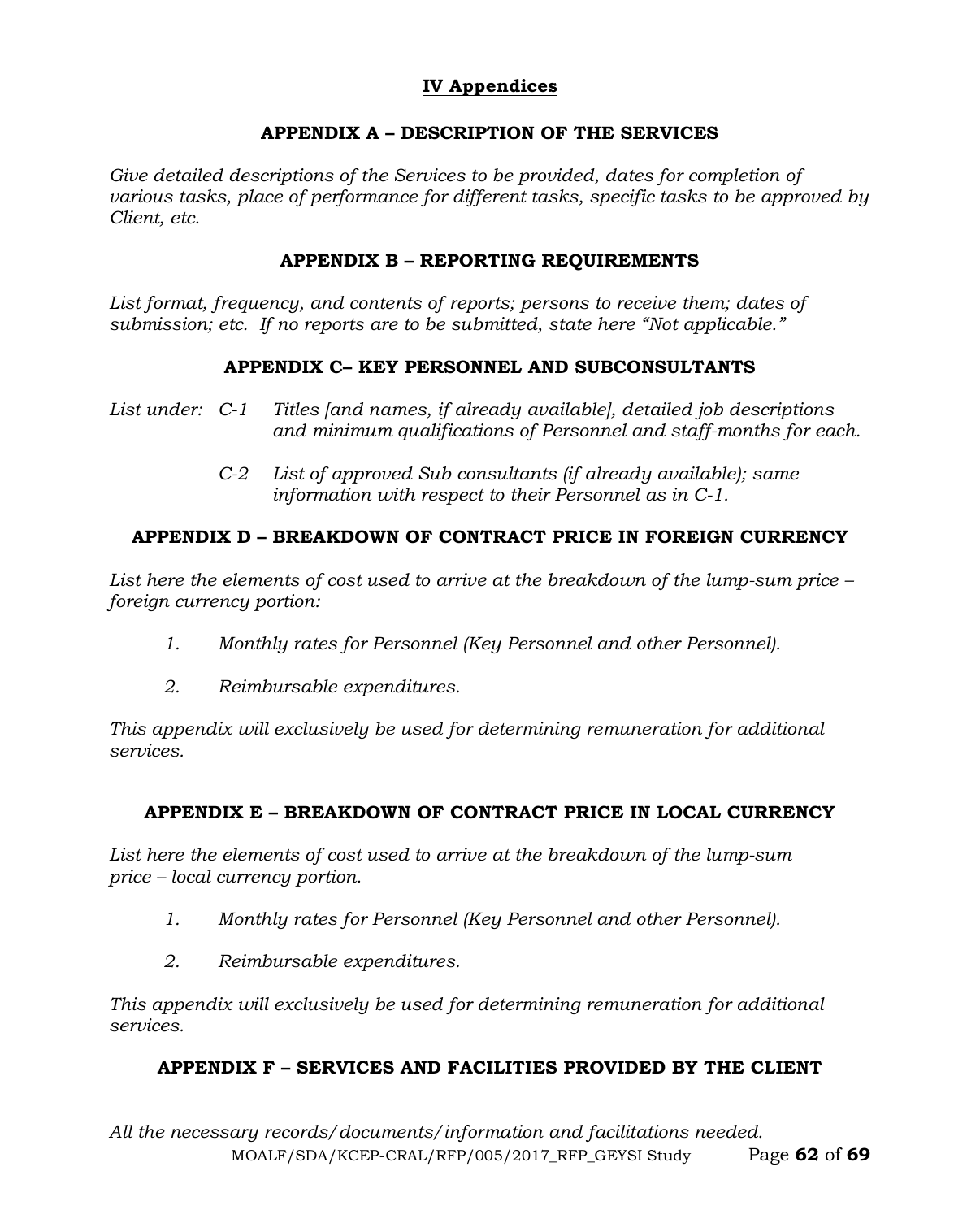#### **APPENDIX G - LETTER OF NOTIFICATION OF AWARD**

Address of Procuring Entity

 $\overline{\phantom{a}}$  , where  $\overline{\phantom{a}}$  , where  $\overline{\phantom{a}}$  $\overline{\phantom{a}}$  , where  $\overline{\phantom{a}}$  , where  $\overline{\phantom{a}}$  , where  $\overline{\phantom{a}}$ 

To:

<u> 1990 - Johann Barbara, martin a</u>

RE: Tender No.

Tender Name

This is to notify that the contract/s stated below under the above mentioned tender have been awarded to you.

- 1. Please acknowledge receipt of this letter of notification signifying your acceptance.
- 2. The contract/contracts shall be signed by the parties within 30 days of the date of this letter but not earlier than 14 days from the date of the letter.
- 3. You may contact the officer(s) whose particulars appear below on the subject matter of this letter of notification of award.

*(FULL PARTICULARS)*

SIGNED FOR ACCOUNTING OFFICER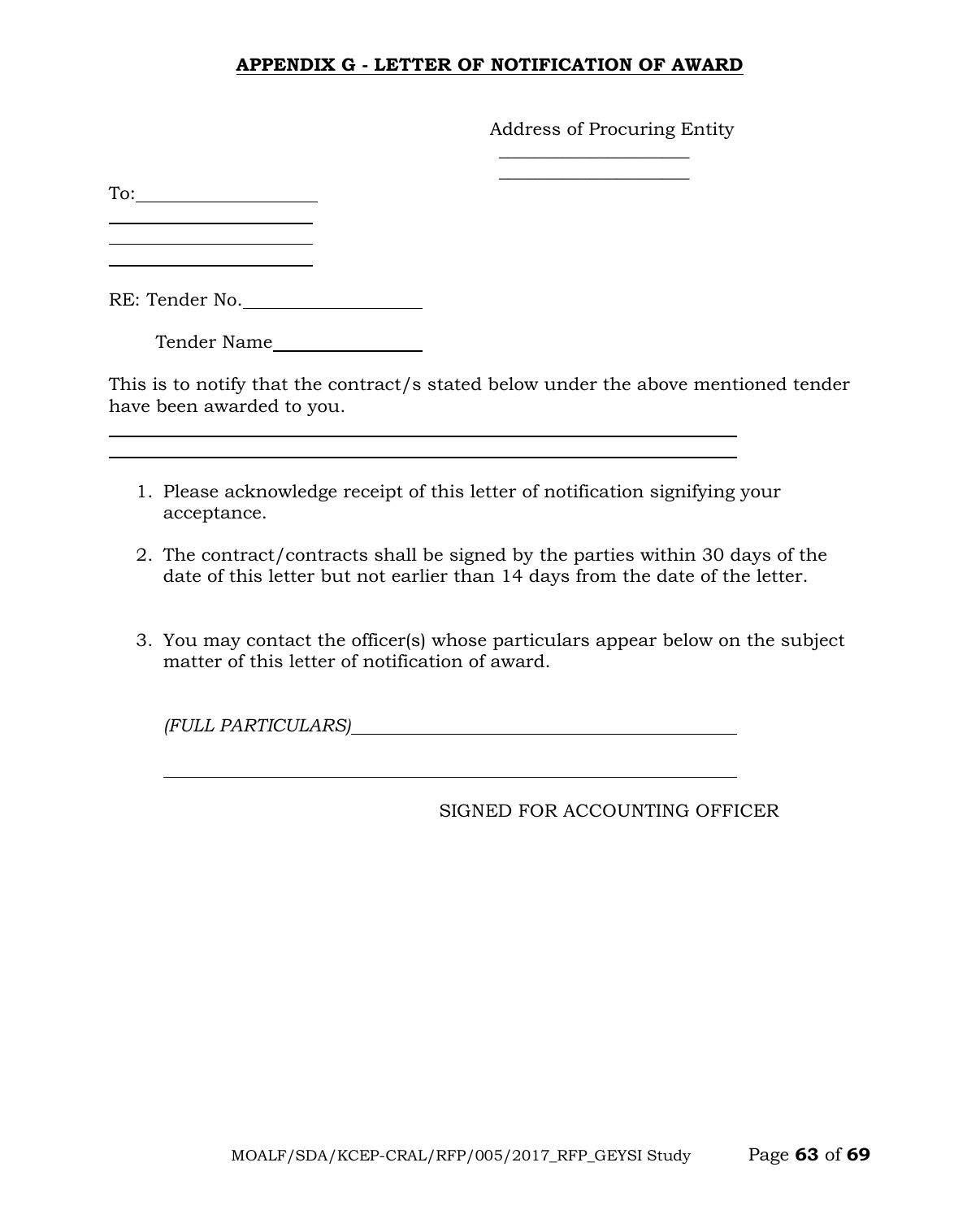#### **LIST OF APPENDICES**

Appendix A: Terms of Reference and Scope of Services

Appendix B: Consultant's Personnel

Appendix C: Consultant's reporting Obligations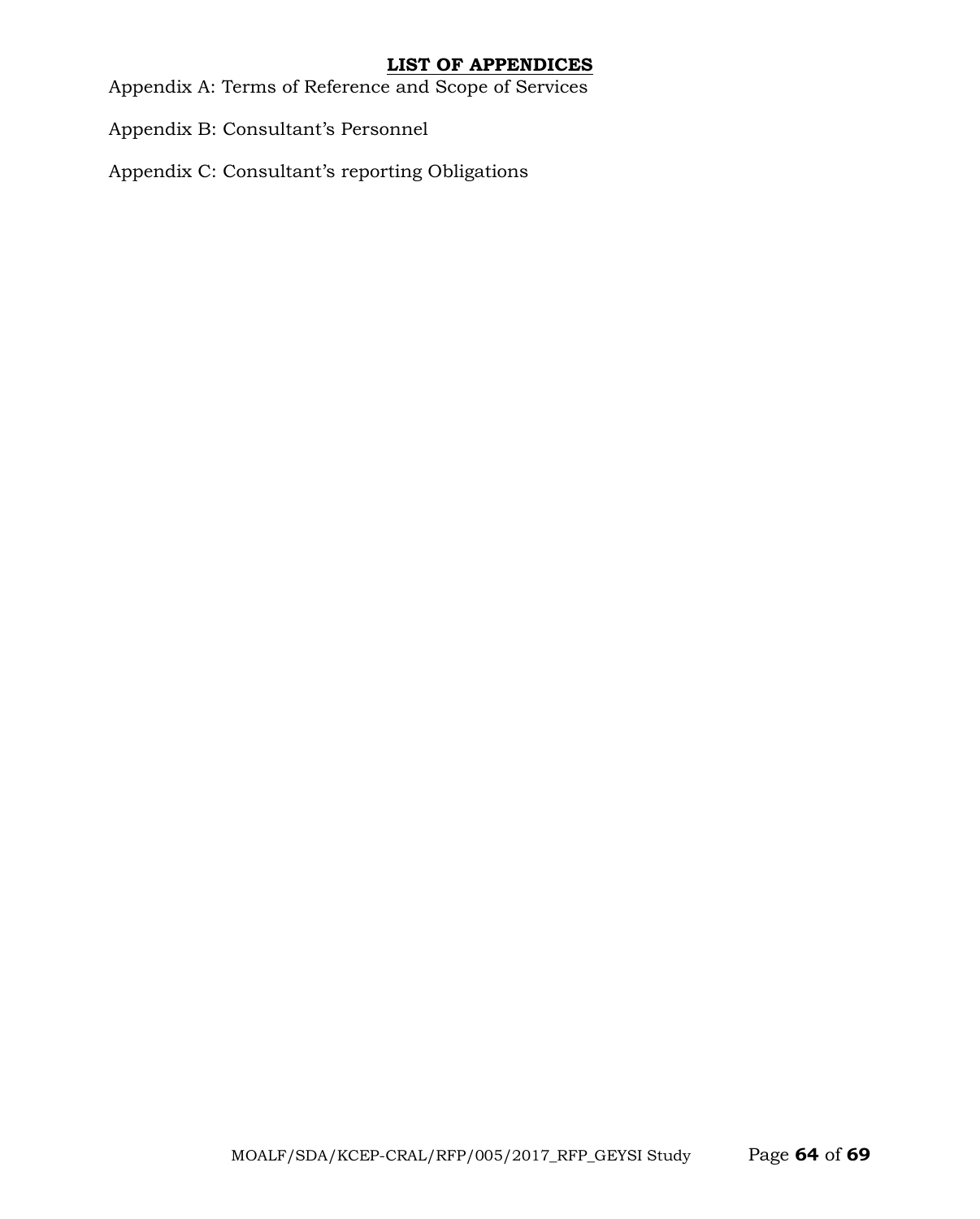#### **MANDATORY CONFIDENTIAL BUSINESS QUESTIONNAIRE**

#### *(Must be filled by all applicants or Tenderers' who choose to participate in this tender)*

#### *Name of Applicant(s)..........................................................................................*

You are requested to give the particulars indicated in Part 1 and either Part 2 (a), 2(b) or 2(c) whichever applied to your type

#### **You are advised that it is a serious offence to give false information on this form will lead to automatic disqualification/termination of your business proposal at your cost.**

| Part 1 - General<br><b>Business Name</b>                         |
|------------------------------------------------------------------|
|                                                                  |
| Location of Business Premises                                    |
|                                                                  |
| Plot No  Street/Road Postal address Tel No.                      |
|                                                                  |
|                                                                  |
| Nature of Business (Attach Company Profile)                      |
|                                                                  |
| Registration Certificate No. (Attach Copy)                       |
|                                                                  |
| Tax Compliance No (Attach Copy)                                  |
|                                                                  |
| Maximum value of business which you can handle at any one time - |
|                                                                  |
|                                                                  |
|                                                                  |
|                                                                  |
|                                                                  |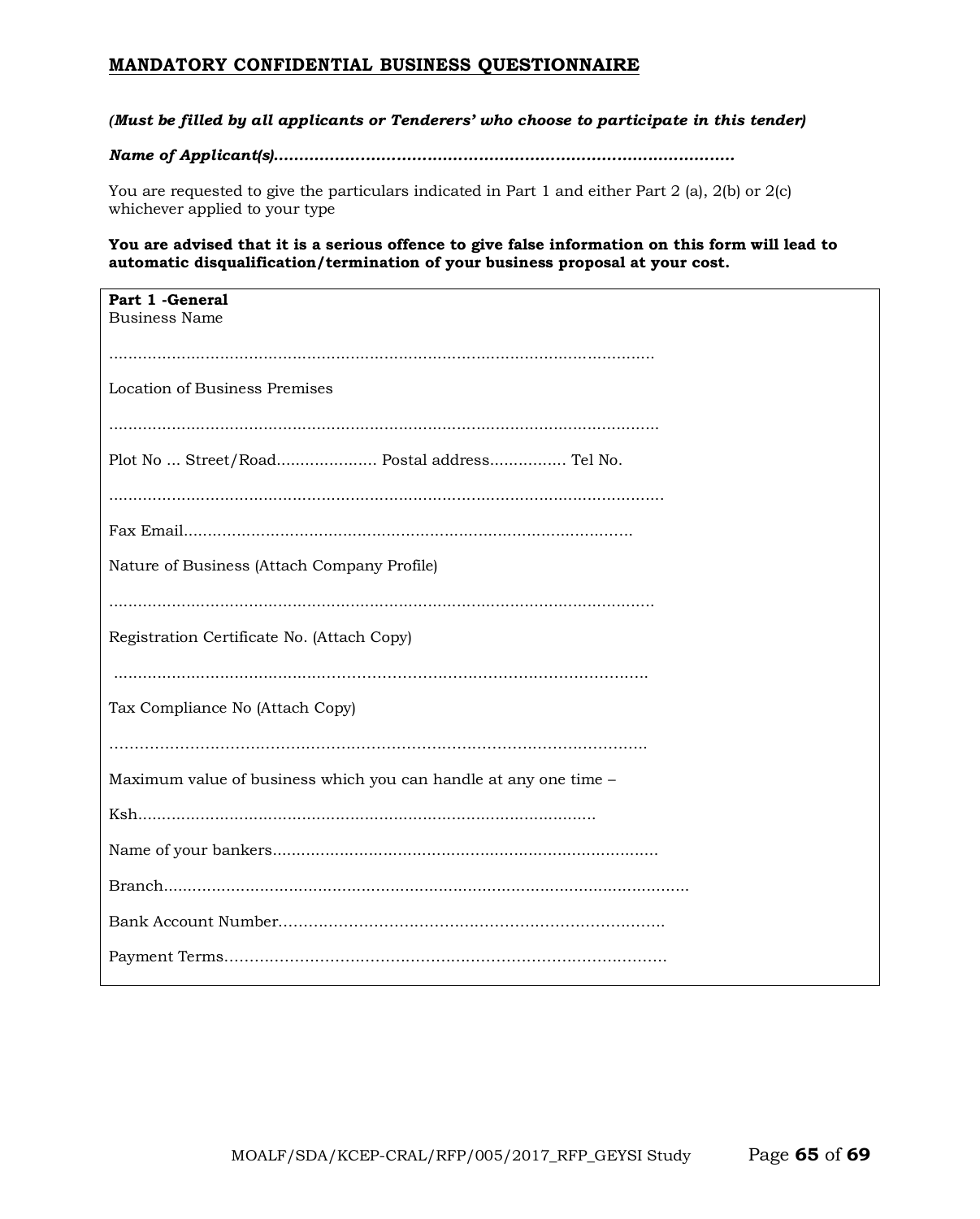| Part 2 (a) - Sole Proprietor                                                                                                                                                |
|-----------------------------------------------------------------------------------------------------------------------------------------------------------------------------|
| Your name in                                                                                                                                                                |
| $\text{full}.\dots\dots\dots\text{Age}.\dots\dots\dots\dots\dots\dots\dots\dots\dots\dots$                                                                                  |
|                                                                                                                                                                             |
|                                                                                                                                                                             |
| If a Kenyan  Citizen, indicate under Citizenship Details  whether by  Birth, Naturalization or                                                                              |
| Part 2 (b) - Partnership<br>Given details of partners as follows<br>Nationality Citizenship details Shares<br>Name                                                          |
|                                                                                                                                                                             |
|                                                                                                                                                                             |
|                                                                                                                                                                             |
| lf a Kenyan  Citizen, indicate under Citizenship Details  whether by  Birth, Naturalization or<br>Registration                                                              |
| Part 2 (c) – Registered Company<br>Private or Public<br>(Attach brochures or annual reports in case of public companies)<br>State the nominal and issued capital of company |
| Nominal Kshs. Issued Kshs.                                                                                                                                                  |
| Give details of all directors as follows<br>Name<br>Nationality<br><b>Shares</b><br>Citizenship details<br>1.                                                               |
| $\cap$                                                                                                                                                                      |
|                                                                                                                                                                             |
|                                                                                                                                                                             |
|                                                                                                                                                                             |
|                                                                                                                                                                             |
|                                                                                                                                                                             |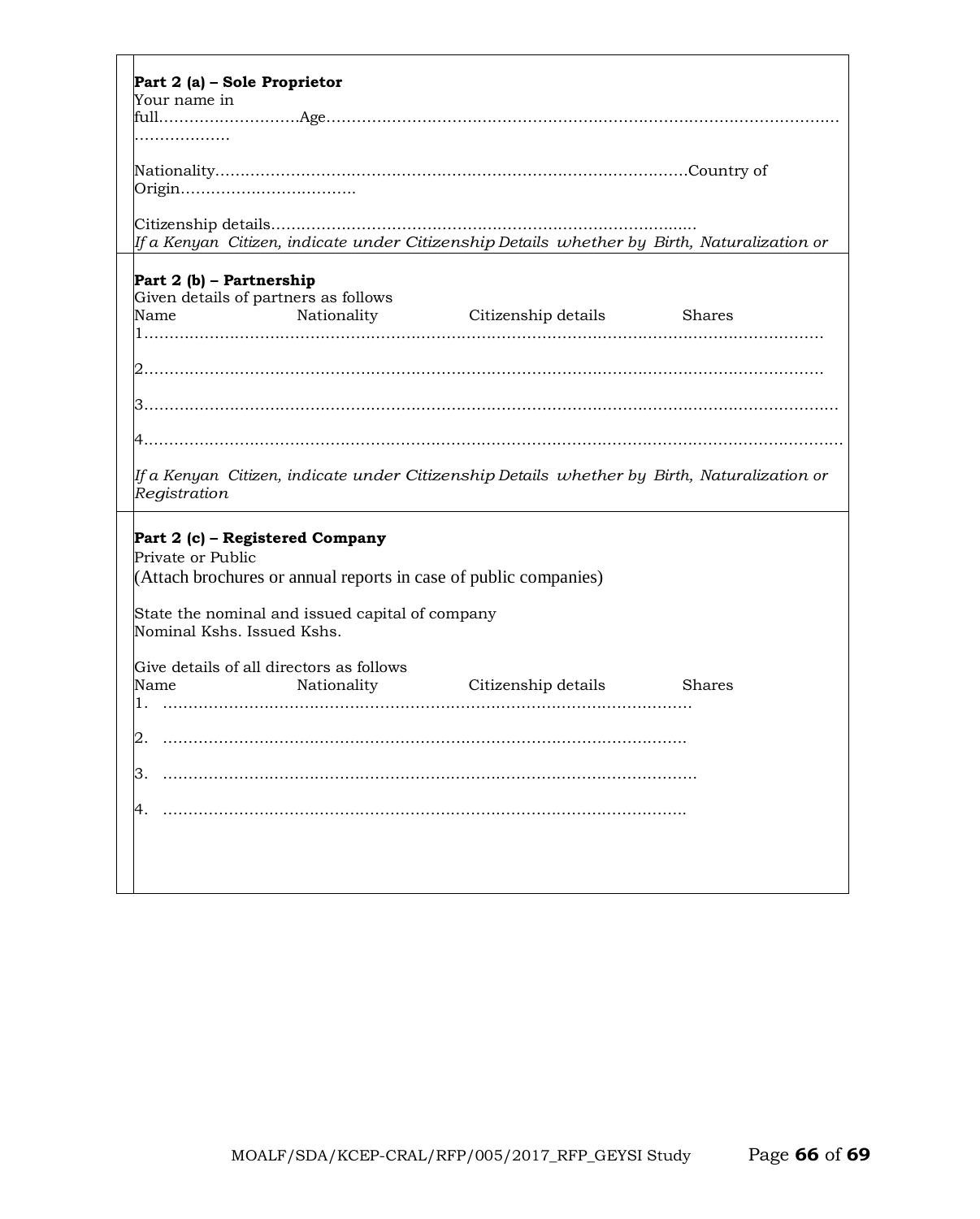| Part 3- List of corporate client customers and their addresses, telephone numbers and                                                                                                                                                                               |
|---------------------------------------------------------------------------------------------------------------------------------------------------------------------------------------------------------------------------------------------------------------------|
| contact person.                                                                                                                                                                                                                                                     |
|                                                                                                                                                                                                                                                                     |
|                                                                                                                                                                                                                                                                     |
|                                                                                                                                                                                                                                                                     |
|                                                                                                                                                                                                                                                                     |
|                                                                                                                                                                                                                                                                     |
|                                                                                                                                                                                                                                                                     |
|                                                                                                                                                                                                                                                                     |
|                                                                                                                                                                                                                                                                     |
| Part 4-(a) Debarment                                                                                                                                                                                                                                                |
| $\mathop{\llbracket}$ /We declare that I/We have not been debarred from any procurement process and shall not<br>engage in any fraudulent or corrupt acts with regard to this or any other tender by the KCEP-CRAL<br>and any other public or private institutions. |
|                                                                                                                                                                                                                                                                     |
|                                                                                                                                                                                                                                                                     |
|                                                                                                                                                                                                                                                                     |
|                                                                                                                                                                                                                                                                     |
| Duly authorized to sign Tender for and on behalf of                                                                                                                                                                                                                 |
|                                                                                                                                                                                                                                                                     |
|                                                                                                                                                                                                                                                                     |
| Part 4-(b) Bankruptcy / Insolvency / receivership.                                                                                                                                                                                                                  |
| $\mu$ /We declare that I/We have not been declared bankrupt or insolvent by the competent<br>Authorities in Kenya and neither are we under receivership:                                                                                                            |
| Full                                                                                                                                                                                                                                                                |
|                                                                                                                                                                                                                                                                     |
|                                                                                                                                                                                                                                                                     |
| Duly authorized to sign Tender for and on behalf of                                                                                                                                                                                                                 |
|                                                                                                                                                                                                                                                                     |
| Part 4-(c) - Criminal Offence                                                                                                                                                                                                                                       |
| $I/We$ , (Name (s) of Director(s)):-                                                                                                                                                                                                                                |
|                                                                                                                                                                                                                                                                     |

MOALF/SDA/KCEP-CRAL/RFP/005/2017\_RFP\_GEYSI Study Page **67** of **69**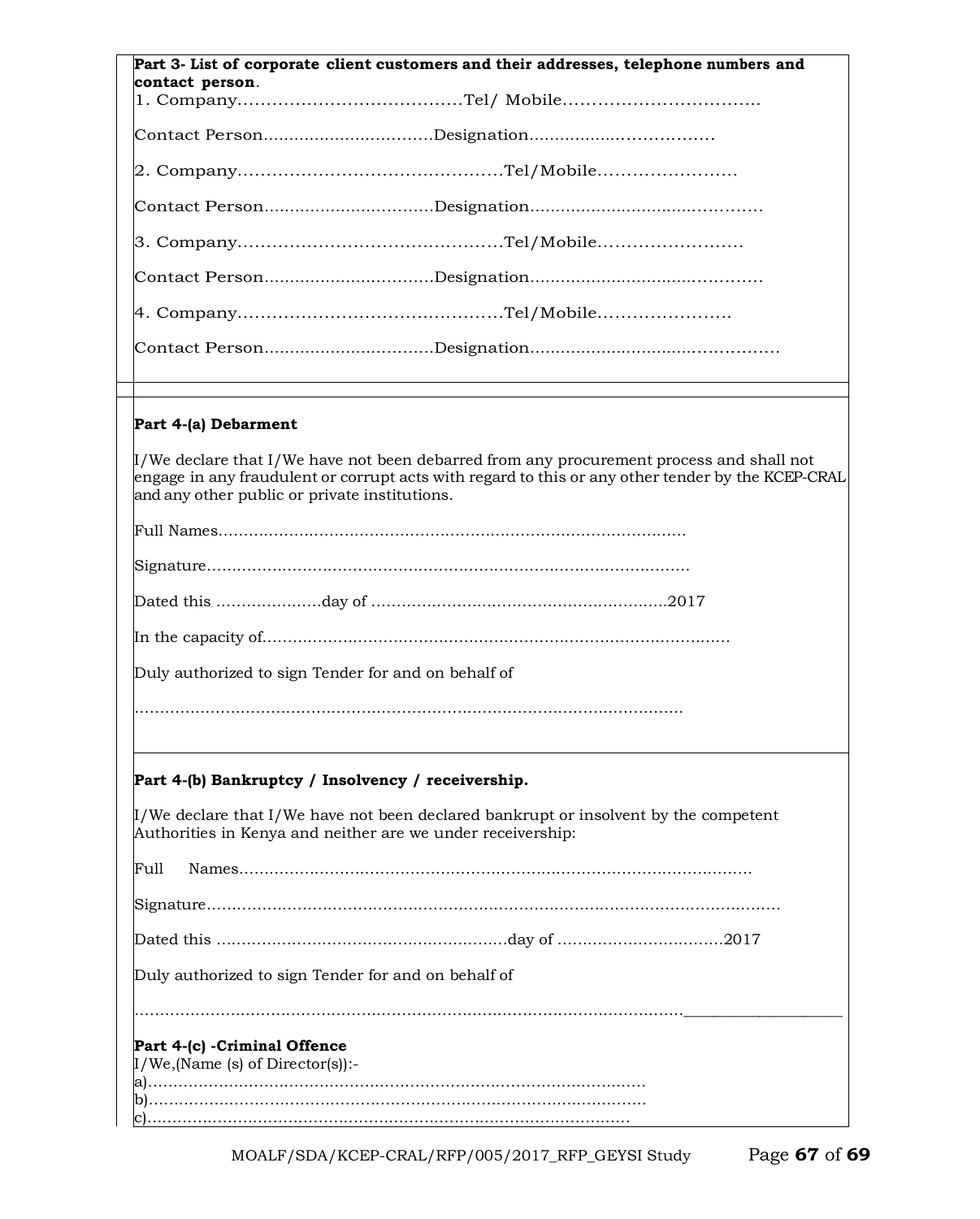| Have not been convicted of any criminal offence relating to professional conduct or the making of<br>false statements or misrepresentations as to its qualifications to enter into a procurement<br>contract within a period of three (3) years preceding the commencement of procurement<br>proceedings. |
|-----------------------------------------------------------------------------------------------------------------------------------------------------------------------------------------------------------------------------------------------------------------------------------------------------------|
|                                                                                                                                                                                                                                                                                                           |
|                                                                                                                                                                                                                                                                                                           |
| In the capacity of                                                                                                                                                                                                                                                                                        |
|                                                                                                                                                                                                                                                                                                           |
|                                                                                                                                                                                                                                                                                                           |
| Suppliers' / Company's Official Rubber Stamp                                                                                                                                                                                                                                                              |
|                                                                                                                                                                                                                                                                                                           |
|                                                                                                                                                                                                                                                                                                           |
| Part 4-(d) Conflict of Interest                                                                                                                                                                                                                                                                           |
| $\mu$ /We, the undersigned state that I / We have no conflict of interest in relation to this<br>procurement:                                                                                                                                                                                             |
|                                                                                                                                                                                                                                                                                                           |
|                                                                                                                                                                                                                                                                                                           |
|                                                                                                                                                                                                                                                                                                           |
|                                                                                                                                                                                                                                                                                                           |
|                                                                                                                                                                                                                                                                                                           |
|                                                                                                                                                                                                                                                                                                           |
| Suppliers' / Company's Official Rubber Stamp                                                                                                                                                                                                                                                              |
|                                                                                                                                                                                                                                                                                                           |
| Part $4-(e)$ – Interest in the Firm:                                                                                                                                                                                                                                                                      |
| Is there any person/persons in KCEP-CRAL or any other public institution who has interest in<br>the Firm?                                                                                                                                                                                                 |
|                                                                                                                                                                                                                                                                                                           |
|                                                                                                                                                                                                                                                                                                           |
| (Title) (Signature) (Date)                                                                                                                                                                                                                                                                                |
|                                                                                                                                                                                                                                                                                                           |
|                                                                                                                                                                                                                                                                                                           |